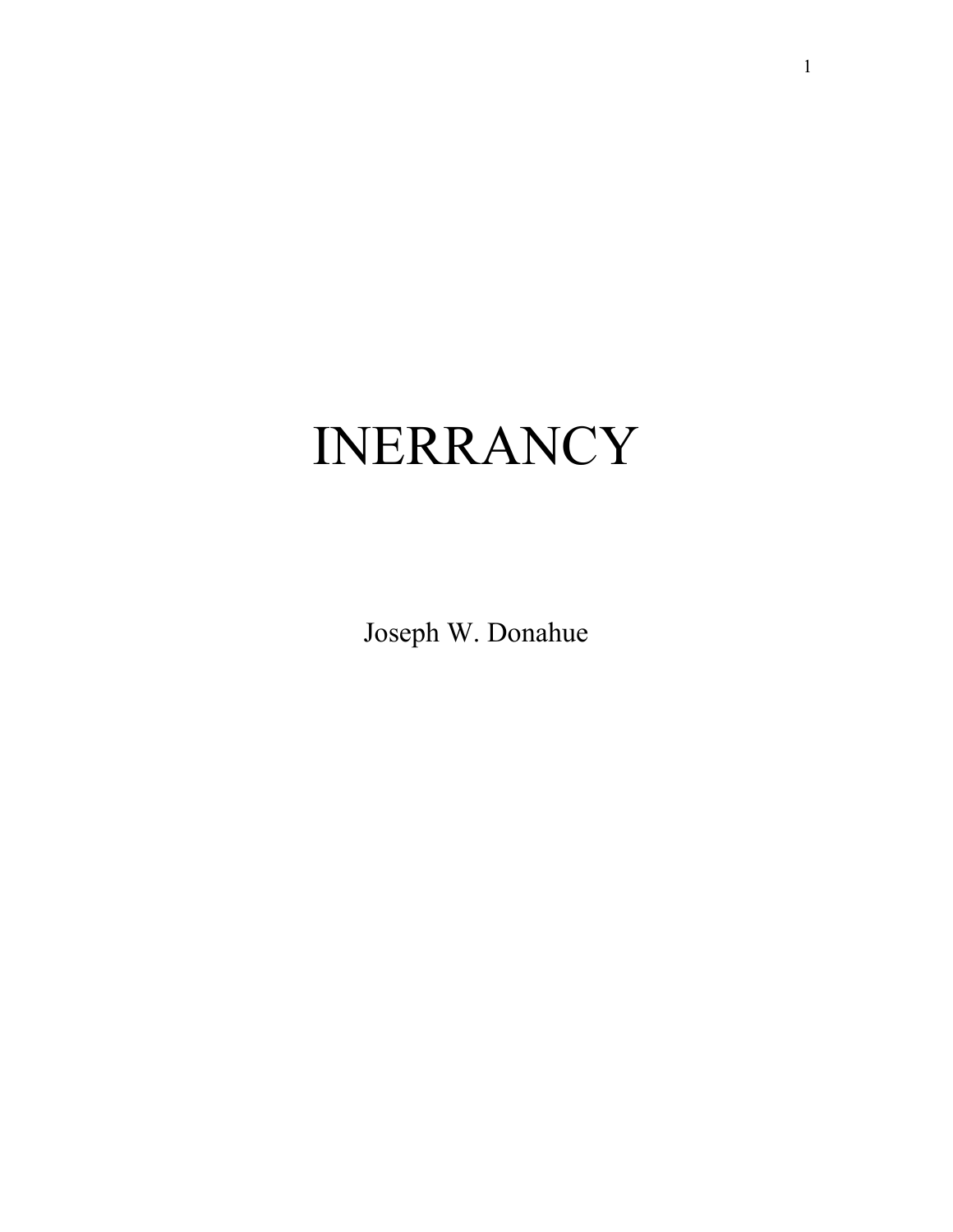# Preface

 Following a one-year internship in North Carolina, I returned to my last year of study at Reformed Theological Seminary. The year was 1980, and as a student of theology under the care of presbytery, I had attended some of the most turbulent meetings our Synod had witnessed in many years.

 It was in that setting that I was faced with an assignment for a course in Systematic Theology that allowed me to look more closely at the issue that was tearing our Synod apart. The assignment was to write a research paper, and my choice was the doctrine of Scripture, specifically the question of inerrancy. Considerable effort was put into the project, as was reflected in the length of the paper (nearly 40 pages).

 With concerns that were raised during the 2007 meeting of Synod the thought occurred to me to pull it out of moth balls, bring it up to date, and make it available to members of my church, and perhaps others, who were perplexed over the controversy. The events that unfolded at the 2008 meeting, along with my appointment to the Erskine board, were further confirmation. For those who read, I trust that you will be better informed, and for those who have been *mis*informed, I hope that at least some obstacles to the acceptance of this teaching will be removed.

Joseph Donahue September, 2008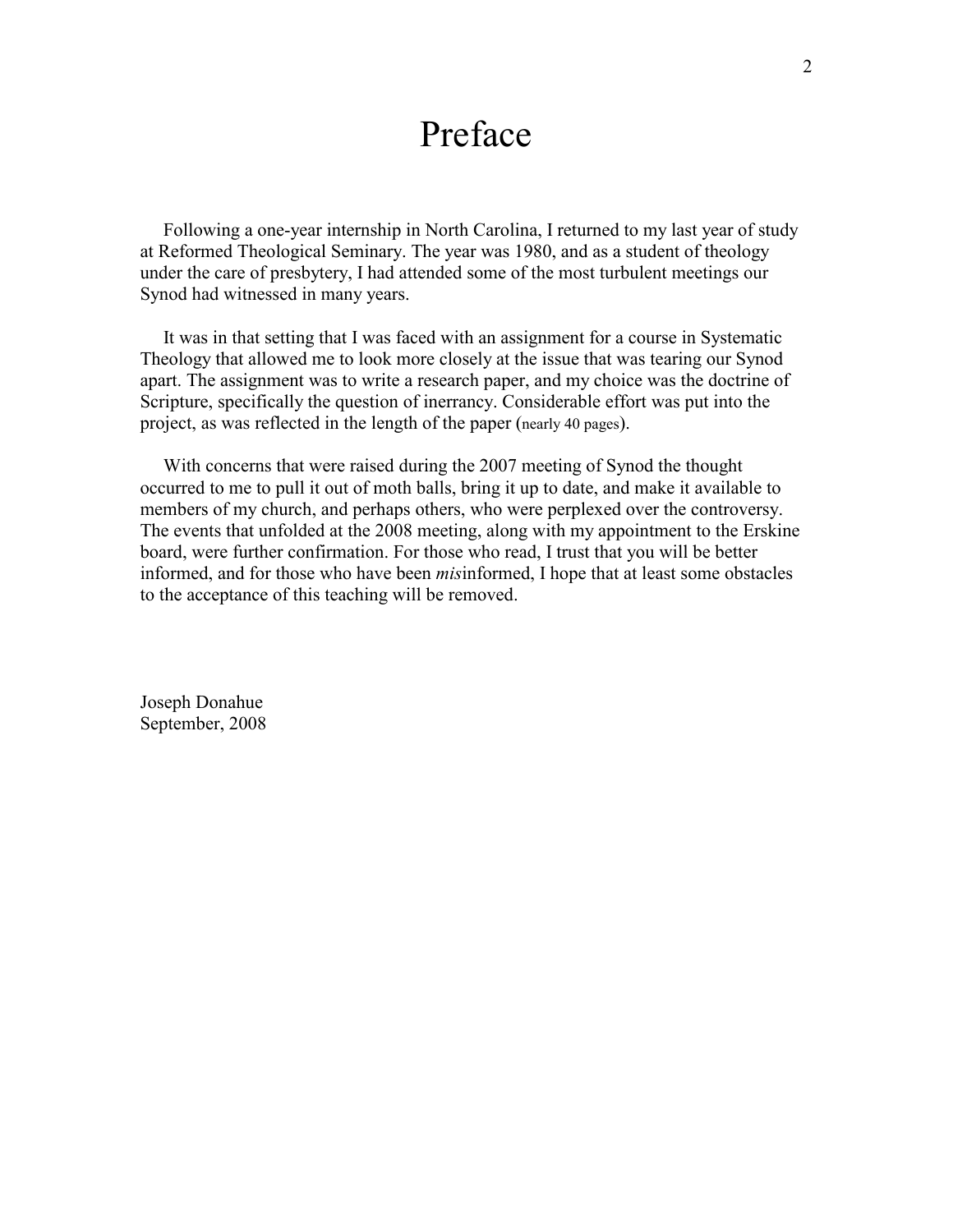# INDEX

| Introduction                                                                   |            | p. 4  |
|--------------------------------------------------------------------------------|------------|-------|
| The Historic Context of the Debate                                             | p.6        |       |
| <b>Historical Considerations</b><br><b>General Observations</b>                |            | p. 12 |
|                                                                                | p. 12      |       |
| The Testimony of History                                                       | p. 14      |       |
| Why the Silence?                                                               | P. 25      |       |
| <b>Biblical &amp; Theological Considerations</b>                               |            | p. 27 |
| Preliminary Matters: Presuppositions & Method p. 27                            |            |       |
| The Testimony of Scripture to Itself                                           | p. 32      |       |
| A Necessary Inference                                                          | p. 36      |       |
| Challenges to our Conclusions $\&$ a Response                                  | p. $36/43$ |       |
| The Definition of Inerrancy                                                    | p. 46      |       |
| Loose Ends: The Autographa, Hermeneutics                                       | p. $48/50$ |       |
| Conclusion                                                                     |            | p. 52 |
| Why all the Fuss?                                                              | p. 53      |       |
| Appendices                                                                     |            | p. 58 |
| The Progress of Doctrine                                                       | p. 59      |       |
| A Matter of Semantics? (A Case Study in<br>Calvin's use of Theological Jargon) | p. 63      |       |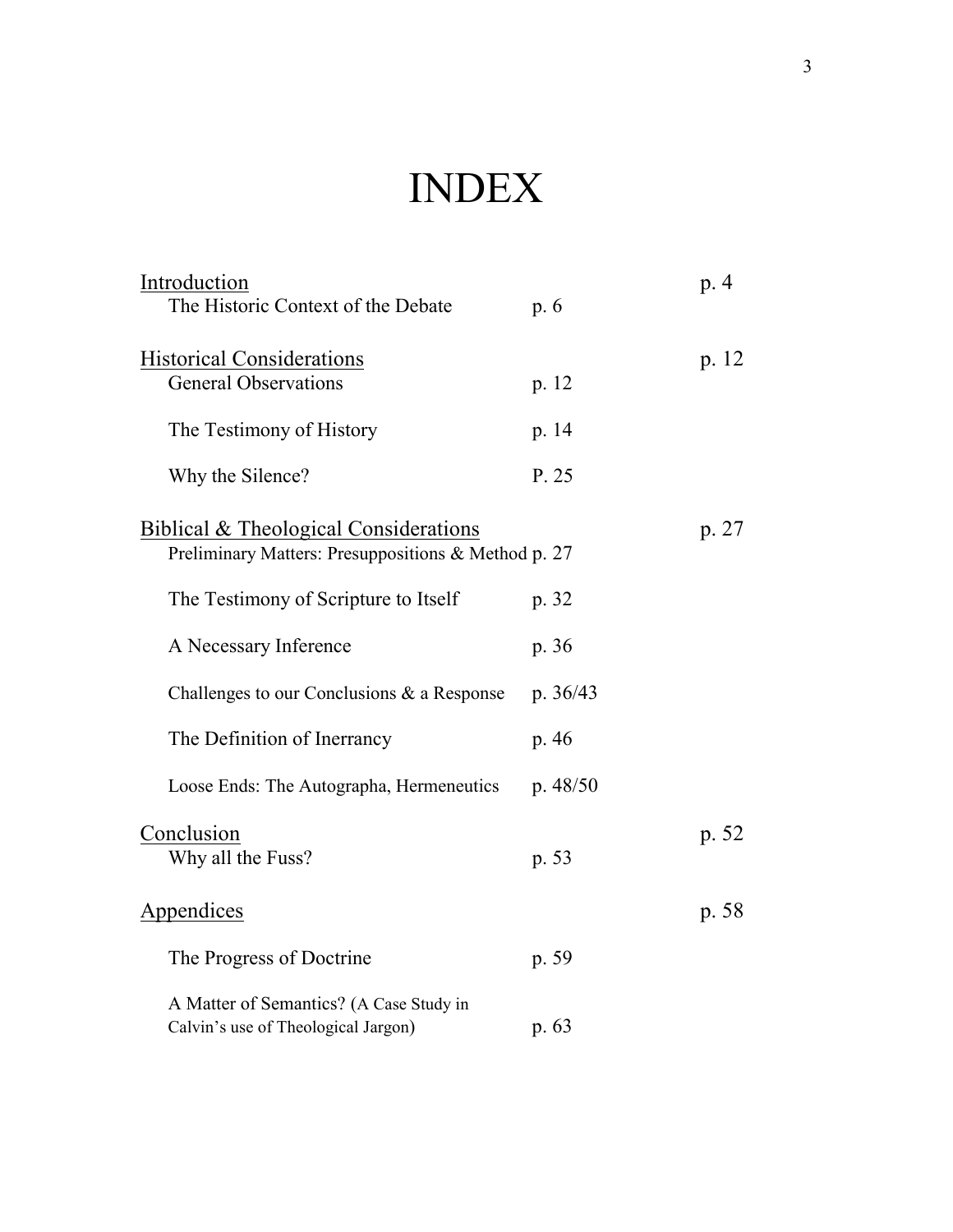# **Introduction**

 "The Bible," remarks Amy Orr-Ewing, "is a controversial book that evokes both devotion and derision." In examining the challenges that post-modernism poses to Holy Scripture, she notes that ours is a culture that suspects all authority and rejects all metanarratives. In fact, one would have to conclude that it is overtly *hostile* to authority. In illustrating this point, the author related two personal experiences. The first was the reaction of a student to a sermon in a large Oxford church, where, in private, he "tore into his host, shouting and swearing in anger at what he had heard." His objection: the fact that anyone would have asserted himself as forcefully and persuasively about an idea. From his perspective, authority was perceived as a 'malevolent force.'

 The second illustration came from a questioner after an address she gave at the West Wing of the White House. The question was whether Islam could rightfully be called a peaceful religion. In reflecting on the experience, and the present climate in the West, she observed that "The globalized situation we find ourselves in means that post-modern questions of textual authority may well be asked interchangeably of the Bible and the Qur'an." The term 'fundamentalist', whether applied to Christian or Muslim, evokes a negative reaction almost anywhere it is used. But "rather than exposing the pluralist dream for what it is," she concluded, "9/11 and other terrorist activities have simply confirmed in the minds of many post-moderns that any serious commitment to a holy book is a dangerous thing." $1$ 

 Indeed, ours is a generation that questions, and more often than not, *rejects* authority. Sadly, the mindset found within the church differs little from that of the world, as George Barna can readily attest. When one considers the numerous problems that confront the mainline denominations, it soon becomes apparent that many can be traced back to a breakdown of authority. The problem, however, is not with respect to authority structures within the church itself – bumbling bureaucracy, lack of communication between leaders and church members, or even defiance against the policies of the church. It is at a much more fundamental level.

 In considering the gender issues that plague many sectors of the church, for instance – from women's ordination, to the ordination of homosexuals and same-sex marriage – one finds a shifting of standards that corresponds largely to that within the culture at large. In spite of the fact that lip service is often given the Bible, the discussions that have taken place over the past few decades have seen its authority blatantly challenged and utterly disregarded.

<sup>&</sup>lt;sup>1</sup> Amy Orr-Ewing, "Postmodern Challenges to the Bible," in <u>Beyond Opinion: Living the Faith We Defend</u>, ed. Ravi Zacharias (Thomas Nelson, Nashville, 2007), Pp. 3, 6, 13.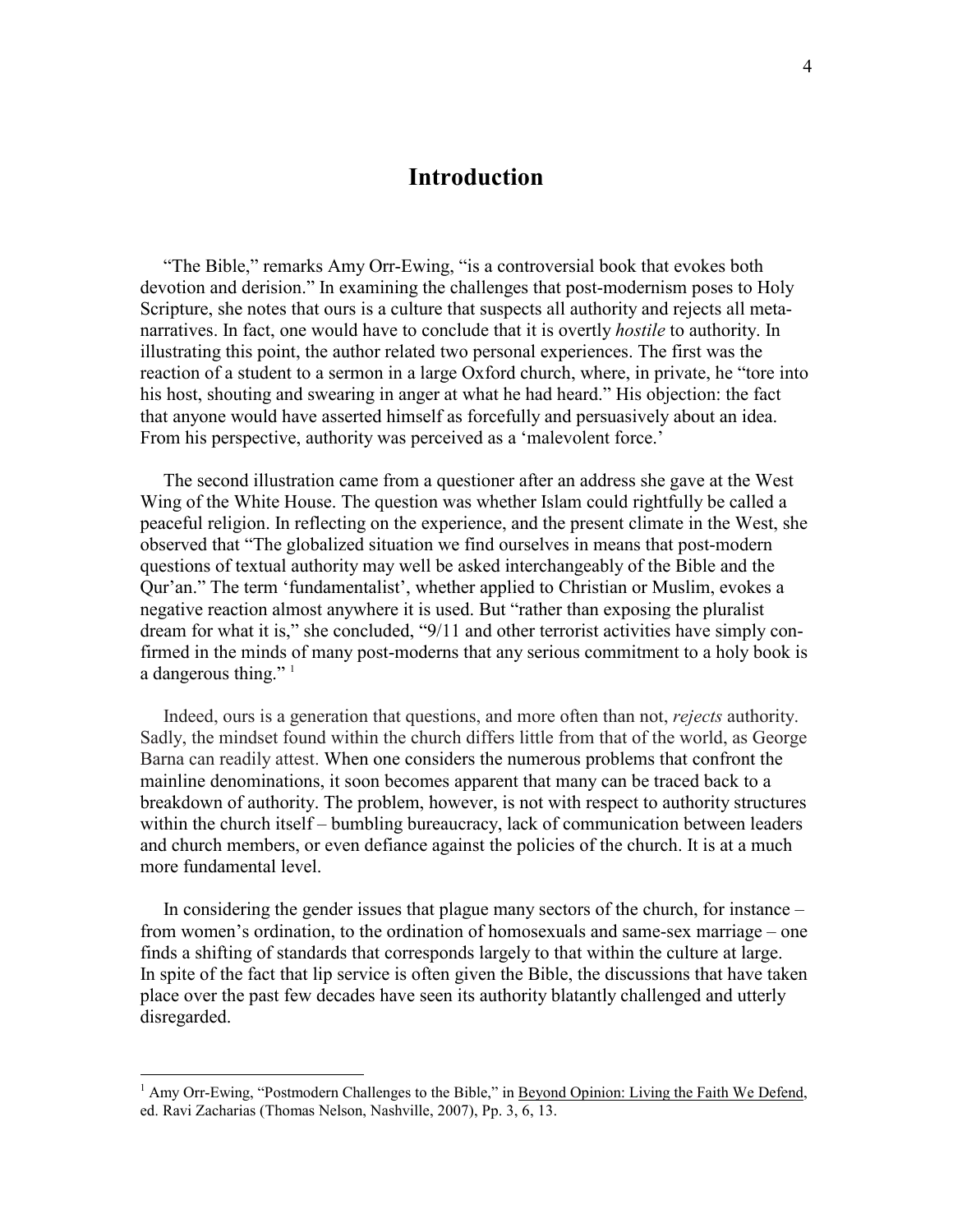The world finds itself in the dilemma of being without a fixed standard, a source of absolute authority, but the church has historically looked to the Scriptures as the Word of God, and therefore as possessing divine authority. While we may look to creeds and confessions for guidance, their authority is derived, and therefore secondary. That of the Bible, however, is primary.

 But this perception came to be challenged, and the conclusion was eventually drawn that it differs little from any other book. Actually, the situation has been complicated because some insist that they believe, often very sincerely, that in some sense the Bible is the Word of God, but question its total truthfulness. In so doing they have unknowingly undermined its authority.

 This compels us to ask, wherein lies its authority? The authority of the Bible is due to the fact that it has God as its ultimate author, and inasmuch as it does, it is true (to state it positively), and infallible or inerrant (speaking negatively). It is in this respect that its authority has been challenged. Either the truthfulness of the Bible has been blatantly denied, or it has been redefined so as to make it meaningless.

 At the 2008 meeting of the General Synod of the Associate Reformed Presbyterian Church many were shocked to see an old controversy, one that was thought to have been resolved nearly thirty years ago, reintroduced. The inerrancy of Scripture was heatedly debated in the late 1970s, but recent developments have brought it back into the spotlight. Following considerable debate, the Synod affirmed that the Bible, "being God-breathed, is the Word of God written, infallible in all that it teaches, and inerrant in the original manuscripts." As the 'official' position of the church, it was determined that this statement should be incorporated into the ordination vows for those holding office in the church, as well as the *Manual of Authorities and Duties* for Synod employees.

 We rejoice in this affirmation, lamenting only that circumstances were such that it had to be made. The importance of this issue cannot be overstated; much is at stake (this point will be developed further in the conclusion).

 The thesis of this paper is that the Bible is the infallible (that is, *inerrant*) Word of the Living God, that the Church has always believed as much, and that this is the teaching set forth in the Scriptures, and by Christ Himself. Before actually attempting to prove this, however, a few other matters need to be discussed.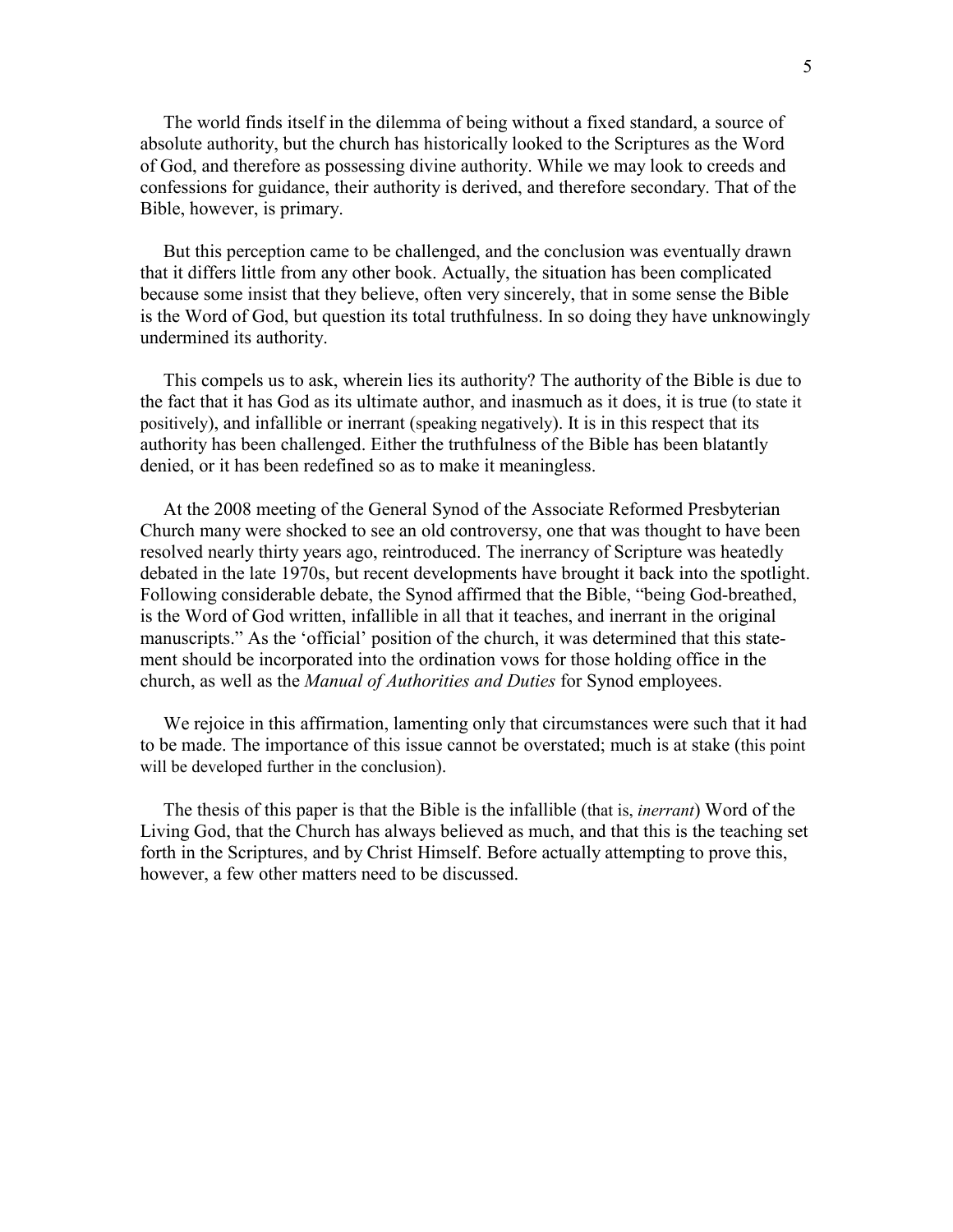### **The Historic Context**

 First of all we need to place the discussion in its historical context. This, hopefully, will help to clarify the true nature of the debate. The issue has been somewhat obscured because a false backdrop has been erected, the appearance given that hairs are being split over matters of little importance, or that it is merely a matter of semantics, or that in speaking of inerrancy, we are imposing new and divisive ideas on the church.

 The controversy is not new; it did not appear out of the blue. It first surfaced over a hundred years ago, and was reintroduced in the 1970s. Gordon Clark wrote that the "battle for the Bible in this 20th century (plus the previous decade) may be schematized into three periods." <sup>1</sup>He went on to break them down into the Briggs era and his expulsion from the Presbyterian Church (1893); that of the Auburn Affirmation (1924);  $^2$  and the then present phase which centered around personalities like Jack Rogers and Harold Lindsell.<sup>3</sup>

Rogers himself offers the following observations:

"Between the years 1892 to 1926, the consensus of the Princeton Theology prevailed in the Presbyterian Church U.S.A. as the official interpretation of Scripture in the Westminster Confession. Since 1927 this interpretation has not been officially binding. Yet it has never been officially repudiated. Rather, it has been largely ignored. There has been no restudy of Scripture in the Westminster Confession since the literary debate between B. B. Warfield and C. A. Briggs near the end of the nineteenth century. The aftermath of that debate has left the impression that the Princeton Theology and the Westminster Confession can rightly be identified. 4

<sup>&</sup>lt;sup>1</sup> Gordon Clark, The Concept of Biblical Authority (Presbyterian and Reformed Publishing Company, Phillipsburg, New Jersey, 1980), p. 1.

<sup>&</sup>lt;sup>2</sup> The *Auburn Affirmation* was a document composed in 1924 by a committee of eleven individuals, and signed by 1274 ministers of the PCUSA. It challenged the right of the General Assembly to impose the 'Five Fundamentals' as a test of orthodoxy on its members.

<sup>&</sup>lt;sup>3</sup> Jack Rogers was Professor of Theology at San Francisco Theological Seminary, serving previously as Professor of Philosophical Theology at Fuller Theological Seminary. He also served a term as Moderator of the General Assembly of the PCUSA. Harold Lindsell served on the faculty at Northern Baptist Seminary (Chicago), and Fuller Theological Seminary before succeeding Carl Henry as editor of *Christianity Today.*  He also served a term as moderator of the Southern Baptist Convention. Both of these names were prominent in the debate in the 1970s.

<sup>4</sup> Jack Bartlett Rogers, Scripture in the Westminster Confession (Wm. B. Eerdmans Publishing Company, Grand Rapids, 1967), p. 437.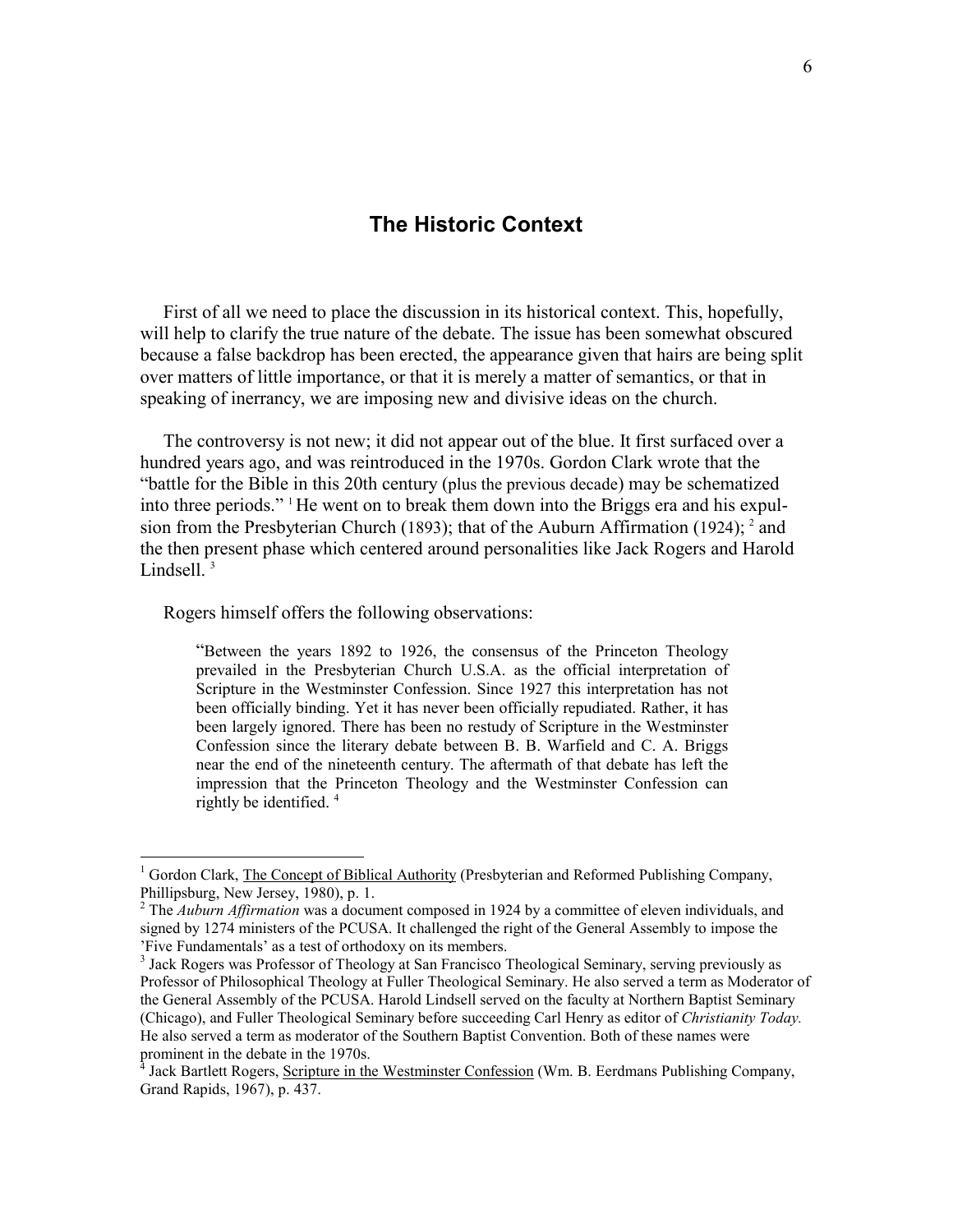We should note that by 'Princeton Theology' he is referring to the doctrine of inerrancy which was articulated at Princeton at the end of the nineteenth century, and had been adopted by the PCUSA.

 This is where Rogers comes in. Picking up where Briggs left off, he contends that inerrancy is *not* a viable position, and that it was not the historical view of the Church (at least as reflected in the Westminster Standards). Rogers, however, is joined by others calling themselves 'evangelical' who share his views, including a number of well known individuals and scholars. <sup>1</sup> He is a key figure in the debate, however, and his work commands considerable respect. John Gerstner even comments that, "the most extensive and scholarly study ever made of the Confession is undoubtedly Jack Roger's massive, erudite, able, and influential study.  $\ldots$  " 2 Certainly it stands out with that of B.B. Warfield as *one* of the most important. One might contend that, with it, the controversy that raged at the beginning of the twentieth century had been resurrected.

 The question, *What occasioned the debate,* is important for our understanding. H.D. McDonald, in his Theories of Revelation: An Historical Study, contends that the issue first arose in the conflict between science and religion. He writes:

"The second half of the nineteenth century witnessed a change within the Church in its valuation of the Bible. Prior to the year 1860, the idea of an infallible inerrant Scripture was the prevailing view. . . . Apart from the Quakers, 'the doctrine of unerring literal inspiration was almost everywhere held in the strictest form.' Such indeed was the view of the Bible before the change of zeitgeist brought about by the appearance of Darwin's evolutionism."

Due to the impact of science, the general esteem of the Bible was undermined. As he explained, "The plain fact is that the idea of an inerrant Bible was being discarded."<sup>3</sup>

 Rogers too has something to say about the origins of the debate. Quoting from E.D. Morris, he writes, "There are no traces of debate upon this question in the Westminster Assembly, nor is it probable that the hypothesis of errancy find advocates of any

prominence on British soil prior to the rise of English Deism in the succeeding century." Rogers himself goes on to assert that the problem was formed in the beginnings of the

<sup>&</sup>lt;sup>1</sup> The propriety of using the term 'evangelical' to identify many of these, however, is questionable, and has been called into question by both liberals and conservatives. Gerald Sheppard in an article in the Union Seminary Quarterly Review spoke of the difficulty in being able to distinguish their 'evangelicalism' from neo-orthodoxy. "The paradox that Barth, Brunner, Cullmann, and Eichrodt provide more attractive models at Fuller for an 'evangelical' approach to Scripture than do the fundamentalists . . . has yet to find resolution." USQR Vol. XXII, no. 2 Winter '77, Pp. 89, 90.

<sup>&</sup>lt;sup>2</sup> John Gerstner, "The View of the Bible Held by the Church" in Inerrancy, ed. Norman Geisler (Zondervan Publishing House, Grand Rapids, 1979), p. 397.

<sup>&</sup>lt;sup>3</sup> H.D. McDonald, Theories of Revelation: An Historical Study 1700-1960 (Baker Book House, Grand Rapids, 1979), p. 197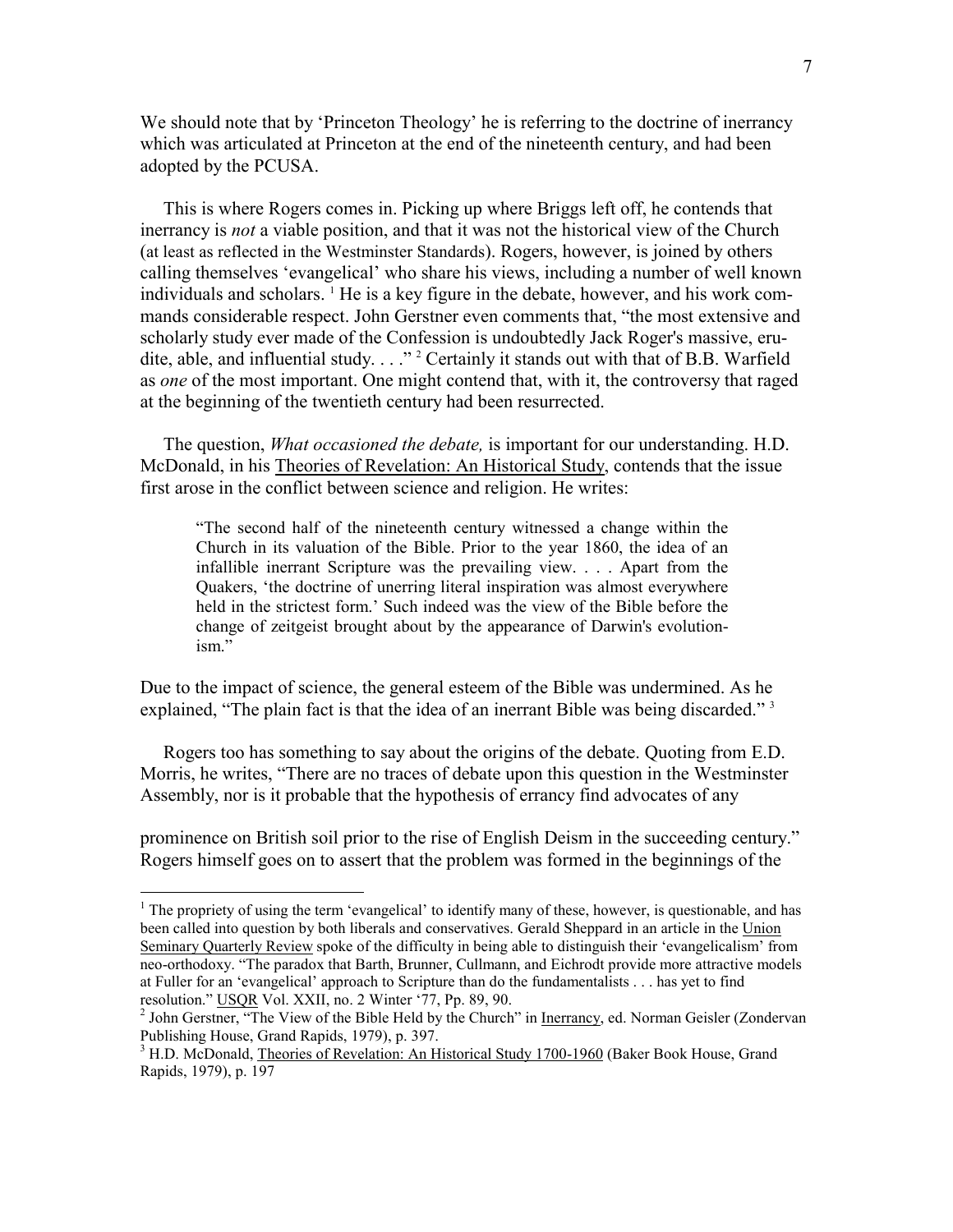scientific era following the Westminster Assembly, and particularly in relation to 18th century deism.<sup>1</sup>

 Whereas in Great Britain the controversy was introduced by a frontal attack from science and philosophy, its presence in North America came through much more subtle means. It was largely through higher criticism that we were first exposed to it, and the personality mostly responsible for doing so was C.A. Briggs. The problem was brought to the attention of American Presbyterians through the case of W. Robertson Smith in the Free Church of Scotland. Smith, who had been appointed as professor of Old Testament at Aberdeen in 1870, stirred controversy through his writings, especially in the views he expressed about the Bible.

 American Church historian Lefferts Loetscher explains that the issue was brought before the Church here through the Presbyterian Review which was co-edited by Briggs (who represented the 'New School' tradition) on the one hand, and by men such as Hodge and Warfield on the other (who represented the "Old School" tradition).  $2$  Between the years 1881 and 1889 a series of eight articles were published, which, as Loetscher points out, "first brought home to the Presbyterian Church - and to some other areas of evangelical America also - the higher criticism." Two other vehicles through which he expressed his views were a book titled Whither (published in 1889), and in his inaugural address in 1891. In the latter, which was titled "The Authority of Holy Scripture," he seemed to equate the value of the authority of the Bible with that of the Church and human reason. There was much uncertainty as to what was actually intended. He went on to list six 'barriers' to the operation of divine authority in the Bible, among which were verbal inspiration, inerrancy, miracles, and predictive prophecy.

 The result of having openly expressed his views as he did was that in 1893 he was charged with heresy and removed from the Presbyterian ministry. The net effect of the debate and resulting actions of the church was that the doctrine of inerrancy became the official position of the Church (PCUSA). <sup>3</sup>

In the last quarter of the  $20<sup>th</sup>$  century the issue was resurrected in North America within a number of churches and institutions, with resolution for some coming only by withdrawing from their church communions and forming denominations that shared a common conviction about the Bible. The formation of the Presbyterian Church in

America is a notable example. Others, however, chose to remain within their denominations with the conviction that change was possible. These included, among others, the Southern Baptist and Missouri Synod Lutherans. But the Associate Reformed Presbyterian Church was not to be excluded in the discussion.

 $<sup>1</sup>$  Rogers, ibid, p. 305.</sup>

<sup>&</sup>lt;sup>2</sup> Lefferts A. Loetscher, The Broadening Church (University of Pennsylvania Press, Philadelphia, 1964), Pp. 28-30.<br><sup>3</sup> see Loetscher, ibid, Pp. 56, 61, and 94.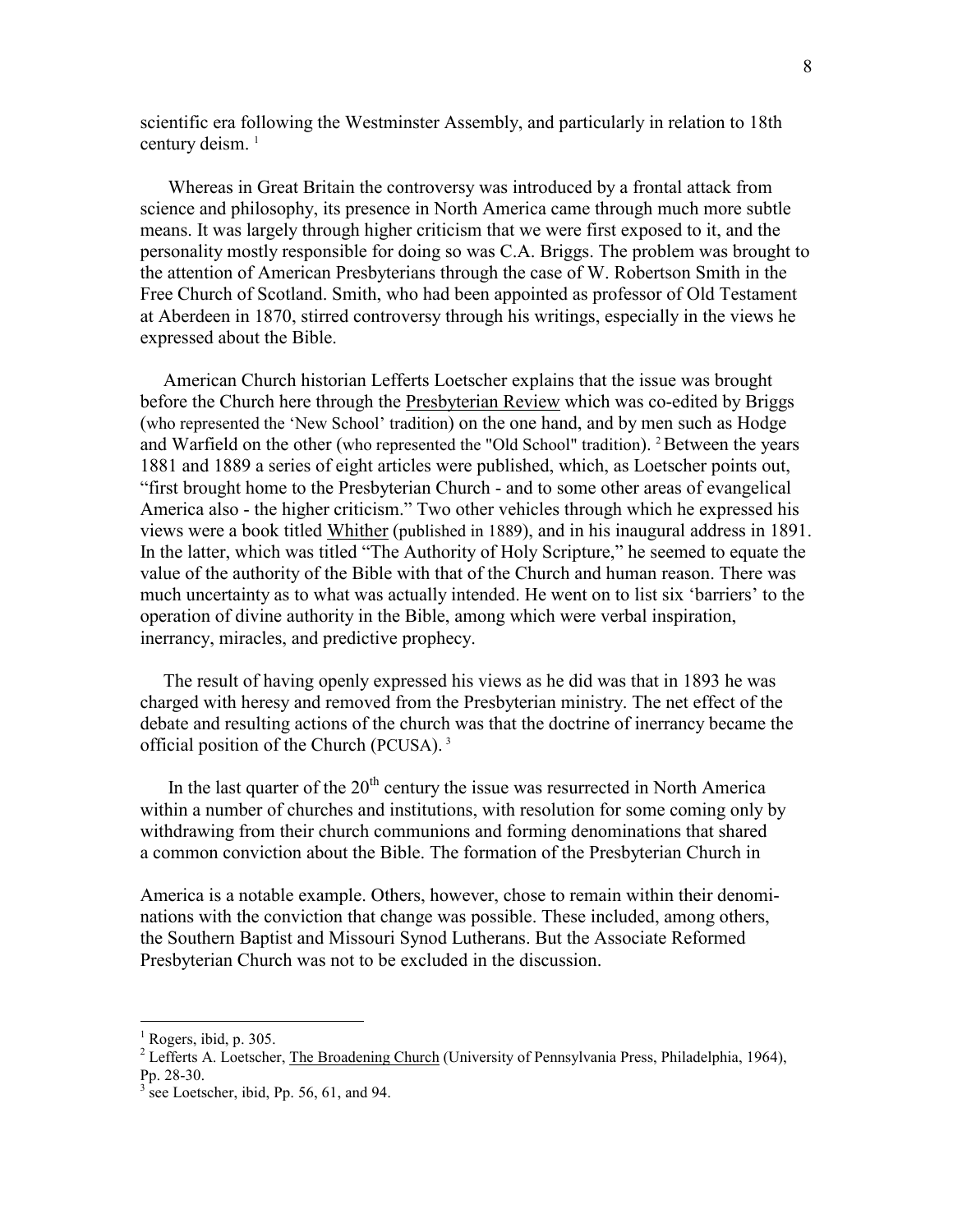At the 1977 meeting of the General Synod the Florida Presbytery memorialized Synod to "require that those teaching Bible (at Erskine College and Seminary) will personally affirm and teach the Scriptures as the infallible and inerrant Word of God." <sup>1</sup> This was adopted by the synod. It would seem that the conservative cause had gained a real victory! This was not to go uncontested, however, as was soon to be found out when the Erskine board of trustees met in July. The report of the Board, as printed in the Associate Reformed Presbyterian, opened with the following remarks: "The Erskine College board of trustees July 15 accepted actions of the General Synod 'as being advice and recommendations' rather than directions, and promise to 'consider each of these recommendations upon its merits within the due framework of the board's process.'" Further, the board voted to express to the Synod "its inability to comply with the directive to require that those teaching Bible will personally affirm and teach the Scriptures as the infallible and inerrant Word of God." A statement of the seminary faculty to the board stated in part:

"the theory that the Bible is inerrant is only one of several views of Scriptural inspiration, and adherence to this particular theory is not a necessary conesquence of subscription to the standards of the ARP Church, and the view that the scripture is inerrant is not a theory which is personally held to or affirmed by any member of this faculty.<sup>2</sup>

 The faculty of the College also presented a statement to the Board with members of the departments of Bible, Religion, and Philosophy saying that to insist on inerrancy "is idolatry, the worship of the work of our own minds." With all of this having been said and done, at least two inflammatory issues had been ignited and would plague the Church for years to come: that of the relationship of the Seminary and College to the Church (its Board of Directors having affirmed its autonomy), as well as that of the doctrine and its application in the church itself.

At the meeting of the 1978 General Synod Florida Presbytery again presented a

memorial. Whereas that of the previous year pertained primarily to teachers at the college and Seminary, this one went beyond that and included everyone in office! It stated: "We affirm the historical position of our Church which is that the Scriptures are without error in all that they affirm . . . ," and that the second ordination vow be revised to read, "Do you reaffirm your belief in the Holy Scriptures of the Old and New Testaments, as originally given, to be without error in all that they affirm?"<sup>1</sup> The issue was debated on the floor of the assembly and a substitute motion was adopted that postponed it indefinitely.

<sup>&</sup>lt;sup>1</sup> Minutes of Synod, 1977. Compare with the 1880 Assembly of the PCUSA - "At a period when acknowledged religious teachers, holding high positions in Christian institutions in Europe are disseminating doctrines which are calculated to undermine the authority of the Holy Scriptures, we deem it appropriate, that this General Assembly urge upon the professors in our seminaries, to see to it that they do, by no means, even indirectly, give countenance to these fundamental errors." Loetscher, p. 28. <sup>2</sup> The Associate Reformed Presbyterian, July 1977.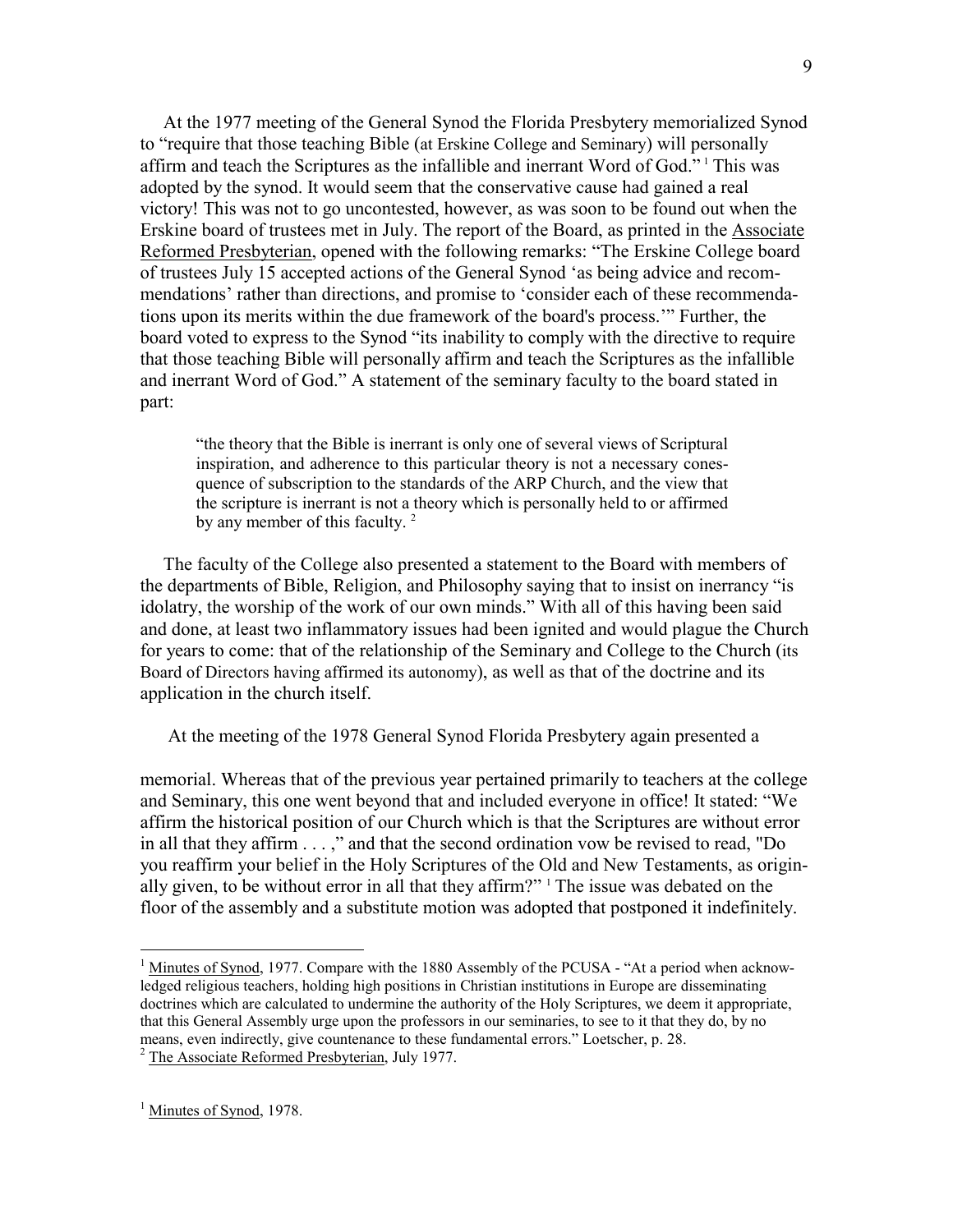Significant also was Synod's withdrawal of its application to NAPARC after having been repeatedly rejected because of uncertainty concerning the Church's stand on scripture.<sup>2</sup>

 During debate some argued that in making their vows in the past, the term 'infallible' was adequate. "Why change it?" was the cry. The answer given by vice-moderator Reynolds Young was direct and to the point: "Simple affirmation of our traditional stand in adherence to the Westminster Standards is not sufficient because the definition of the word infallible has been changed."<sup>3</sup>

 Misunderstandings or not, the issue was dead for another year - at least as far as the 1978 meeting of Synod was concerned. But much was to transpire during the course of the next twelve months! One was the arrival on the scene of an organization called the *Alliance of Loyal Laity* which published a newsletter to inform and involve the laity of the Church in the life of the church. Its origin was clearly prompted by the debate over inerrancy.

 Another event was a meeting in February of that year which was intended to reconcile the two sides. Forty people participated - twenty representing each side - who had been selected by a committee directed by the Executive Board of Synod. A statement was adopted and signed by all but two, but was so general to be of no real help in resolving the issue.

 A third matter of greater consequence was the bringing of charges against two members of the Erskine faculty by Rev. Tom Fincher. The charges, of course, pertained primarily to their position on Scripture. The two were cleared of the charges by Catawba Presbytery, which in turn brought charges against Rev. Fincher and his Session for, among other things, disrupting the peace of the Church. Rev. Fincher and his Session carried an appealed to the 1979 Synod, as well as a complaint against those he originally sought to prosecute. Synod voted (128-101) not to sustain the complaint which prompted Fincher to drop his appeal and to resign as a Pastor in the ARP Church. The appeal of his

Session was sustained by Synod and the case was closed. It was on that day that the Synod affirmed the following resolution:

"Be it resolved that the General Synod of 1979 affirms the Old and New Testaments to be the inspired Word of God and to be without error in all it teaches."

The meeting of the 1980 Synod saw its way around such heated conflict by simply reaffirming the resolution of the previous year, and things remained relatively quite for the next thirty years.

<sup>&</sup>lt;sup>2</sup> See The Presbyterian Journal, June 21, 1978, p. 6.

 $3 \text{ Associate Reformed Presbyterian}$ , June 1978, p. 4. we discuss the terms in an appendix.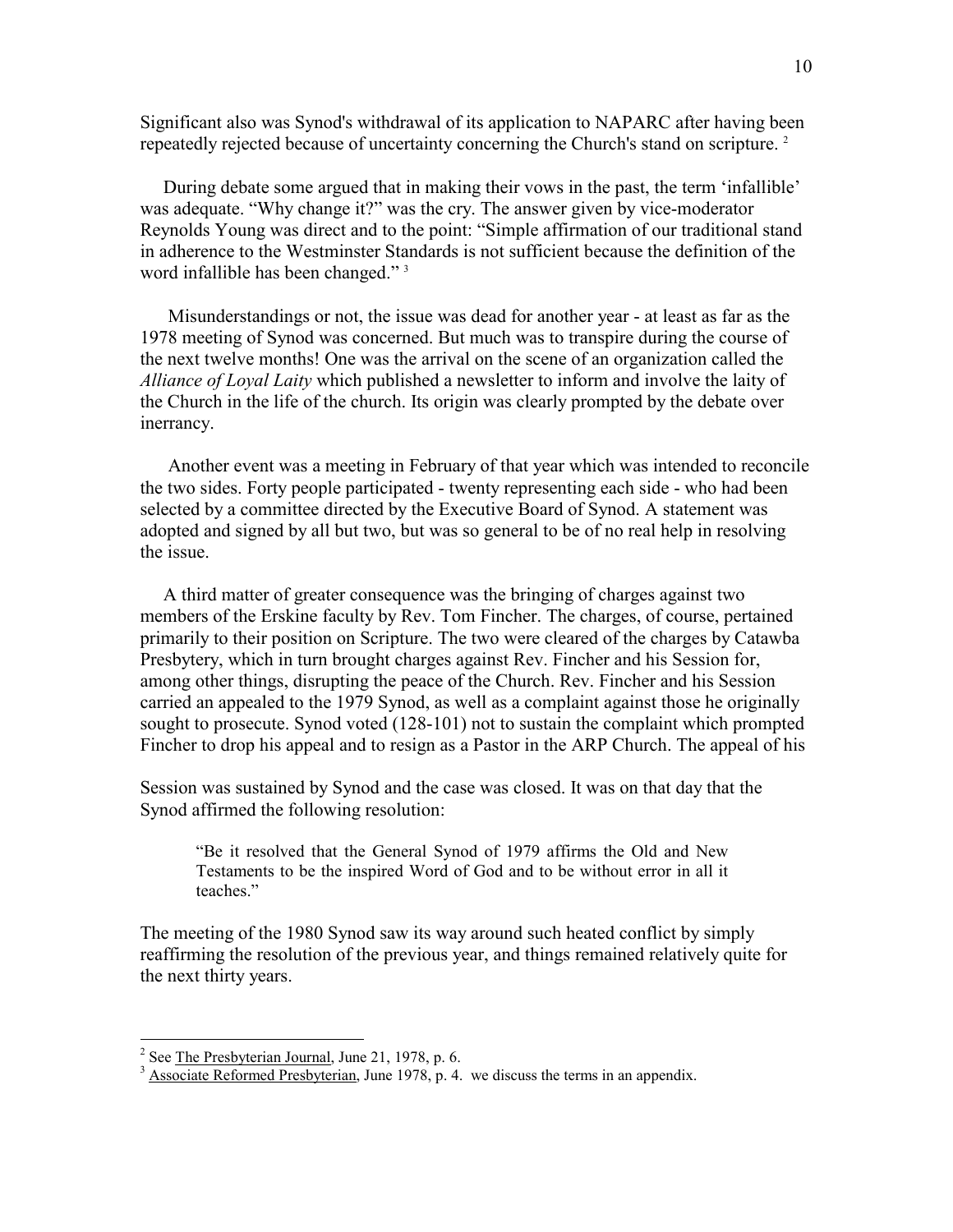Having provided something of the context of the present discussion, we proceed to establish our thesis. In so doing, we will focus on two fundamental concerns: first, the historical understanding of the Bible as held by Christians and in the Church, and secondly, Biblical and theological considerations.

 $\mathcal{L}_\mathcal{L}$  , where  $\mathcal{L}_\mathcal{L}$  , we have the set of the set of the set of the set of the set of the set of the set of the set of the set of the set of the set of the set of the set of the set of the set of the set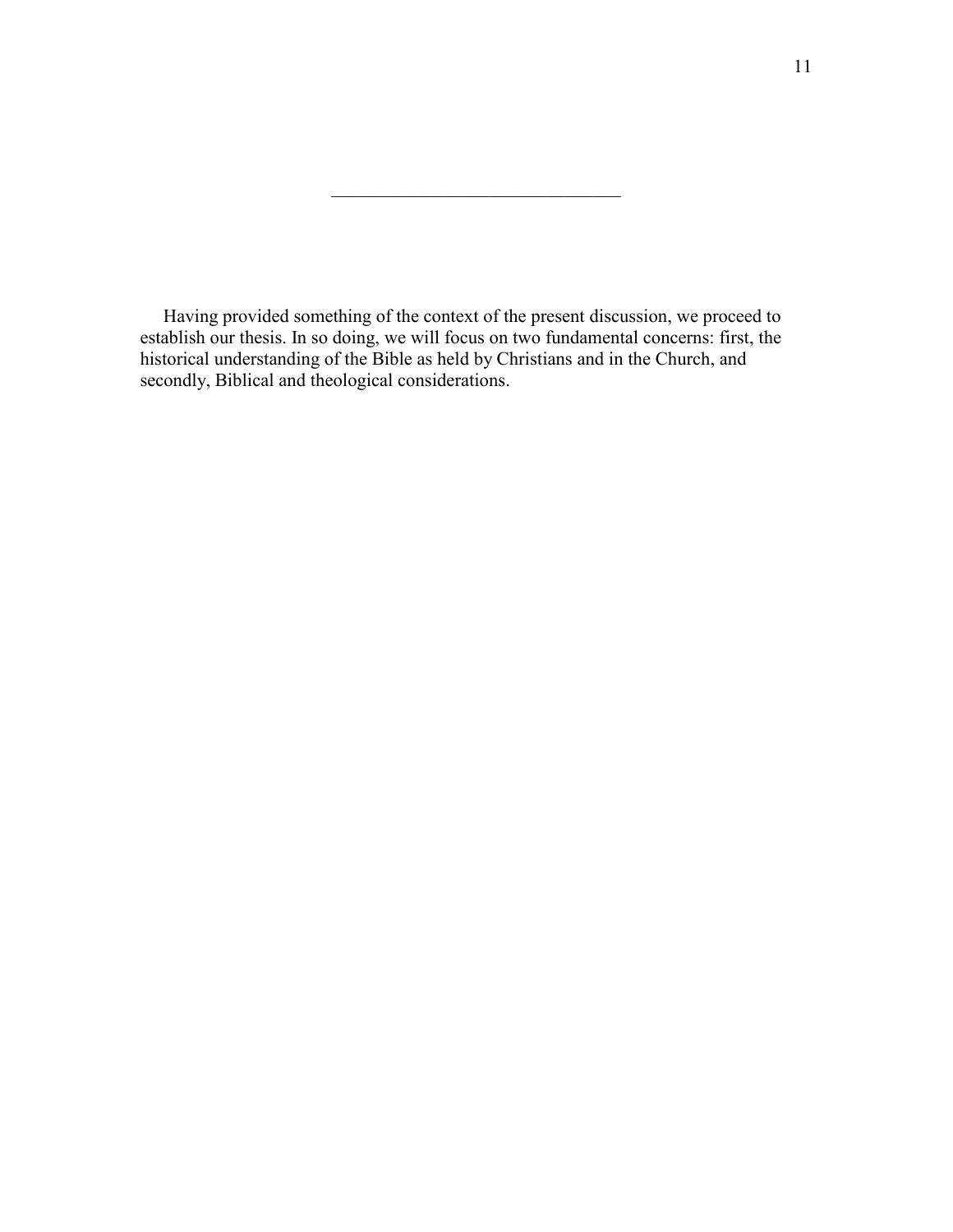## **HISTORICAL COSIDERATIOS**

 In the discussions that have ensued within the Associate Reformed Presbyterian Church it has been argued by some that the doctrine of inerrancy is a novelty, only recently introduced into the church, and that it is alien and divisive. When the issue was being debated in the late 1970s, for instance, sentiments were expressed on the floor of synod to the effect that a father or grandfather had served faithfully as a minister in this denomination, having been ordained many years in the past, but for whom inerrancy was never put forth as a test of orthodoxy. Only recently, it has been insisted, has anyone insisted that adherence to this teaching should be made normative in the church. Those who insist that there is historic precedence for it justify their claim only by reading it into the record of history something that was not there.

 But is this the case? Is the doctrine of inerrancy a novelty, or can it be said that it reflects the historic teaching of the church? The weight of evidence suggests that it does, and that the consensus that has prevailed for the past two thousand years is that the Bible is without error. We will attempt to demonstrate this in what follows.

 Before proceeding, however, we must offer a disclaimer. By insisting that the church has historically maintained a belief in inerrancy we are not saying that it has always believed it with the same degree of understanding and clarity as it does today, and it certainly did not articulate it with the terminology employed by present day evangelicals. To attack our thesis by saying that Augustine, as one example, never spoke of verbalplenary inspiration or the inerrancy of the autographs is to attack a straw man. As with most other dogmas, clear articulation of the belief came only after an implicit conviction was challenged. One of the points of dispute in the debates over the trinity in the  $16<sup>th</sup>$ century (Calvin vs. Servetus), for example, was that the pre-Nicene fathers never used the term 'trinity'(see appendix: *Mere Semantics?*). That the term was not in use before Nicaea, however, does not mean that the fathers did not believe that God was three-in-one. The belief had not yet been given explicit articulation, but was there nonetheless!

#### **General Observations**

 According to historian John Gerstner, "Inerrancy has been the classic view of Scripture throughout church history. To view it as the brain child of seventeenth century Protestant scholasticism or the *de novo* creation of the 'Old Princeton' school is to distort

history." <sup>1</sup> However, while Dr. Gerstner's credentials as an historian are well known, his defense of inerrancy would lead some to presume that his conclusions were biased. That

<sup>&</sup>lt;sup>1</sup> John Gerstner "The View of the Bible Held by the Church: Calvin and the Westminster Divines", in Inerrancy ed. By Norman Geisler (Zondervan Publishing House, Grand Rapids, 1979), p. 385.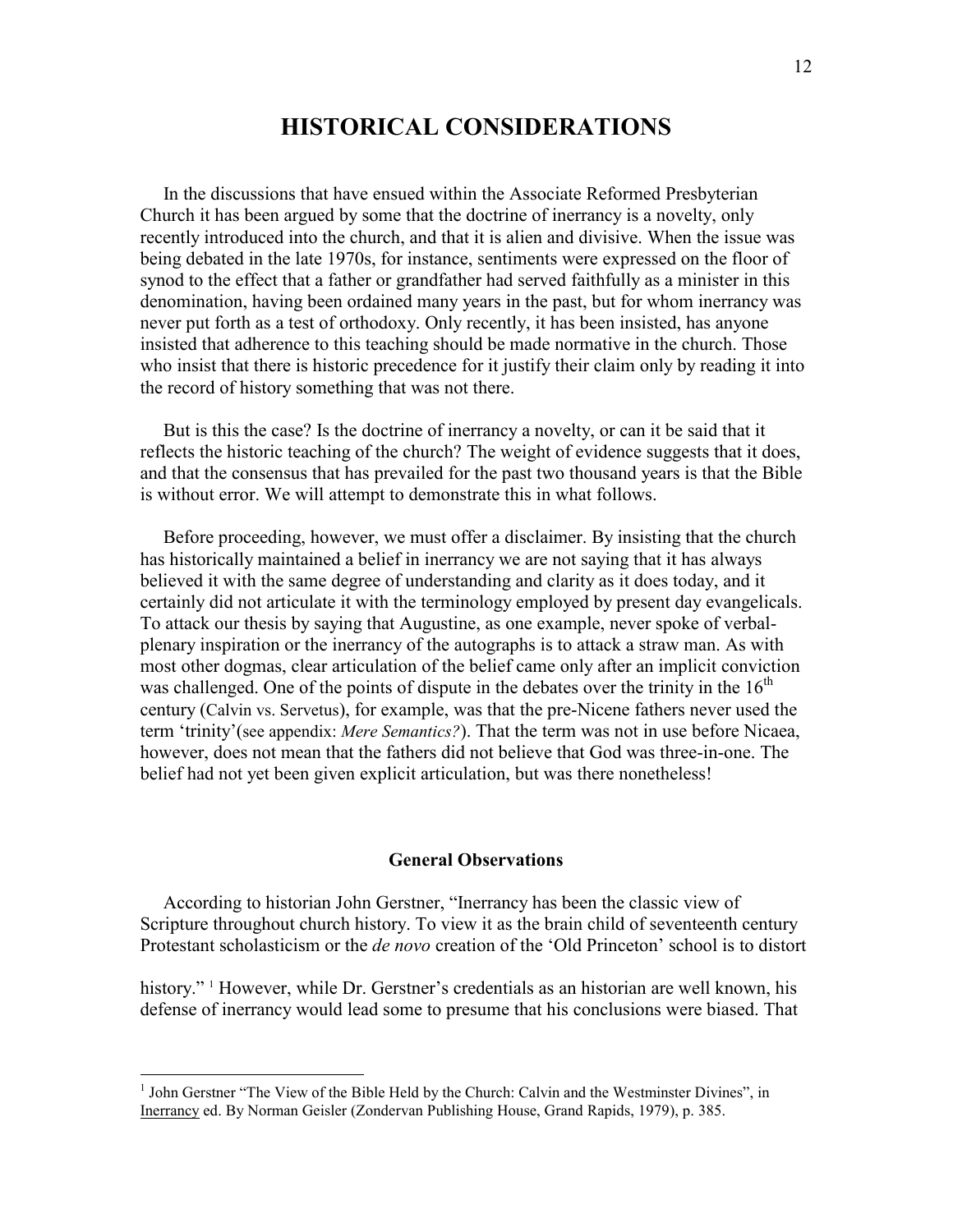being the case, I would like to appeal to others who, in addition to possessing indisputable academic credentials, have no sympathies for the doctrine in question.

 After having gone to great lengths to demonstrate that the doctrine of inerrancy "can scarcely be maintained," and that in their personal knowledge and judgments, the authors of Scripture were "in many matters hesitating and defective, or even wrong," James Orr would nonetheless affirm that in their view of the Bible, the advocates of inerrancy "stand undeniably, in their main contention, in the line of apostolic belief, and of the general faith of the church"<sup>2</sup>

 The testimony of Oxford historian C.J. Cadoux is similar. In speaking of certain beliefs that have been jettisoned by many Christians (for which he commends them), he writes<sup>.</sup>

"The most signal of these abandoned beliefs is that in the inerrancy of Scripture, which was accepted by Christendom with practical unanimity from the second century to the nineteenth. . . . The fact that belief in Biblical inerrancy was not incorporated in any formal creed was due not to any doubt as to its being an essential item of belief, but to the fact that no one challenged it . . . . Now had you presented the most moderate and best assured findings of modern criticism to Aquinas or even to Calvin, he would have certainly have cried out that this was tantamount to dissolving the foundations of the faith.<sup>3</sup>

He has previously made the claim that "Calvin . . . on the whole ranks as a supporter of belief in Biblical inerrancy." A few lines later he refers to the change in the beliefs of the Church as a "truly extraordinary turnover."

 Similar views have been expressed by liberal Catholic sources. John Warwick Montgomery cites Father Burtchaell, from his work, Catholic Theories of Biblical Inspiration Since 1810:

"Christians inherited from the Jews the belief that the biblical writers were somehow possessed by God, who was thus to be reckoned the Bible's proper author. Since God could not conceivably be the agent of falsehood, the Bible

must be guaranteed free from any error. For centuries the doctrine lay dormant, as doctrines will: accepted by all, pondered by few. Not until the sixteenth century did inspiration and its corollary, inerrancy, come up for sustained review. The Reformers and Counter-Reformers were disputing whether all revealed truth was in Scripture alone, and whether it could dependably be interpreted by private or by official scrutiny. Despite a radical disagreement on these issues both groups preserved in receiving the Bible as a compendium of inerrant oracles dictated by the Spirit. Only in the  $19<sup>th</sup>$ 

<sup>&</sup>lt;sup>2</sup> James Orr, "Revelation and Inspiration" The Living God: Readings in Christian Theology, ed. Millard J. Erickson (Baker Book House, Grand Rapids, 1973), p. 253.

<sup>&</sup>lt;sup>3</sup> Cecil John Cadoux, The Case for Evangelical Modernism (Willett, Clark and Company, Chicago, 1939), Pp. 66-68.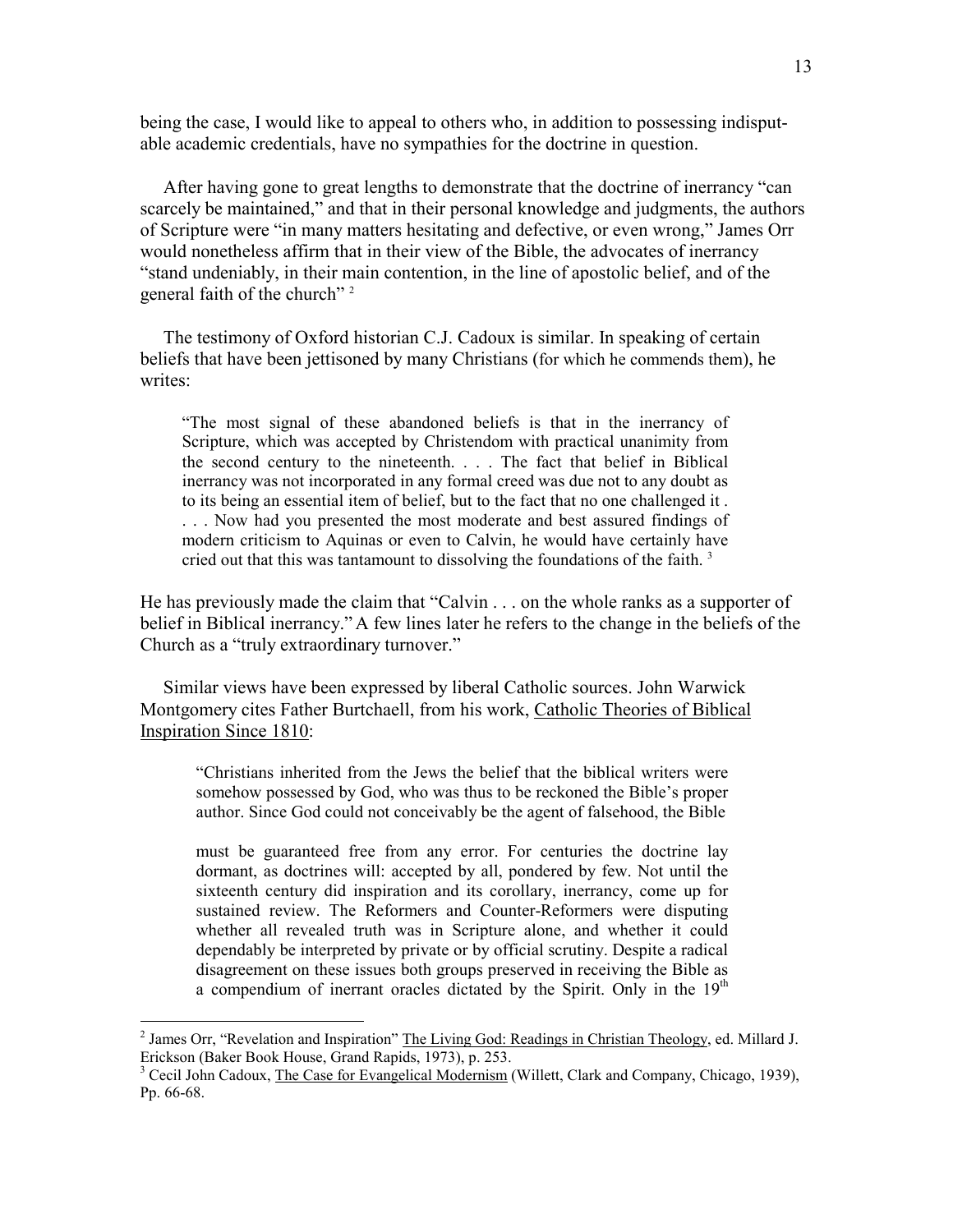century did a succession of empirical disciplines newly come of age begin to put a succession of incontinent queries to exegetes. . . . After all this, considerable dexterity was required of any theologian who was willing to take account of the accumulation of challenging evidence, yet continued to defend the Bible as the classic and inerrant Word of God."<sup>1</sup>

The same is conveyed in the New Catholic Encyclopedia. It states:

"The inerrancy of Scripture has been the constant teaching of the Fathers, the theologians, and recent Popes in their encyclicals on Biblical studies. It is nonetheless obvious that many Biblical statements are simply not true when judged according to modern knowledge of science and history." <sup>2</sup>

 While statements like these may not be proof positive that this view actually prevailed in the church for the past two thousand years, they certainly undermine the suggestion that only a 'fundamentalists' would claim that they did, or that they were new to our generation.

#### **The Testimony of History**

 Thus far we have offered little more than summary statements, sweeping generalizations, about the church as a collective whole. Is there specific evidence that might confirm the conclusions that have been offered? We offer a very brief survey of a few representatives figures and Churches. <sup>3</sup>

**Notable Christians** Consider what the following fathers have said.

Irenaeus who lived in the second century said that the writers of Scripture "were filled with perfect knowledge on every subject."<sup>1</sup> Harold O.J. Brown states that although he did not formulate them in so many words, he anticipated the later concepts of the sufficiency and inerrancy of Scripture. "The apostolic tradition," according to Irenaeus, "leads us back to the presentation of those who wrote the Scriptures, the Apostles, whose testimony is totally free of all untruth."<sup>2</sup>

<sup>&</sup>lt;sup>1</sup> John Warwick Montgomery, God's Inerrant Word (Bethany Fellowship, inc., Minneapolis, 1974), p. 21. <sup>2</sup> The New Catholic Encyclopedia, cited by Harold Lindsell, The Battle for the Bible (Zondervan

Publishing House, Grand Rapids, 1977), p. 55.

<sup>&</sup>lt;sup>3</sup> For a more in depth look into this matter see: Inerrancy, ed. Norman Geisler, chapters 12-13; God's 1nerrant Word, ed. John W. Montgomery, chapters 2-4; Battle For the Bible, chapter 3.

 $<sup>1</sup>$  Ibid., p. 49.</sup>

<sup>&</sup>lt;sup>2</sup> Harold O.J. Brown, Heresies: Heresy and Orthodoxy in the History of the Church, (Hendrickson Publishers, Peabody, Mass., 1984), p. 81. He references *Against Heresies* 3.5.1.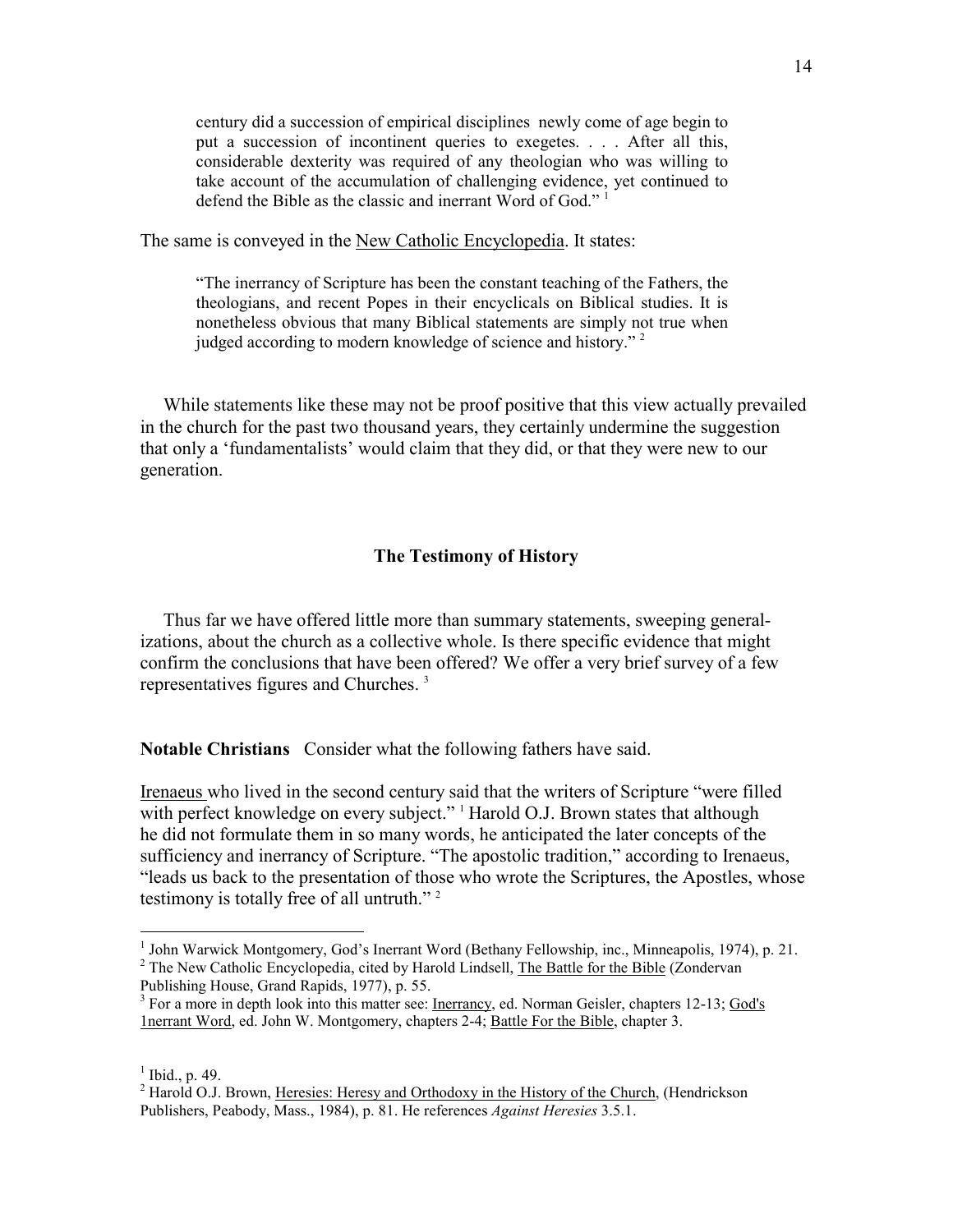Chrysostom was concerned to emphasize that there was no contradiction in the narratives of the Gospels - even though there is divergence. <sup>3</sup>

Jerome had a very high view of Scripture as well, stating that "every phrase or syllable or point in Holy Scripture is full of meaning." Lindsell remarks that he recognized the existence of human faults such as grammatical errors in the writers of the Bible, yet he was careful to "guard himself against any dangerous inferences that might be drawn from this admission." He then quotes him as saying, "For myself, whenever I note a solecism or any such irregularity, I do not find fault with the Apostle, but constitute myself his champion."<sup>4</sup>

Augustine is also very clear in his estimation of Scripture. "The faith will totter," he said, "if the authority of the Holy Scriptures loses its hold on men." "We must surrender ourselves to the authority of Holy Scripture, for it can neither mislead nor be misled."<sup>5</sup> Another famous statement that is later quoted by Aquinas is worth reproducing here as well. In a letter to Jerome he writes . . .

"Freely do I admit to you, my friend, that I have learned to ascribe to those books which are of canonical rank, and only to them, such reverence and honor that I firmly believe that no single error due to the author is found in any of them. And when I am confronted in these books with anything that seems to be at variance with truth, I do not hesitate to put it down either to the use of an incorrect text or to the failure of a commentator rightly to explain the word or to my own mistaken understanding of the passage." <sup>6</sup>

Luther refers to this letter in a sermon on John 16, adding, "St. Augustine has put down a

fine axiom - that only Holy Scripture is to be considered inerrant." <sup>1</sup>

 Although the meaning of such a statement would seem to be quite clear, Jack Rogers claims that Augustine did not at all intend to convey any notions of inerrancy. In an interview in the Whittenburg Door he attacks Lindsell's use of this passage. <sup>2</sup> One can not go to a dictionary to learn what a word means, he insists, he must go to the historical context in which it was used - "and we did." "And what did you find?" he was asked. He then proceeded to draw the picture and concluded, "Now that's the context and in that context Augustine writes to Jerome and says, 'I believe the Scriptures do not err!'" To his rather innocuous answer/interpretation the interviewer replied, "What you really mean is that Lindsell is correct!"

 $<sup>3</sup>$  Lindsell, p. 52.</sup>

 $4$  ibid., p. 53.

 $<sup>5</sup>$  ibid.</sup>

 $<sup>6</sup>$  ibid., p. 54.</sup>

<sup>&</sup>lt;sup>1</sup> Quoted by Montgomery, God's Inerrant Word, p. 68

 $2$  The Wittenburg Door Feb/Mar 1980.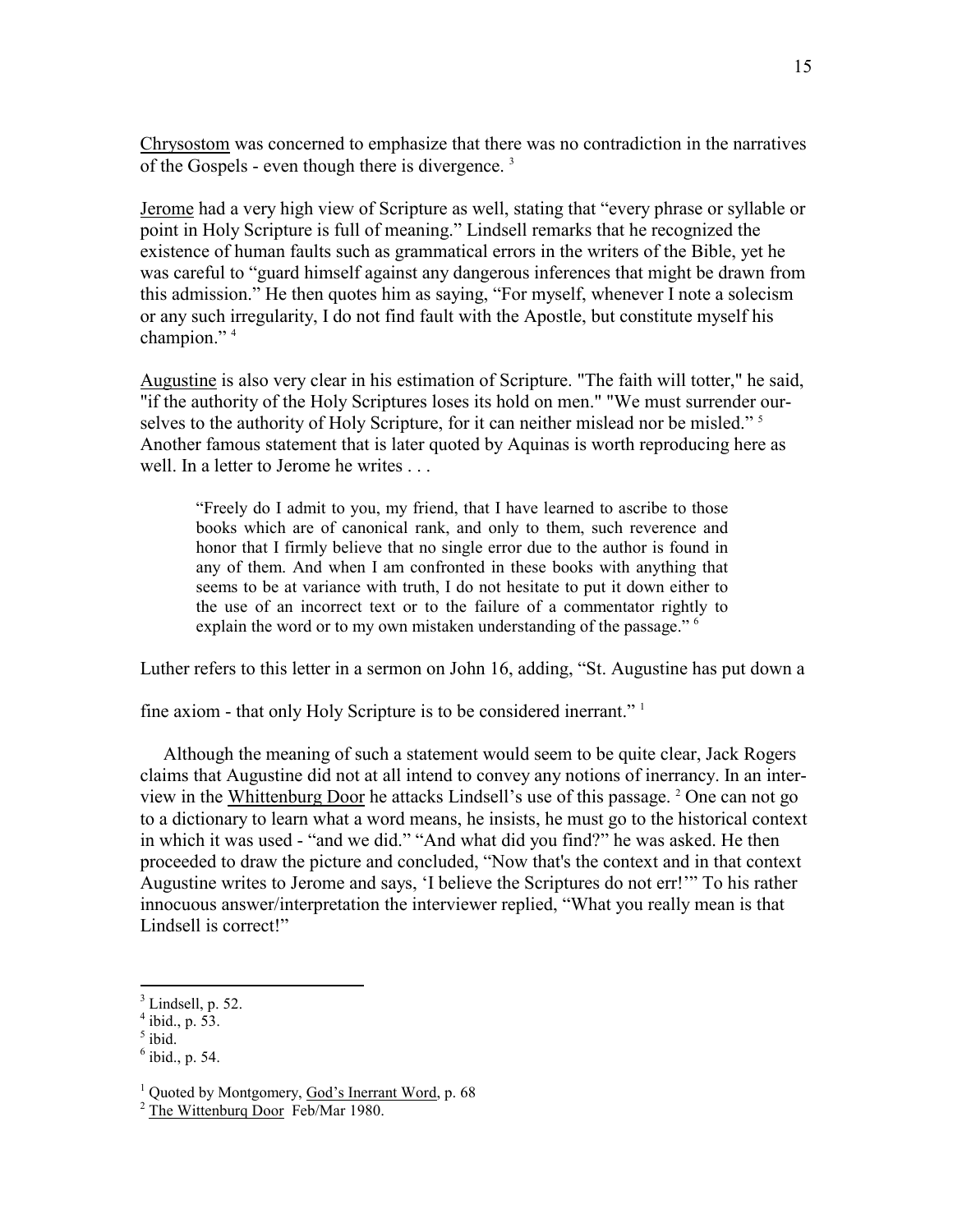Roger's next remark's are informative as to the kind of thinking that is prevalent today:

"Wait a minute! What's Augustine talking about? Is he talking about technical information? Is he talking about science and astronomy, as Lindsell is? Absolutely not! Augustine says the Biblical authors never intentionally told anybody a lie about a moral issue. The context is moral, not scientific."

The same line of thought is later applied to Calvin in his condemnation of Servetus. With Rogers, the issue is, "did they (the Biblical writers) deliberately lie to us?" Obviously neither Calvin nor Augustine believed that they did, and in that sense, and in that sense only, could it be said of these that they believed in inerrancy. One looks in vain, however, to find such a distinction in these men.<sup>3</sup>

 Of Aquinas it has been said, "He consciously affirmed the inerrancy of Scripture as a fundamental assumption for the theological enterprise." He himself asserted that "It is heretical to say that any falsehood whatsoever is contained either in the Gospels or in any canonical Scripture." <sup>4</sup>

 In spite of diligent efforts to do so, the attempt to make the early Church Fathers advocates of an erroneous Bible is a dead end street.

 Considerable discussion has taken place with respect to the Reformers. In today's theological climate it is consistently objected that those advocating inerrancy have abandoned the views of Luther and Calvin, opting instead for Aristotelian scholasticism, while

those holding 'contemporary' views are the ones who stand in their tradition. But the facts say otherwise.

 For a general sense of how Luther perceived the Bible, consider the following statements:

"Natural reason produces heresy and error. Faith teaches and adheres to the pure truth. He who adheres to the Scriptures will find that they do not lie or deceive.' 'Scripture cannot err.' 'The Scriptures have never erred.' 'Scripture agrees with itself everywhere.' 'It is certain that Scripture cannot disagree with itself.' 'It is impossible that Scripture should contradict itself; it only appears so to senseless and obstinate hypocrites.' 'Whoever despises a single word of God does not regard any as important.' 'Therefore it is true, absolutely and without exception, that everything is believed or nothing is believed. The Holy Spirit does not suffer himself to be separated or divided so that he should teach and came to be believed one doctrine rightly and another falsely."

<sup>&</sup>lt;sup>3</sup> We will discuss the definition of 'error' in the next section dealing with theological considerations.

<sup>&</sup>lt;sup>4</sup> Robert Preus, "The View of the Bible Held by the Church", Inerrancy, ed. Norman Geisler (Zondervan Publishing House, Grand Rapids, 1979), p. 370.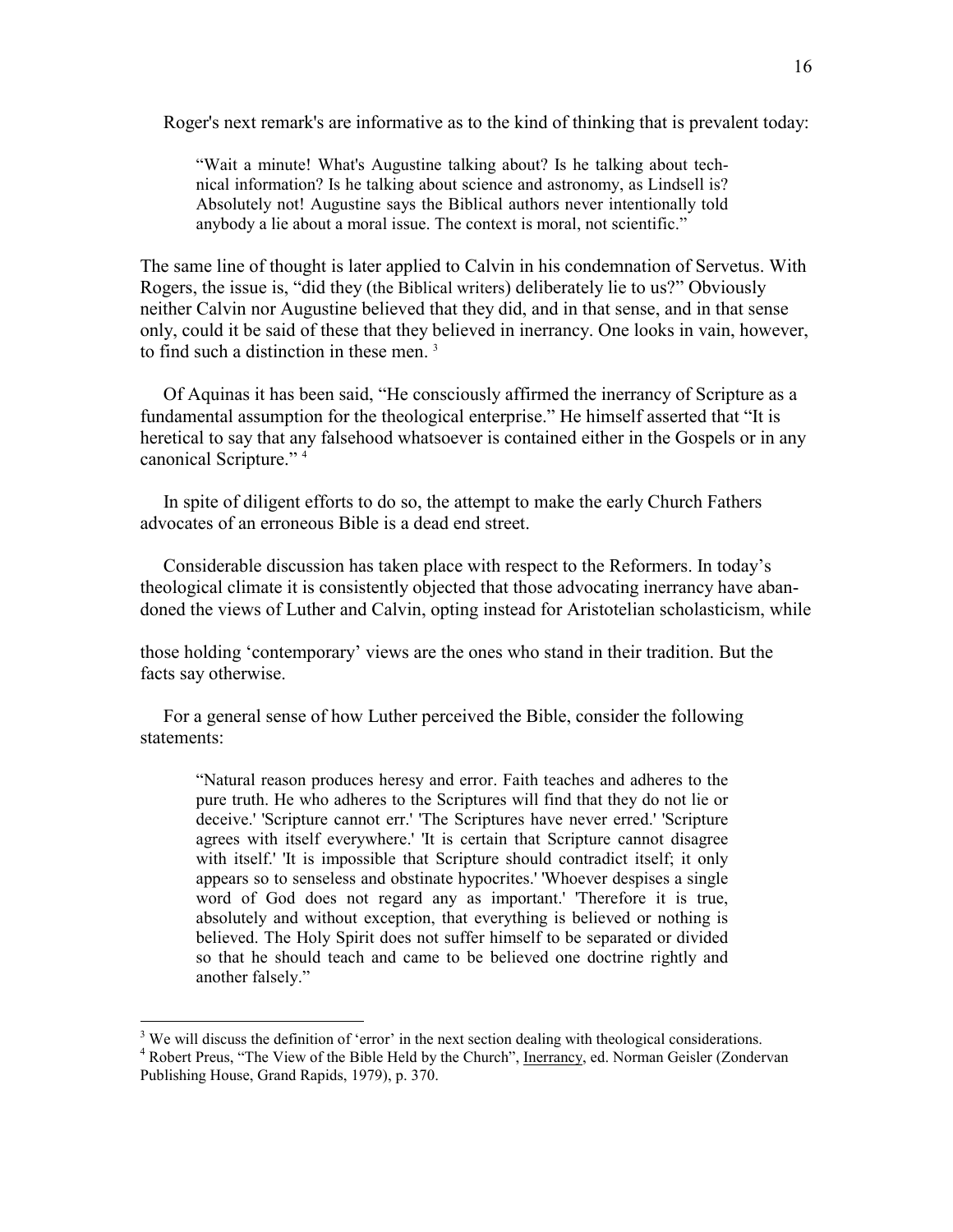Elsewhere he is quoted as saying, "The Holy Scriptures are the Word of God, written and (I might say) lettered and formed in letters, just as Christ is the eternal Word of God veiled in the human nature." Again, "It is cursed unbelief and the odious flesh which will not permit us to see and know that God speaks to us in Scripture and that it is God's Word, but tells us that it is the word merely of Isaiah, Paul, or some other mere man, who has not created heaven and earth." <sup>1</sup> Robert Preus, who compiled these statements, also indicates that for Luther the word order as contained in Scripture was intentionally arranged by the Holy Spirit.

 In spite of the above, Luther is often appealed to as holding views that are more consistent with those of 'contemporary' theologians. John Montgomery cites J.K.S. Reid as asserting that for Luther, "Scripture is not the Word of God, but only witness to the Word," and Brunner as insisting that Luther refused to identify "the letters and words of the Scriptures with the Word of God." <sup>2</sup> In response to sentiments like these, Dr. Preus writes:

"Although Luther, like his predecessors and immediate followers, rarely spoke of inspiration as such, he said in literally hundreds of instances that Scripture is the Word of God, that God speaks through Scripture, and that

God is the author of Scripture. There is no way in which one can anachronistically interpret Luther as advancing some sort of pre-liberal notion that the Bible merely *contains* the Word of God or pre-Bartian notion that God in some way makes the words of men (in Scripture) *His* Word." <sup>1</sup>

 In addition to claims like those just cited, Montgomery presents three basic objections that have been given to finding inerrancy in Luther. These include his 'looseness' in translating the Scriptures, his 'critical' approach to them, and, perhaps most seriously, his challenging the canonicity of certain books. To each of these the author offers a response, including an acknowledgement that Luther was, at points, deficient in some of his views.<sup>2</sup> But with regard to his statements about the canon, he insists that Luther's canonical deficiencies do not negate his belief in inerrancy. "One must distinguish," he notes, in citing Adolf Hoenecke, "between the *extent* of the canon and the *inspiration* 

<sup>&</sup>lt;sup>1</sup> Preus, ibid., Pp. 377-380. Also one might consider the statements cited by Dr. Montgomery on p. 66ff. of his work.

<sup>&</sup>lt;sup>2</sup> Montgomery, ibid., Pp. 66, 69 These views contradict the assessment of Harnack, who wrote that Luther "confounded the word of God and the Sacred Scriptures," and did not "beak the bondage of the letter. Thus it happened that his church arrived at the most stringent doctrine of inspiration." Cited by Montgomery, p. 69.

 $<sup>1</sup>$  Preus, ibid., p. 377.</sup>

<sup>&</sup>lt;sup>2</sup> Montgomery, ibid., Pp, 70 - 84. In a footnote the author cites the German philosopher Gotthold Lessing in praising Luther, when he wrote: "In such reverence do I hold Luther, that I rejoice in having been able to find some defects in him, for I have been in imminent danger of making him an object of idolatrous veneration. The proofs that in some things he was like other men are to me as precious as the most dazzling of his virtues." p. 93, n.60.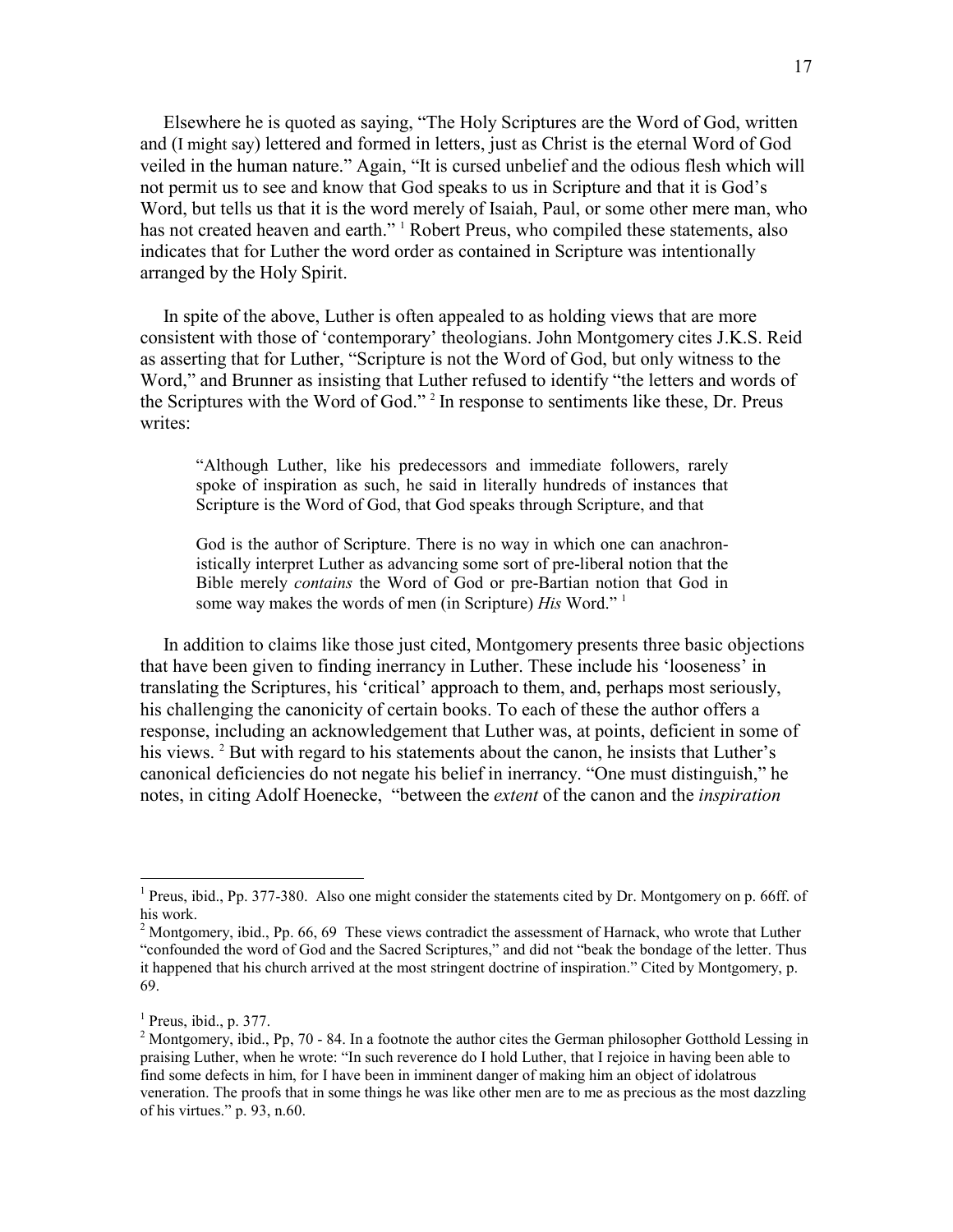of the books which are canonical."<sup>3</sup> For Luther, the extent of the canon was an open question; a deficiency on his part. But by way of analogy, that Roman Catholics are mistaken in their understanding of the canon does not detract from the fact that they have historically viewed the books they do recognize as canonical being without error.

 Most of the critics focus on Luther's actual use of the Scriptures, to the exclusion of the many clear affirmations he made about them. With this in mind we might distinguish his *general view* of Scripture from his actual *use* of them. "Even if the worst could be shown concerning Luther's treatment of the Bible in practice," quips Montgomery, "it would be manifestly unfair to use this to negate his repeated asseverations that he believed in an inerrant Scripture;" where would any of *us* be if our practice were allowed to erase our profession! <sup>4</sup> Apart from the assumption that Luther viewed the Bible to possess infallible authority,

"How else can we explain his unshakeable appeal to Scripture in his debates with the Romanists such as Eck, or his reliance on Scripture when, at Worms, the Emperor himself thundered against him and his very life hung in the balance? How else can we make sense of his concentration on the single scriptural phrase, 'This is my body,' when in dialogue with Zwingli at the Marburg colloquy?"<sup>5</sup>

Gordon Clark quotes J. Theodore Mueller as 'rebuking' the liberals appeal to Luther:

"When church historians ascribe to Luther merit as having established the Schriftprinzip, that is, the axiomatic truth that Holy Scripture is the sole principle by which divine truth is truly and unmistakably known, they do this in full justice to the Wittenberg Reformer, whose alleged 'liberal attitude' toward Scripture theological liberals, contrary to historical fact, in vain are trying to demonstrate." $1$ 

 When we go beyond Luther and consider how his immediate followers viewed the Bible, the contrast with modern thinking becomes even more stark. Harold Brown points out that while the doctrine of inerrancy has been attributed to  $19<sup>th</sup>$  century Calvinists, "It was the early orthodox Lutherans – Flacius, Chemnitz, and Gerhard – who worked out in the fullest possible way the implications of their understanding of inspiration."  $2$  He notes that the Formula of Concord was drafted only sixty years after Luther posted his Ninetyfive Theses (and only 31 years after his death), and that Lutheran theology soon committed itself to an explicit doctrine of verbal inspiration. "Only their conviction that the Bible is verbally inspired and absolutely trustworthy," he insists, "can explain their self-confidence in erecting immense and theoretical doctrinal structures with such astonishing

 $3$  ibid., p. 85 (emph. Added).

 $4$  ibid., p. 70.

 $<sup>5</sup>$  ibid., p. 68.</sup>

<sup>&</sup>lt;sup>1</sup> Clark, The Concept of Biblical Authority, p. 8.

 $<sup>2</sup>$  Brown, ibid., p. 349.</sup>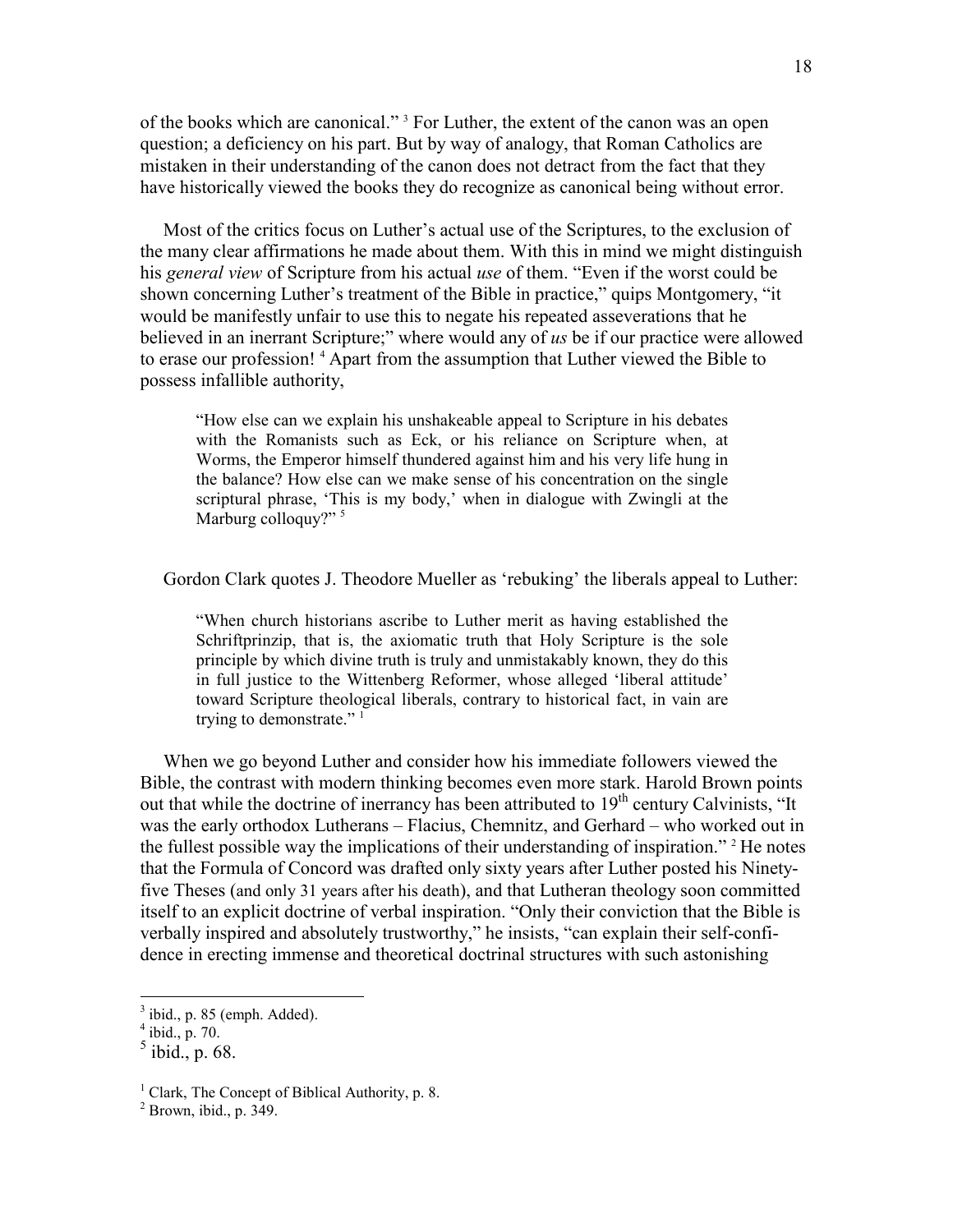rapidity and facility." Again, "the doctrine of verbal inspiration became the indispensable theoretical foundation for all subsequent developments in Lutheranism." <sup>3</sup>

 The strength of their convictions about the authority of the Bible is seen in the fact that many of the early Lutherans went to the extreme of attributing inspiration to the vowel points of the Hebrew text. This was first done by Matthias Flacius, but Johann Gerhard, 'the dean of orthodox Lutheran theology'(1582-1637), adopted it in his Loci Theologici as well (identified by Brown as the *magnum opus* of orthodoxy). <sup>4</sup> For Gerhard, the words of Scripture are the words of the Holy Spirit, and if they are God-breathed, then the Biblical writers were mere amanuenses or secretaries. [see note]

 To the charge that these scholars may be dismissed as 'more Scholastic than Lutheran,' Brown asserts that nothing could be further from the truth: "Where early Lutherans and Calvinist differed was not with regard to the authority of Scripture or its inerrancy, but with respect to the role of the Holy Spirit in making that authority known and convincing to the Christian – the internal testimony."  $\frac{1}{1}$ 

 Calvin without question held an extremely high view of Scripture. John Gerstner lists a number of references that he made regarding the Bible. The Scriptures are the ...

'sure and infallible record,' 'the inerring standard,' 'the pure Word of God,' 'the infallible rule of his holy truth,' 'free from every stain or defect,' 'the inerring certainty,' 'the certain and unerring rule,' 'unerring light,' 'infallible Word of God,' 'has nothing belonging to man mixed with it,' 'inviolable,' 'infallible oracles.'

He goes on to comment that although he does not employ the noun 'inerrancy' he makes ample use of the adjectival form 'inerring.' <sup>2</sup> Certainly the high esteem he had is apparent in his comments on such passages as II Timothy 3: 16 and II Peter 1: 19-21.

 Yet there are other passages that incline some to believe that Calvin did not hold to inerrancy; some, as Murray puts it, that cannot be dismissed with a wave of the hand.<sup>3</sup> These will not be touched on here because others have adequately handled them and there is simply not time or space to recount their results in detail.<sup>4</sup> E.A. Dowey has dealt at

 $\frac{3}{3}$  ibid., p. 347.

<sup>&</sup>lt;sup>4</sup> ibid., p. 348. Brown points out that while contemporary evangelicals repudiate the notion of mechanical dictation, terms like 'dictation' and 'secretary' were frequently used among early orthodox protestants. "It is important to remember," he adds, "that ancient and medieval secretaries contributed more to the final version of their texts than do modern secretaries typing from a Dictaphone." p. 465 n.8

 $<sup>1</sup>$  ibid., p. 349</sup>

 $2^2$  Gerstner, in <u>Inerrancy</u>, p. 391.

<sup>&</sup>lt;sup>3</sup> John Murray, Calvin on Scripture and Divine Sovereignty (Baker Book House, Grand Rapids, 1978), p. 12.

<sup>&</sup>lt;sup>4</sup> In addition to Dr. Gerstner's discussion of Calvin in Inerrancy, one might consider that of J.I. Packer in God's Inerrant Word. Kenneth Kantzer, who Murray claims has furnished us with "what is perhaps the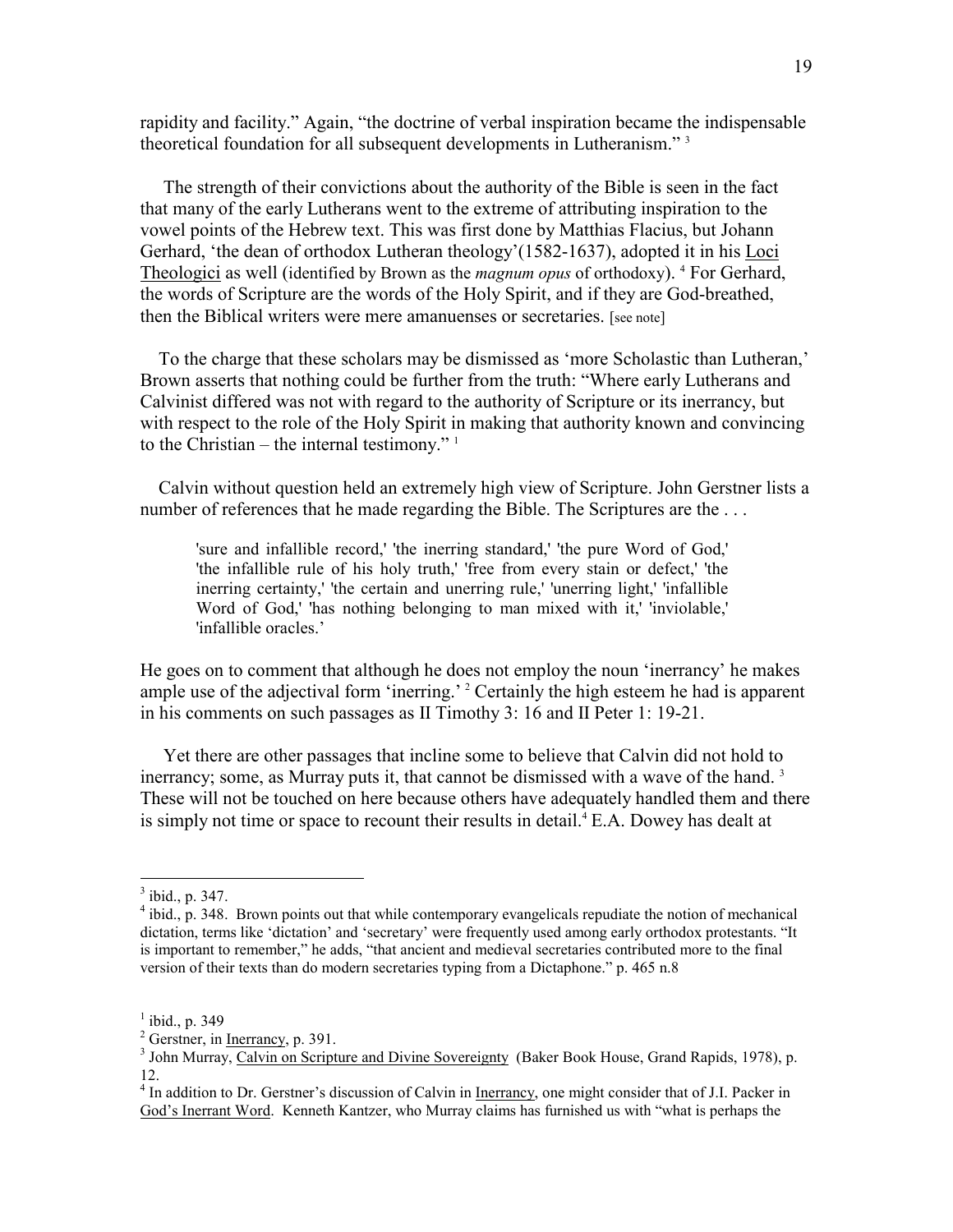lengths with Calvin and he concludes that "there is no hint anywhere in Calvin's writings that the origina1 text contained any flaws at all." <sup>5</sup>

#### **The Westminster Divines**

 But what of the Westminster Divines? They too has occasioned considerable debate. C. A. Briggs denied that they viewed the Scriptures as inerrant, and Warfield even accuses him of trying to place them within the liberal camp! <sup>6</sup> Jack Rogers is another who has denied that they held to anything like inerrancy, contending that to read inerrancy into the Westminster Confession of Faith is ahistorica1, drawing them "into a controversy to which its authors were not a party." He asserts, "To contend that the Westminster Confession teaches the inerrancy of the scripture because it does not assert that there are errors in the scripture is to impose a modern problem on a pre-scientific statement."<sup>1</sup>

 Often reference is made to quotations by Richard Baxter and Samuel Rutherford to bolster their argument. These suggestions are amply refuted by Warfield and others.<sup>2</sup> On the contrary, consider the following samples of their views. Edward Calamy writes,

"There is not a word in it, but breathes out God, and is breathed out by God. It is (as Irenaeus saith) ... an invariable rule of faith, an unerring and infallible guide to heaven." $3<sup>3</sup>$ 

Warfield quotes Cornelius Burgess in part as saying, "If Solomon mistooke not, (and how could hee mistake in that which the Spirit himself dictated unto him)." <sup>4</sup> John White spoke of the Sacred penmen as being holy men, "inspired and guided in that work and wholly, by the Spirit of God."<sup>5</sup>

 One last statement from Dr. Rogers will conclude our thoughts on the Westminster Assembly. Although he rejected Warfield's assessment of the Westminster divines, he would, nonetheless, assert that "The peculiarity of contemporary Neo-Reformation interpretation is that, while Warfield's views regarding the Reformers have been restudied and questioned, his views regarding the Westminster Divines have been widely, if not tacitly, accepted." <sup>6</sup>

 $\overline{a}$ 

 $<sup>5</sup>$  ibid, p. 207.</sup>

most complete induction of the evidence drawn from the wide range of Calvin's works," was compelled to conclude that Calvin did, in fact, believe that the Bible was inerrant.

 $<sup>5</sup>$  Murray, ibid., p. 11.</sup>

<sup>&</sup>lt;sup>6</sup> Benjamin Brekinridge Warfield, The Westminster Assembly and its Work (Oxford University Press, London, 1931), Pp. 262 - 263.

<sup>&</sup>lt;sup>1</sup> Rogers, p. 306-307

 $<sup>2</sup>$  Warfield, p. 269f.</sup>

 $3$  ibid, p. 209

 $4$  ibid.

 $6$  Rogers, p. 40.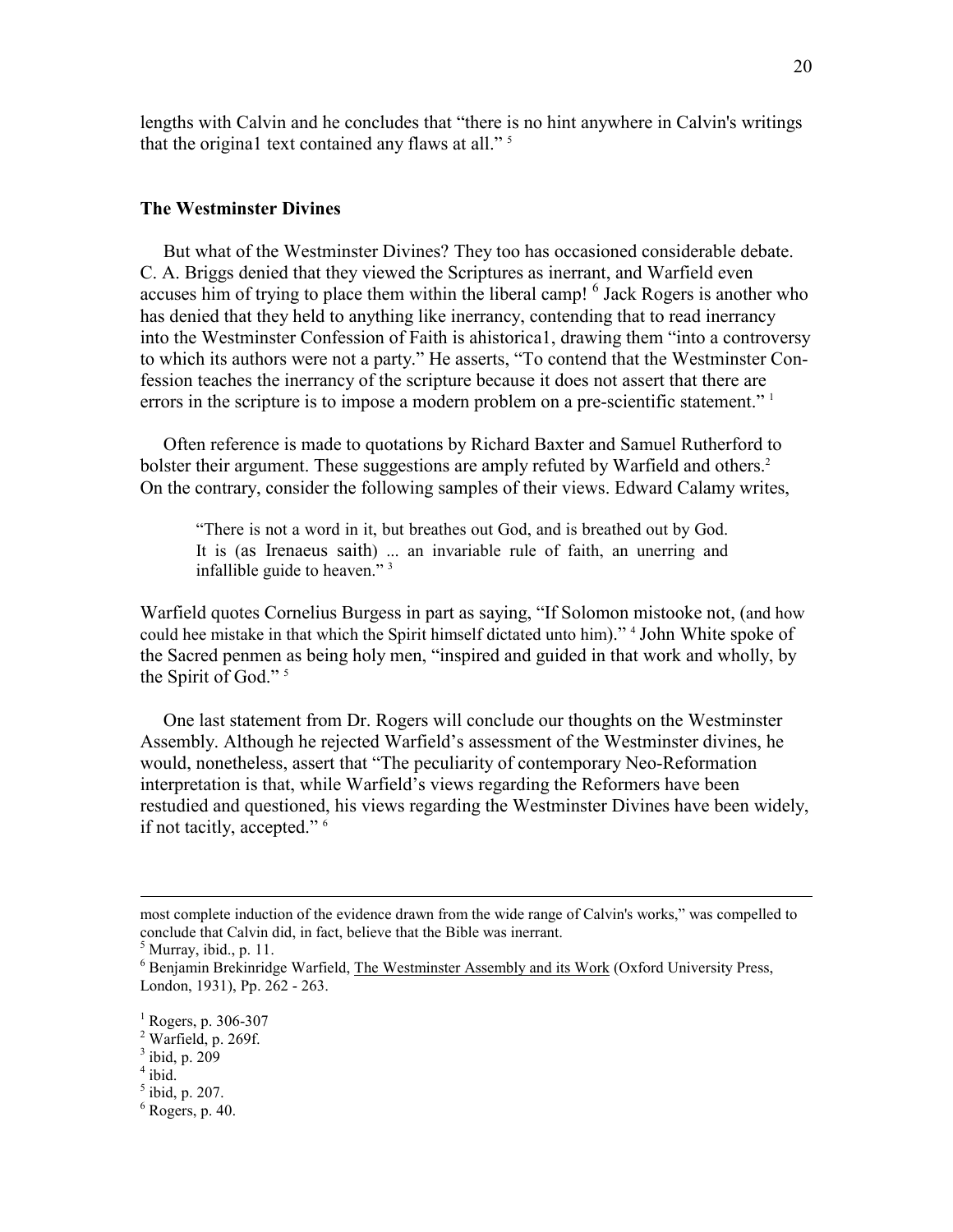#### **Inerrancy within Presbyterianism**

 Inerrancy came to acquire the status of the 'official' position of the main body of Presbyterians in North America during the late nineteenth century. Rogers remarks that the aftermath of the Warfield-Briggs debate "left the impression that the Princeton theology and Westminster Confession can rightly be identified."<sup>7</sup> Lefferts Loetscher (whom Rogers refers to as "*the* historian of this period of Presbyterian history") confirms this as well. In speaking of the 'Portland Deliverance' of 1892, he says that "this was an effort to declare the rigid doctrine of inspiration taught by the Hodge-Warfield article to be official Church dogma, under the supposition that it had always been such."<sup>8</sup> The

Deliverance states in part:

"Our Church holds that the inspired Word, as it came from God, is without error. . . . All who enter office in our Church solemnly profess to receive them (i.e. the sacred Books) as the only infallible rule of faith and practice. If they change their belief on this point, Christian honor demands that they should withdraw from our ministry."<sup>1</sup>

In the following year the General Assembly reaffirmed this statement, adding that it "has always been the belief of the Church." Again, during the Assembly of 1894, it was denied that this was a new definition of dogma. Loetscher declares, "The position taken by the Hodge-Warfield article a dozen years before was now unambiguously declared to be the Church's official teaching." <sup>2</sup> And again later in his book he says, "The Church officially took its stand for Biblical inerrancy . . . ."<sup>3</sup> That this did not remain so goes without saying, but when initially confronted with the impact of Higher Criticism, the Church took its stand on inerrancy.

 What has been stated above with respect to the old PCUSA holds as well for the Southern Presbyterian Church. One only has to consider the writings of such leaders as Dabney, Breckinridge, Thornwell and others to see this. In arguing that revelation, and in particular inspiration, is necessary for there to be an objective standard, Thornwell asserted,

"The issues involved in this controversy are momentous. It is not a question about words and names; it is a question which involves the very foundations of Christianity. These insidious efforts to undermine the authority of the Bible and to remove an external, infallible standard of faith, however disguised in the covert of phi1osophy, are prompted by a deep and inveterate opposition to the doctrines of the cross. The design is to destroy the religion, and hence the fury of the efforts against the citadel in which it is lodged. It is

 $\frac{1}{7}$  Ibid, p. 437.

<sup>&</sup>lt;sup>8</sup> Lefferts Loetscher, The Broadening Church (University of Pennsylvania Press, Philadelphia, 1964), p. 56.

 $\frac{1}{1}$  ibid.

 $<sup>2</sup>$  ibid, p. 61</sup>

 $3$  ibid, p. 94.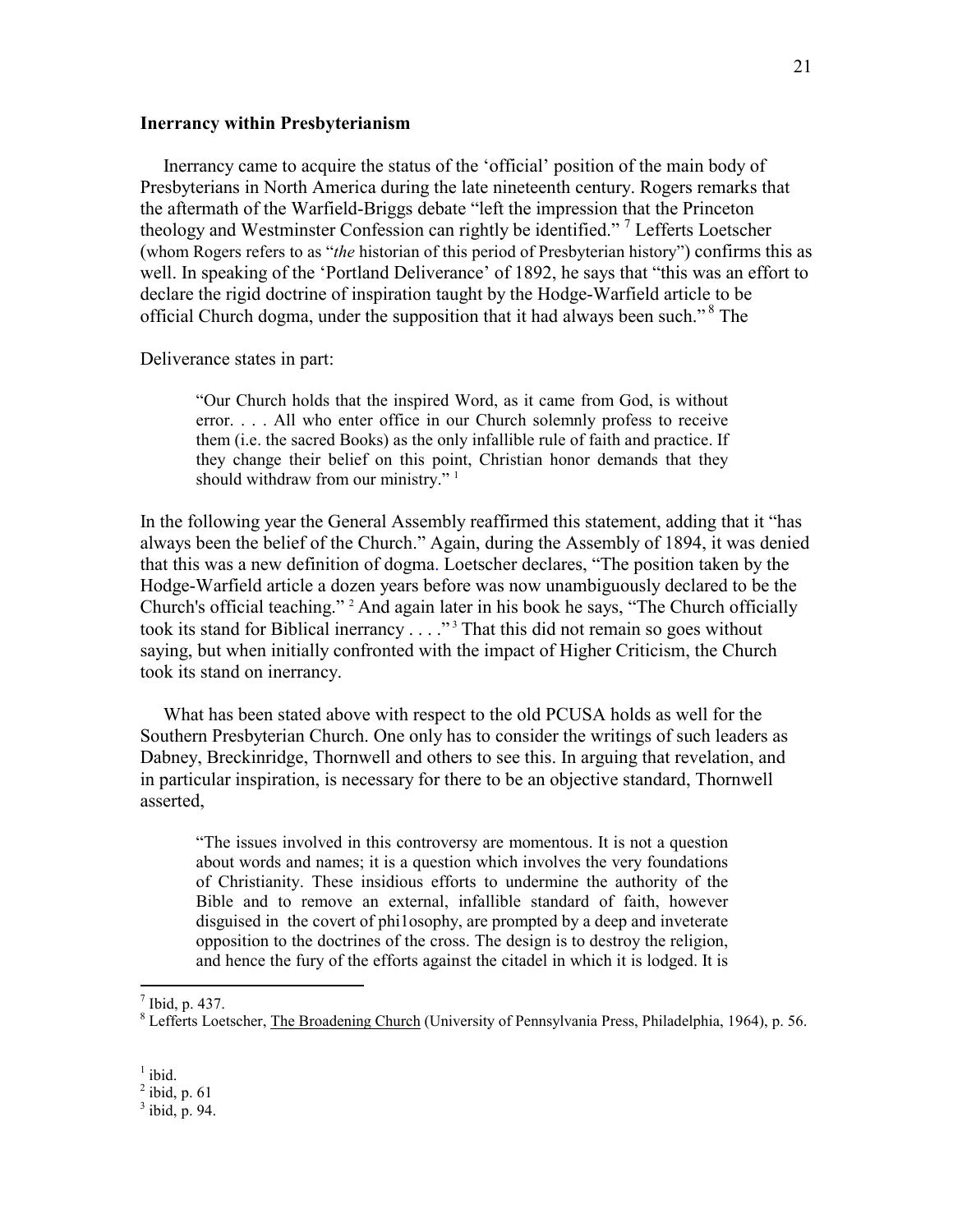not the casket, but the jewel, that has raised all the c1amour of rancorous opposition; and when men cry, Down with the Bible! the real meaning of their rage is, Away with Jesus and his cross!" <sup>4</sup>

Elsewhere he writes:

"The directions of the Apostles were founded upon the obvious principle that one truth cannot contradict another; and therefore whatever contradicted the

Scriptures, which were known to be truth, carried upon its face the impresssion of falsehood . . . ."

The Scriptures, he says, "are necessarily and infallibly true." <sup>1</sup> And again:

"Any real inconsistency with fact is evidentially fatal to the plea of inspiration. A record pretending to this high character which should contain anachronisms or geographical mistakes, which should blunder in its political or social allusions, reason could not hesitate to brand with the stigma of forgery." <sup>2</sup>

 It can hardly be disputed that the doctrine of inerrancy was afforded an important place in the larger Presbyterian bodies in the United States. The same, however, is true of those of lesser constituencies, the ARP Church being no exception. In an address published in the Centennial History titled "What the Associate Reformed Church Stands For," James Moffatt included verbal-plenary inspiration as one of its historic beliefs. To reject this, he insisted, would lead to the probability that the Bible is a book full of errors. "But," he continues, "God so put the seal and superintendence of his inspiration upon all that the writer expressed in his unique way that his writing became the inerrant vehicle of God's truth."<sup>3</sup>

 But does this actually reflect the teaching of the ARP Church historically, or are we conveniently reading into history things that was not there?

 In support of this, one thinks of an answer given by James Fisher and Ebenezer Erskine in Fisher's Catechism. Their names are important because they were two of the founding fathers to whom ARPs trace their origins*.* The question had to do with the 'excellency and usefulness of the Scriptures.' Among other things, they insisted, they are "the unerring compass to guide to the haven of glory." <sup>4</sup> This was also reflected in

 4 James Henley Thornwell, Collected Writings Vol. III, (Pesbyterian Committee of Publications,Richmond, 1881), p. 155.

 $<sup>1</sup>$  ibid, p. 193.</sup>

<sup>2</sup> ibid, Pp. 206-207.

<sup>&</sup>lt;sup>3</sup> James Moffatt, The Centennial History of the Associate Reformed Presbyterian Church 1803-1903 (Prepared and published by order of the Synod, Charleston, 1905), p. 695. 4

James Fisher and Ebenezer Erskine, Fishers Catechism, (Presbyterian Board of Education, Philadelphia, 1925), p. 21.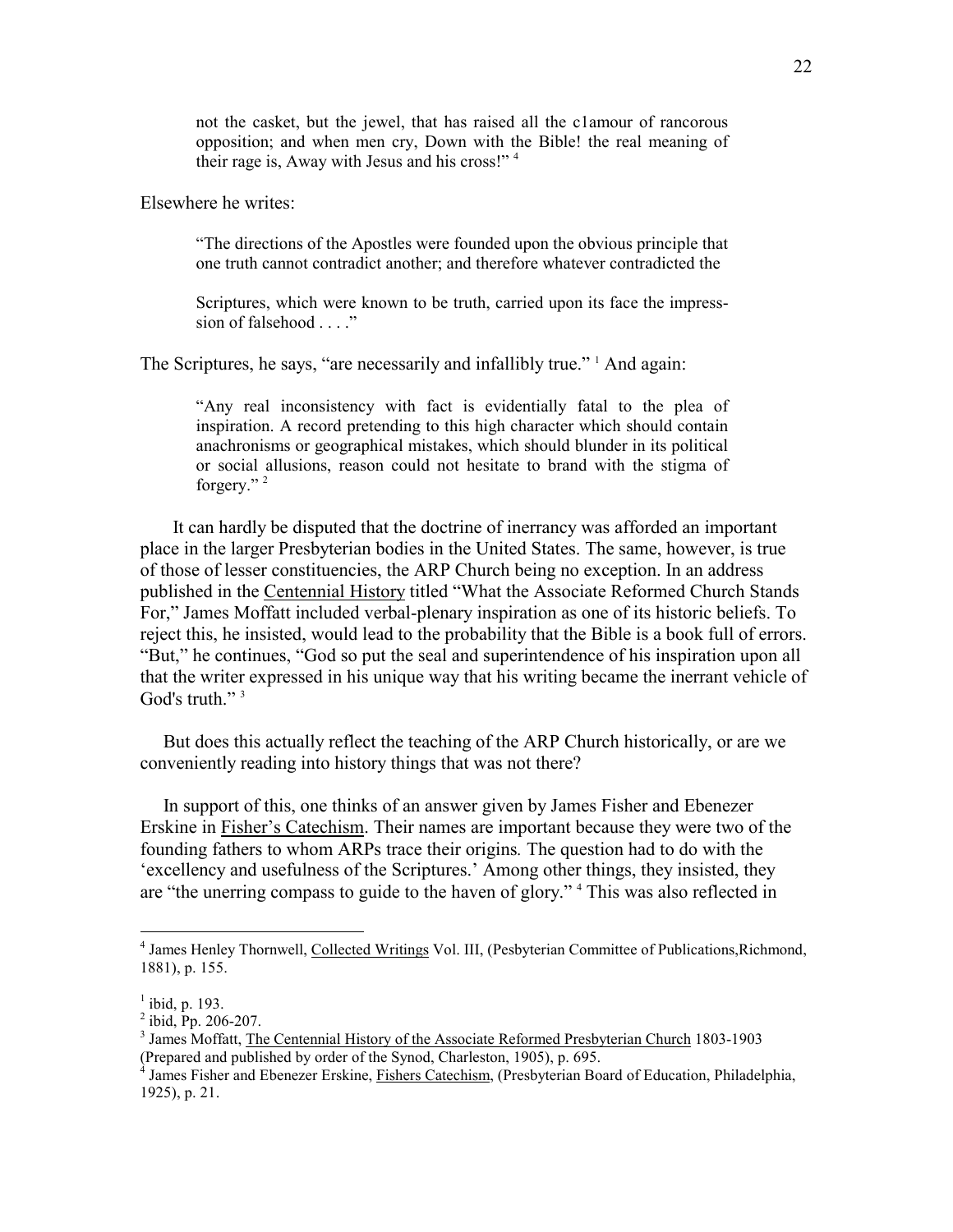one of the earliest documents of their history.

 When Erskine and his collogues seceded from the Church of Scotland, one of the steps that was taken was the establishment of a *Judicial Testimony*, the purpose of which was "to let the world see what they own and acknowledge, and upon what foundation they

desired to stand." It was stressed by later Seceders (in 1827) that "That Testimony was not a new standard, but a declaration of the genuine sense of the already received standards, and an application of them to the prevailing errors and corruptions . . . ." "Such is the Testimony which was judicially enacted and published by those who seceded from the Established Church of Scotland."<sup>1</sup>

 These words were composed by the divines of the Associate Synod of the Original Seceders in 1827. "But," they continued, "we apprehend that we are called on to attempt the application of the principles laid down in that Testimony to evils which have arisen since it was compiled, or to the new shape which former evils have recently assumed," and in so doing, their claim was that they brought "forward nothing which can either attract or startle by its novelty, and consequently nothing which requires from us a formal or laboured proof."<sup>2</sup> The 'evils which had arisen' were the challenges to orthodox Christian doctrine that arose with the Age of Reason (Enlightenment).

 The following is an excerpt from their testimony. We pick up with point four, which asserts the inerrancy of Scripture. The third point was in opposition to the Deists who denied that the Scriptures are the Word of God.

"4. In opposition to those who maintain that the sacred penmen had no full or particular inspiration, but were so left to themselves that they might err as to matters of less importance, and that their reasonings from facts and doctrines are often inconclusive, --- **we declare**,

That all Scripture is given by inspiration of God, and that the sacred penmen, in committing these holy oracles to writing, were under the infallible direction of the Holy Spirit, both with respect to matter and language.

 "In support of this statement we would urge, that although the inspired penmen wrote agreeably to their respective talents for composition, and although this accounts for the diversity of style throughout the Scriptures, yet in all that they wrote, as inspired, they were infallibly directed, not only as to the sentiments to be expressed, but also as to the phraseology best adapted to express these sentiments: That we cannot conceive how supernatural doctrines,

 $1 \text{ A}$  Testimony to the Truths of Christ: Synod of the Original Seceders (Glasgow, 7th edition, 1862 (1<sup>st</sup> ed. 1827), Pp. 58.

 $<sup>2</sup>$  ibid, p. 4.</sup>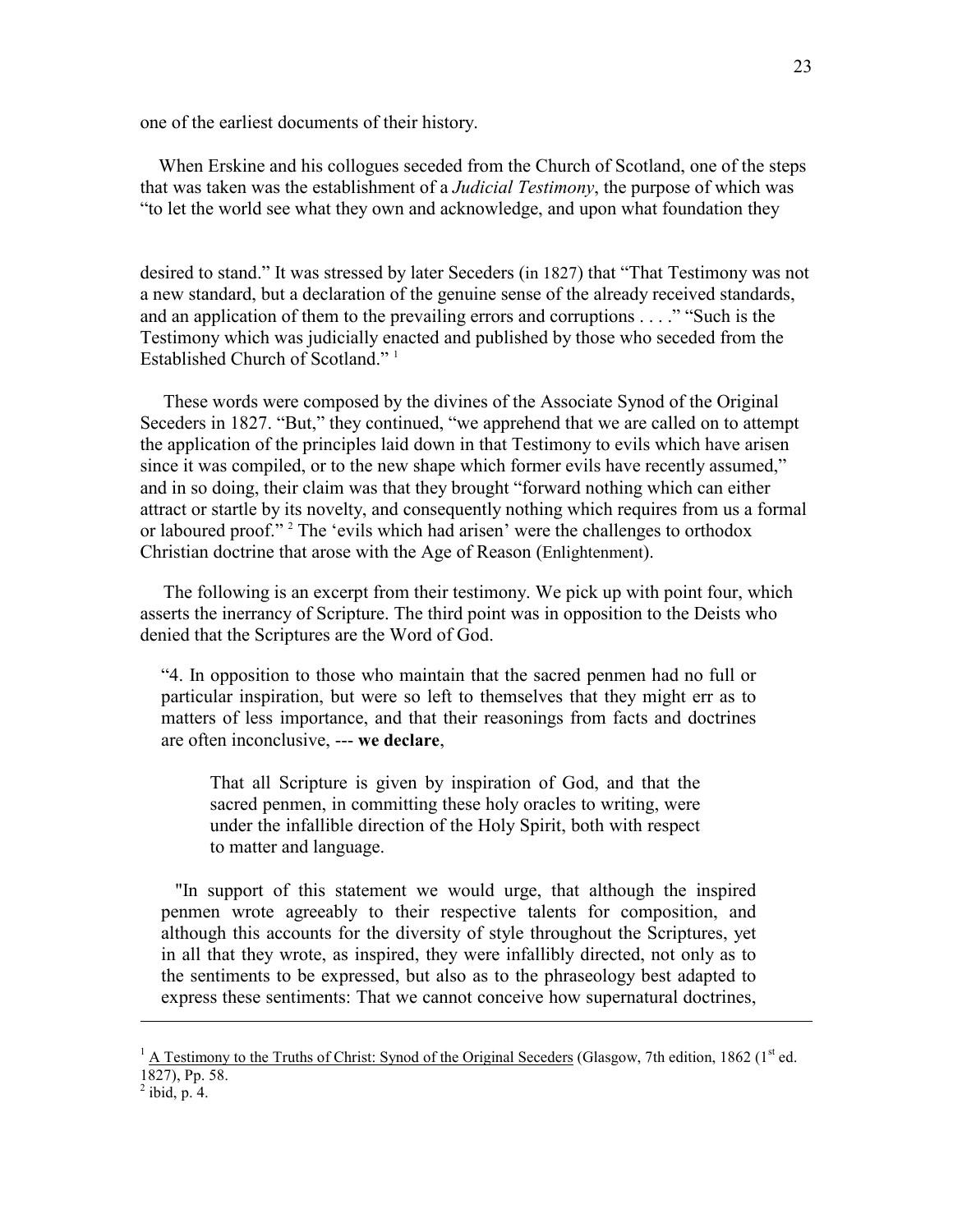with which they had no prior acquaintance, and future events, of which they could form no conjecture could be conveyed to the minds of men accustomed to think in words, but by admitting that they were suggested to them in

language dictated by the Spirit; and that it is still more inconceivable how they could have written intelligibly on subjects above their comprehension, when revealed, had not the language as well as the matter been furnished to them by inspiration: Nor is inspiration less necessary in the plainest historical narrative; for, while profane history has for its object only the civil and political benefit of individuals and nations, the inspired historians propose a much higher aim - the advancement of salvation in subserviency to the glory of God in Christ, - an aim which requires a manner of thinking and writing peculiar to itself.

 "We further observe, that to suppose that they might err in matters of less importance, or to affirm that their reasonings are often inconclusive is to undermine the authority of the Bible, as it throws a suspicion over the whole, by leaving the mind in an uncertainty what to admit as truth, and what to reject as error: That these suppositions throw an injurious reflection upon the wisdom of God; for though the avowed design of Scripture is to rescue men from error, yet, according to these sentiments, the means are not adequate to the ends, but are, in many respects, calculated to increase instead of removing the evil: That they are injurious to His holiness, since, according to them, God has given to His creatures a rule of faith and manners calculated in many respects to lead them into error; And that they are not less injurious to His veracity, since they suppose that writings sanctioned by His authority, and claiming infallibility on that account, may, notwithstanding, be mingled with error and falsehood." <sup>1</sup>

 What is striking about this statement is not merely that it reflects the views of ARPs at a very early date (their insistence was that it reflected those of the founding fathers!), but that it articulates the position of inerrancy more explicitly than is found in many contemporary Evangelical circles! With testimony like this, not to speak of the instruction provided by Erskine and Fisher, it is no wonder that Moffatt would insist that the ARP Church has always stood for Inerrancy, and little wonder that Thornwell would describe the Seceder church as the purest in all of Scotland!

 The Seceder Church, however, was not the only Scottish church that stood firmly on this teaching. In writing of the Free Church of Scotland, Alec Vidler points out that at the time of the Disruption (1843), "the authority not only of Bible but of the Westminster Confession was regarded as unshakeable . . . by Moderates as well as by Evangelicals." He goes on to say that "It was not until the beginning of the third quarter of the century that the issue came to a head in Scotland through the case of William Robertson Smith." Elsewhere he indicates that traditional views were until this time unchallenged!  $2^2$ 

 $<sup>1</sup>$  ibid, p. 102-103.</sup>

<sup>&</sup>lt;sup>2</sup> Alec R. Vidler The Church in an Age of Revolution (Penguin Books, London, 1971), see Pp.169-173.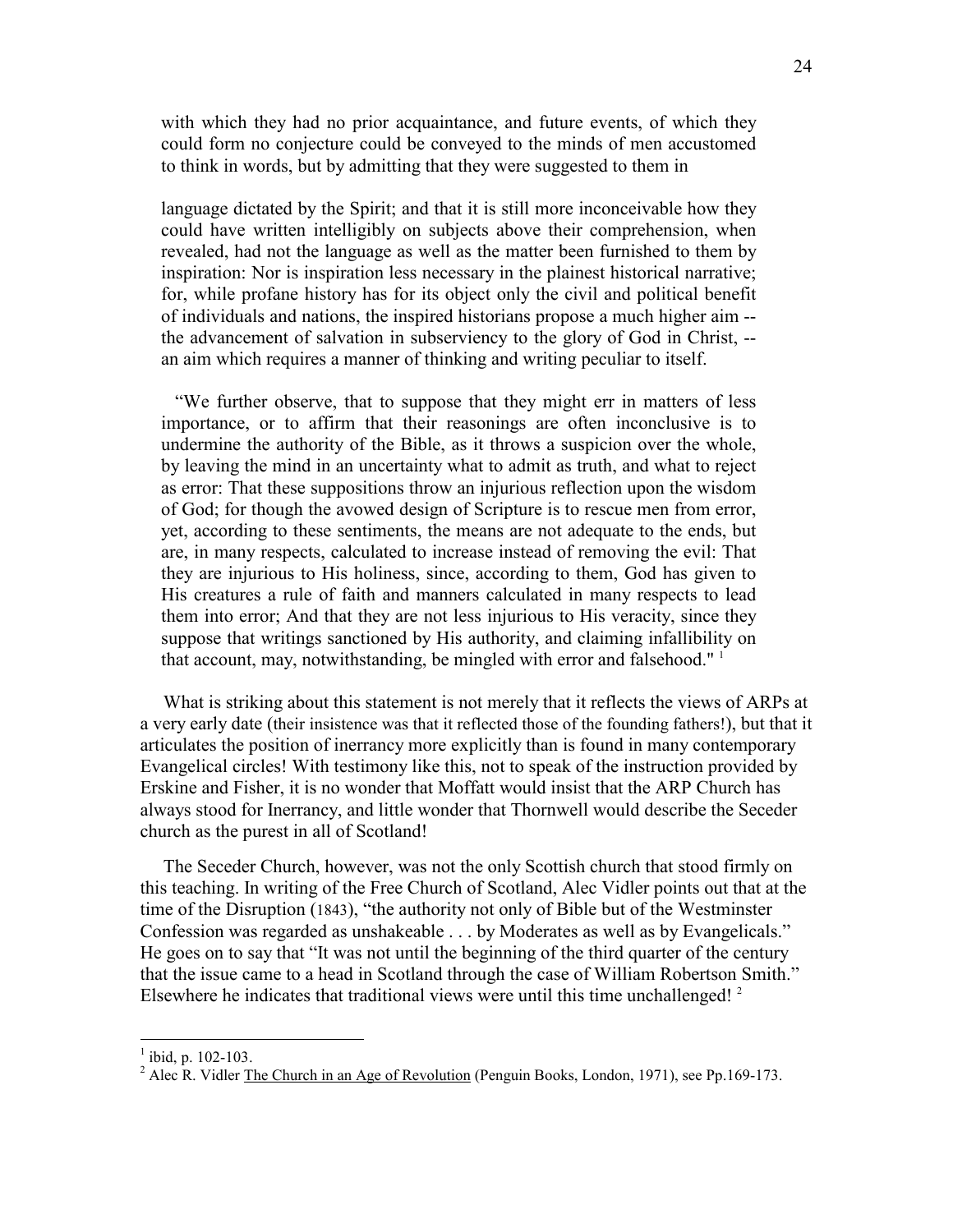Ian Murray also writes of developments within Scottish Presbyterianism in the last quarter of the nineteenth century. In responding to the suggestion that the doctrines of verbal inspiration and inerrancy were new to the church in the late  $19<sup>th</sup>$  and early  $20<sup>th</sup>$ centuries, he would write, "in Scotland, as elsewhere, that suggestion is untrue." In making his point he cites Carnegie Simpson, whom he describes as 'no friend of inerrancy.' Regarding the higher criticism and the views that came to stand in opposition to inerrancy, "It was absolutely new." "Traditional views as to the history, the authorship, and even the verbal inerrancy of the Bible," he insisted, "had remained unchallenged in the Scottish church since the Reformation." <sup>1</sup>

#### **Why the Silence?**

 In concluding this section on the historical aspect of the debate we need to consider an important question: If the view we have espoused reflects the beliefs of historic Christianity, why the silence? Why was it not stated more clearly by the early Fathers, the Reformers, the Creeds and Confessions of the Church?

 On the one hand, the answer is simply that they had no occasion to do so. The issues that led to the development of the doctrine did not arise until relatively recent times. We saw this in connection with the Seceder church in Scotland in the early  $19<sup>th</sup>$  century. It was Deism and ideas that were given birth during the Enlightenment that were cited as the reason for the affirmation – according to them a *re*affirmation in more precise terms – of their core beliefs, which included the inerrancy of the Bible. The authority of the Bible had not been seriously challenged, at least not in the manner that came with the rise of modern science and higher criticism. As Dr. Cadoux insisted, "The fact that belief in Biblical inerrancy was not incorporated in any formal creed was due not to any doubt as to its being an essential item of belief, but to the fact that no one challenged it."<sup>2</sup>

 On the other hand, the doctrine was never discussed; no one attempted to call attention to it because it was *assumed*. Presuppositions are rarely discussed; they are axiomatic, and therefore taken for granted. George Duncan Barry, who, like Cadoux, has no sympathy for it, said as much when he wrote:

"The fact that for fifteen centuries no attempt has been made to formulate a definition of the doctrine of inspiration of the Bible testifies to the universal belief of the Church that the Scriptures were the handiwork of the Holy Ghost. It was, to our modern judgment, a mechanical and erroneous view of inspiration that was accepted and taught by the Church of the first centuries,

<sup>&</sup>lt;sup>1</sup> Ian H. Murray A Scottish Christian Heritage (The Banner of Truth Trust, Edinburgh, 2006), p. 373.

<sup>&</sup>lt;sup>2</sup> Cecil John Cadoux, ibid, p. 66-68.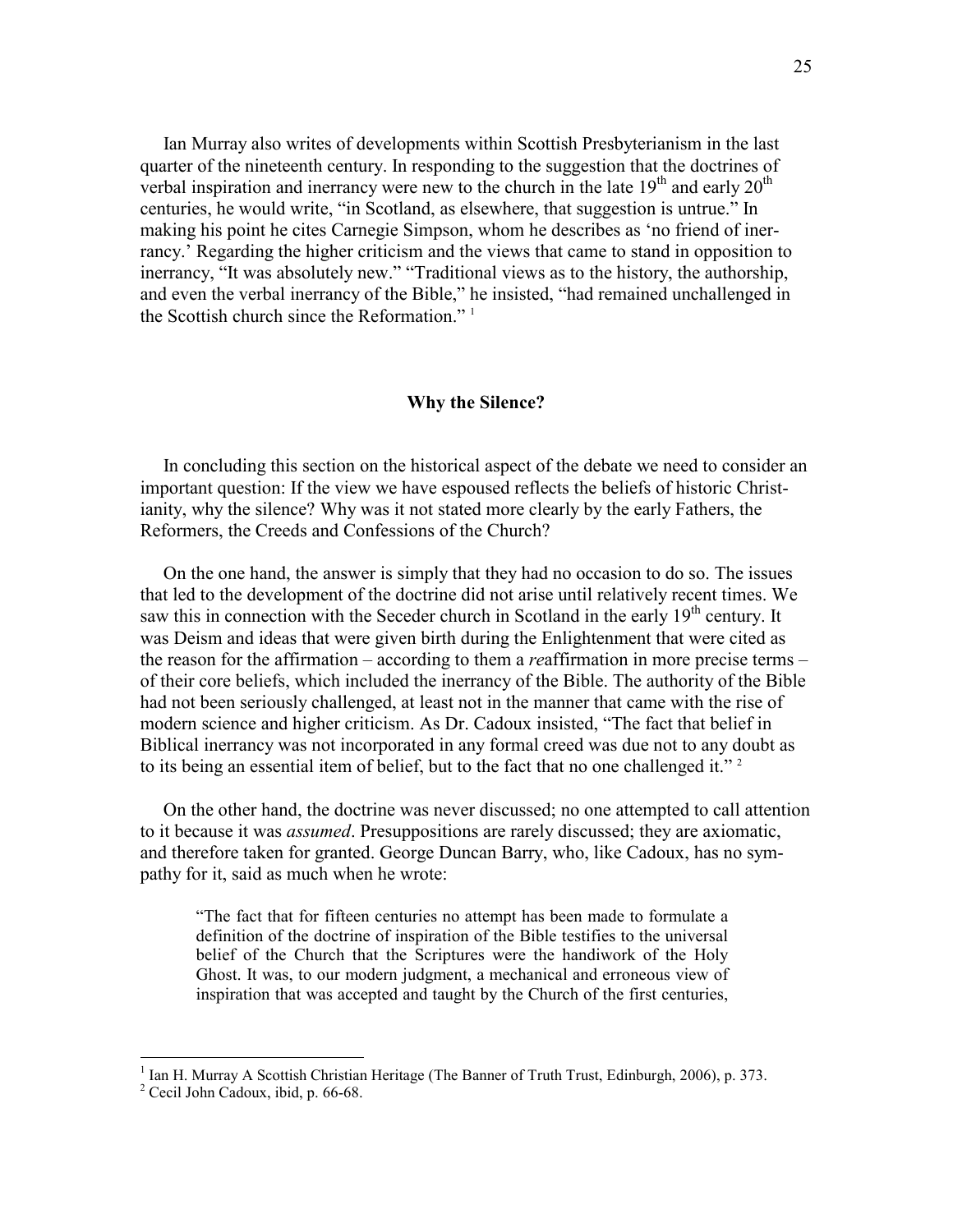seeing that it ruled out all possibility of error in matters either of history or of  $\frac{1}{2}$  doctrine."

 The historian Adolph Harnack notes that in the early church the need had not arisen for it to clarify its understanding of the authorities on which it relied.<sup>2</sup> As the church never published a decree regarding the extent of Scripture (canon), "it also failed to publish one concerning its characteristics." But, "freedom from error was generally deduced from inspiration, and it was, as a rule, referred to the very words."<sup>3</sup> "With the complete elaboration of the conception of canonical books, every other description applied to them gave way to the idea of their divinity." <sup>4</sup>

 Indeed, the terms 'inerrant' and 'inerrancy' do not have the pedigree that others employed by the church have enjoyed. But in reflecting on the introduction of seemingly novel terminology in articulating our doctrine of Scripture – words like *verbal-plenary, infallible, inerrant, etc., and of the seemingly complex nature of the doctrine itself – eg. inerrant in the autographa*, the question of *what constitutes an error*, etc., we must make allowance for the fact that the development of dogma is an ongoing and progressive undertaking that will never be brought to completion until the church militant becomes the church triumphant. (This is taken up in an appendix.)

<sup>1</sup> George Duncan Barry, cited by Lindsell, p. 45.

<sup>&</sup>lt;sup>2</sup> Adolph Harnack, *History of Dogma Vol. III* (Dover Publications, Inc. New York, 1961), p. 191.

 $3$  ibid, p. 205.

<sup>&</sup>lt;sup>4</sup> ibid, p. 199. But "To the two testaments a unique authority was ascribed. They were the Holy Scriptures κατ εξοχην; every doctrine had to be proved out of them." p. 192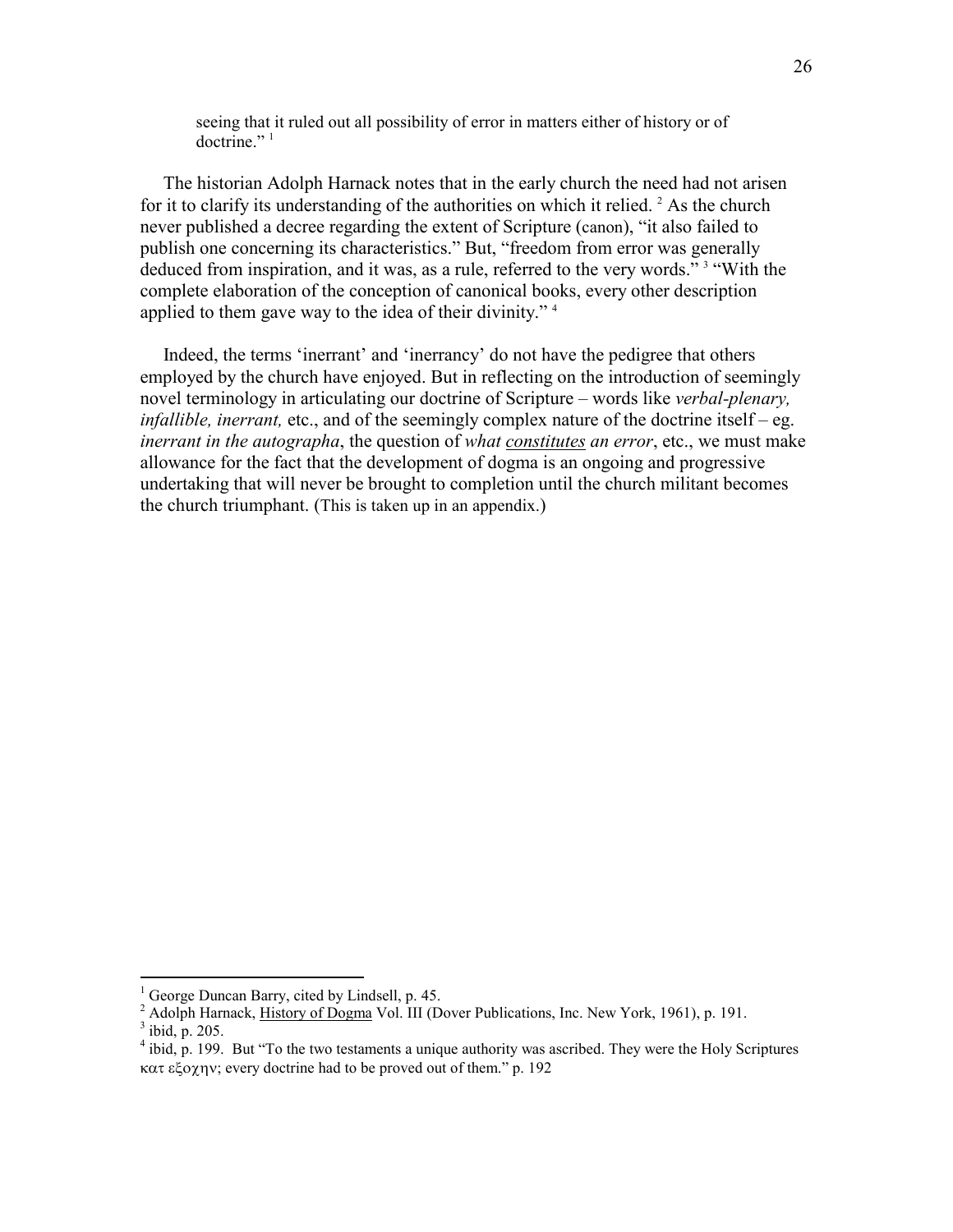While an historical consensus is important, it is not decisive in determining what we are to believe. For this we go to the Scriptures themselves. The question before us, then, is, What is the Biblical teaching *about* the Bible? Does it actually teach the doctrine being debated in the church today?

\_\_\_\_\_\_\_\_\_\_\_\_\_\_\_\_\_\_\_\_\_\_\_\_\_\_\_\_\_\_\_\_\_\_\_\_\_\_

We now turn to the theological formulation of our doctrine.

## **THEOLOGICAL FORMULATION**

#### **Preliminary Matters**

 In attempting to formulate one's beliefs it is essential that consideration be given to two closely related matters: that of one's theological and philosophical *presuppositions*, and secondly, to *method*.

 With regard to the first, the naturalistic presuppositions that were often found in classic liberalism ruled out any kind of meaningful communication between God and man. One thinks of the six 'barriers' to the operation of divine authority in the Bible C. A. Briggs cited in his Inaugural Address. These included verbal inspiration, miracles, and predictive prophecy. If, however, we proceed on the assumption that God not only exists, but condescends to involve Himself in the affairs of men (including intervening through the miraculous), then it is possible for Him to reveal himself objectively to us. This includes both general and special revelation, the latter including predictive prophecy which is often given with minute precision (as with Isaiah's reference to Cyrus).

 In addition to the naturalistic assumptions of classic liberalism, many within the Neo Orthodox camp assume that human language is an unfit vehicle for the communication of God's truth to man - at least not verbal and propositional truth. In writing about the adequacy of human language for revelation, J. I. Packer alludes to Emil Brunner, who posits a "false antithesis that make God's method of self-disclosure analogous to the nonverbal communication of Harpo Marx."<sup>1</sup>

 We assume that while God is transcendent, He stoops to our level, having made us in such a manner as to allow for meaningful communication. Dr. Packer explains:

<sup>&</sup>lt;sup>1</sup> J. I. Packer "The Adequacy of Human Language" in <u>Inerrancy</u>, ed. Norman L. Geisler (Zondervan Publishing House, Grand Rapids, 1979), p. 205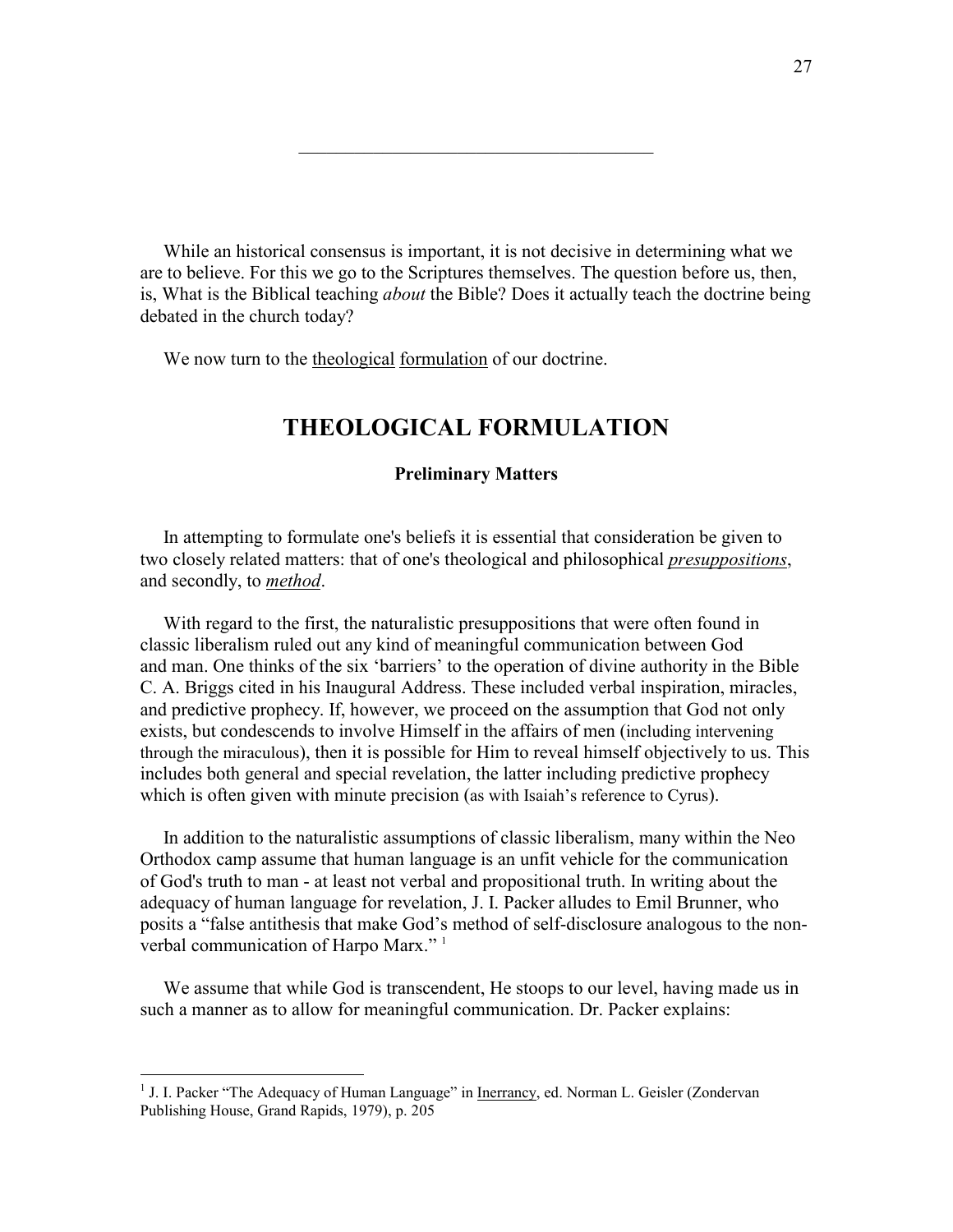"The opening chapters of Genesis teach us that human beings were created in God's image, and proceed on the basis that both a sense of God and a language in which to converse with Him were given to men as ingredients in, or perhaps preconditions of, the divine image from the start. By depicting God as the first language user, Genesis shows us that human thought and speech have their counterparts and archetypes in Him. . . . The key fact is the theomorphism of created man, whom God made as a language user, able to receive God's linguistic communication and to respond in kind."<sup>2</sup>

 The second concern we would address pertains to method. The question here is, How does one arrive at his theological position? How does one determine whether he believes the Bible to be inerrant or possessing the possibility of error?  $1$ 

 Some insist that we take a purely inductive approach: "Go directly to the 'phenomena' of Scripture and see if it accords with the 'facts' of reality. If it does then one is warranted in believing that it is inerrant. But if it does not, then one can conclude otherwise." This was clearly the method of C.A. Briggs. In reacting to those who proceed from the *assumption* that the Scriptures are inspired, and therefore inerrant, he writes:

"Indeed, this arbitrary claim for deductions and consequences is one that no true critic or historian ought to concede; for by so doing he abandons at once the right and ground of Criticism, and the inductive methods of historical and scientific investigation, and sacrifices his material to the dogmatist and scholastic. . . . It will not do to antagonize Critical theories of the Bible with Traditional theories of the Bible, for the critic appeals to history against tradition, to an array of facts against so-called inferences . . . . It is significant that the great majority of professional Biblical scholars in the various Universities and Theological Halls of the world . . . demand a revision of traditional theories of the Bible, on account of a large induction of new facts from the Bible and history. . . . We do not deny the right of dogmatism and the *a priori* method, nor the worth of tradition, but we maintain the equal right of criticism and the inductive method."<sup>2</sup>

In this Briggs is followed by many others, some of a more evangelical bent. Dewey Beegle, for instance, opts for the inductive approach. In criticizing the deductive method he writes:

"If w try to hold to the teaching of Scripture in preference to the phenomena, are we not saying in effect, 'Determine the Biblical writers' doctrine of inspiration from what they say, not what they do?' The true Biblical view of inspiration must account for all the evidence of Scripture. The peril of the view of inerrancy is its rigidity and all-or-nothing character. If only one of

 2 ibid. Pp. 214 , 219

<sup>&</sup>lt;sup>1</sup> It is important to note that the question is *not* how we know that the bible is 'inspired' or that it is the 'Word of God'. To that question the Confession of Faith points us to the internal testimony of the Holy Spirit (1. 5). As we will see, inerrancy *presupposes* this.<br><sup>2</sup> C A. Briggs The Presbyterian Bayjaw Vol. II, July 188

C.A. Briggs The Presbyterian Review Vol. II, July 1881 Pp. 556 - 558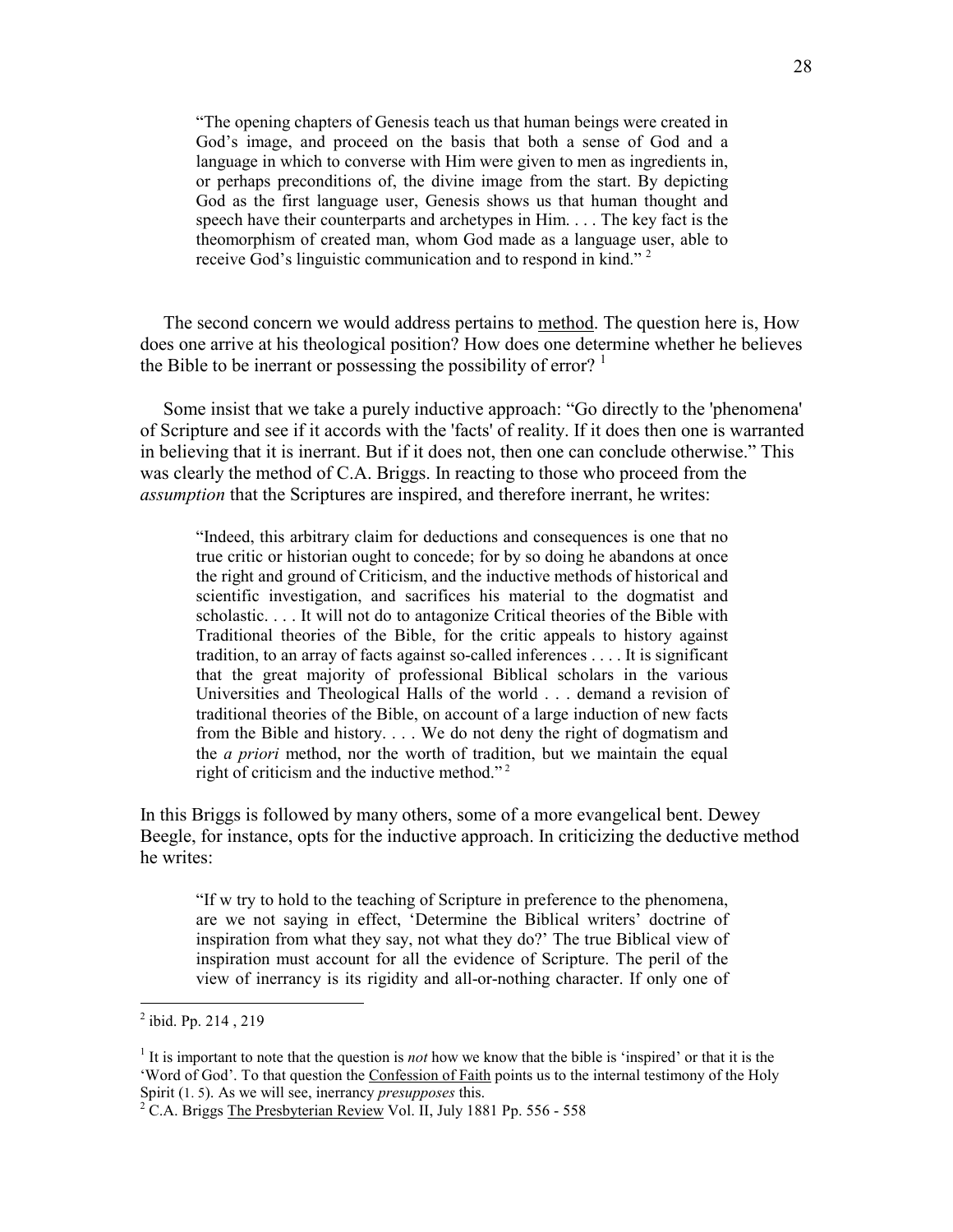the illustrations discussed in this chapter (of alleged error he has provided) is correct, the doctrine is invalidated." $3$ 

 On the other hand there are those who contend that a purely inductive approach is inadequate. In an unpublished paper titled 'Inductivism, Inerrancy, and Presuppositional-

ism,' Greg Bahnsen critiques a discussion between Daniel Fuller and Clark Pinnock regarding the exposition and defense of Scriptural inerrancy. This discussion was in the form of letters published in the Christian Scholar's Review.

 A considerable portion of his critique pertains to the second thesis that emerged from their discussion, namely: "Inductivism and empirical apologetics are independent of presupposition commitments, letting neutral reason and critical thinking control the knowing process from beginning to end." At the heart of his objection is the mistaken impression of neutrality that lies behind this approach. One is never, he argues, without prior commitments. "Inductive empiricism is not a philosophically neutral or problematic tool by which evangelical apologetics may proceed," he asserts.<sup>1</sup> To back this up he makes ten very compelling points.

In concluding his remarks about the claim to neutrality he writes:

"As a matter of fact no man *is* without presuppositional commitments. As a matter of philosophical necessity, no man *can be* without presuppositional commitments. And as a matter of Scriptural teaching, no man *ought* to be without presuppositional commitments. $\frac{1}{2}$ 

He then attempts to clarify the question of how one should arrive at an acceptable doctrine of Scripture.

"Is this doctrine *about* Scripture to be formulated on the basis of what Scripture says about itself (and thus presuppositionally), or rather do we take the phenomenological approach of handling the various Biblical phenomena and claims (among which are the problem passages) inductively with a view to settling the question of scripture's inerrancy only in light of the discovered facts of empirical and historical study?"<sup>3</sup>

He goes on to elaborate that the Bible makes a large set of indicative claims - e.g. that David was once king in Israel, that Jesus was born in Bethlehem, that salvation is by God's grace, etc. But he continues, "among this set is to be found certain self-referential

<sup>&</sup>lt;sup>3</sup> Dewey Beegle "Inerrancy and the Phenomena of Scripture" (from The Inspiration of Scripture), cited in The Living God: Readings in Christian Theology, ed. Millard J. Erickson, p. 308

<sup>&</sup>lt;sup>1</sup> Greg Bahnsen, "Inductivism Inerrancy, and Presuppositionalism" (an abridged version of paper presented to the  $28<sup>th</sup>$  Annual Meeting of the Evangelical Theological Society at Westminster Theological Seminary: December 28, 1976), p. 8

 $<sup>2</sup>$  ibid, p. 15</sup>

 $3$  ibid, p. 16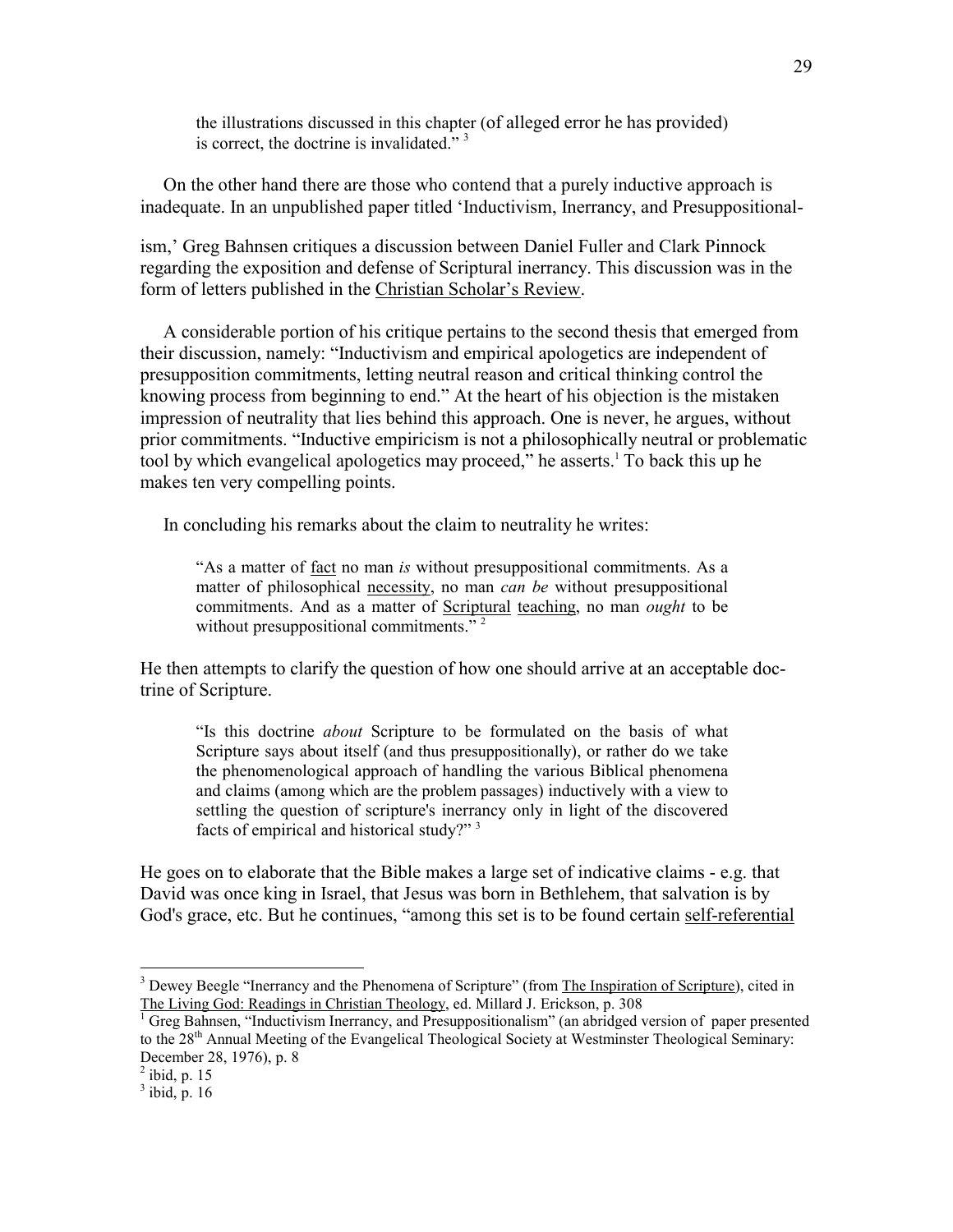statements about the whole (e.g., 'Thy Word is truth,' 'the Scripture cannot be broken,' 'all Scripture is inspired by God') etc." The question then is, how is the question of inerrancy to be answered: by examining each of the indicative claims one by one, or, by settling on the truth of theses special self-referential assertions and then letting them control our approach to all the rest? He concludes, "The statements of Scripture about Scripture are primary and must determine our attitude toward all the rest." <sup>1</sup>

 This was essentially the approach taken by B. B. Warfield at Princeton in the last century. For him the doctrine of Scripture set forth *in* Scripture is that of verbal inspiration, and by inference, inerrancy. This conviction governs one's whole approach to doing theology. One might attempt to *defend* the Scriptures against charges of error by an appeal to the 'evidence', but it is because we accept their claim to inspiration - and because Christ and the apostles affirmed them as such - that such an attempt would even be made.

"Along with many other modes of commending and defending it," he explains,

"the primary ground on which it has been held by the church as the true doctrine is that it is the doctrine of the Biblical writers themselves. . . . It is the testimony of the Bible itself to its own origin and character as the oracles of the Most high, that has led the Church to her acceptance of it as such...."<sup>2</sup>

 In addition, he proceeds to point out that for the one who would reject these teachings, his first task is to demonstrate that they are not what is taught in the Bible itself. The bulk of his book is spent demonstrating that it is. Chapter three is titled 'The Biblical Idea of Inspiration,' and in it he spends thirty five pages providing detailed exegetical support to demonstrate his claim. In chapter six he devotes over fifty pages to expounding the phrase 'God-inspired Scripture.' Chapter seven involves another fifty pages considering the formulas used in the New Testament to introduce passages from the Old: 'it says,' 'Scripture says,' 'God says.' He closes with nearly the same amount of material about the oracles of God.

He speaks elsewhere more directly to the question of method.

"The importance of keeping in mind the principle in question arises rather from the importance of preserving a correct logical method. There are two ways of approaching the study of the inspiration of the Bible. One proceeds by obtaining first the doctrine of inspiration taught by the Bible as applicable to itself, and then testing this doctrine by the facts as to the Bible as ascertained by Biblical criticism and exegesis. ... The other method proceeds by seeking the doctrine of inspiration in the first instance through a comprehensive induction from the facts as to the structure and contents of the Bible, as ascertained by critical and exegetical processes, treating all these facts as co-factors of the same rank for the induction."

 $\frac{1}{1}$ ibid

<sup>&</sup>lt;sup>2</sup> Benjamin Breckinridge Warfield, The Inspiration and Authority of the Bible (Presbyterian and Reformed Publishing Company, 1970), p. 173/4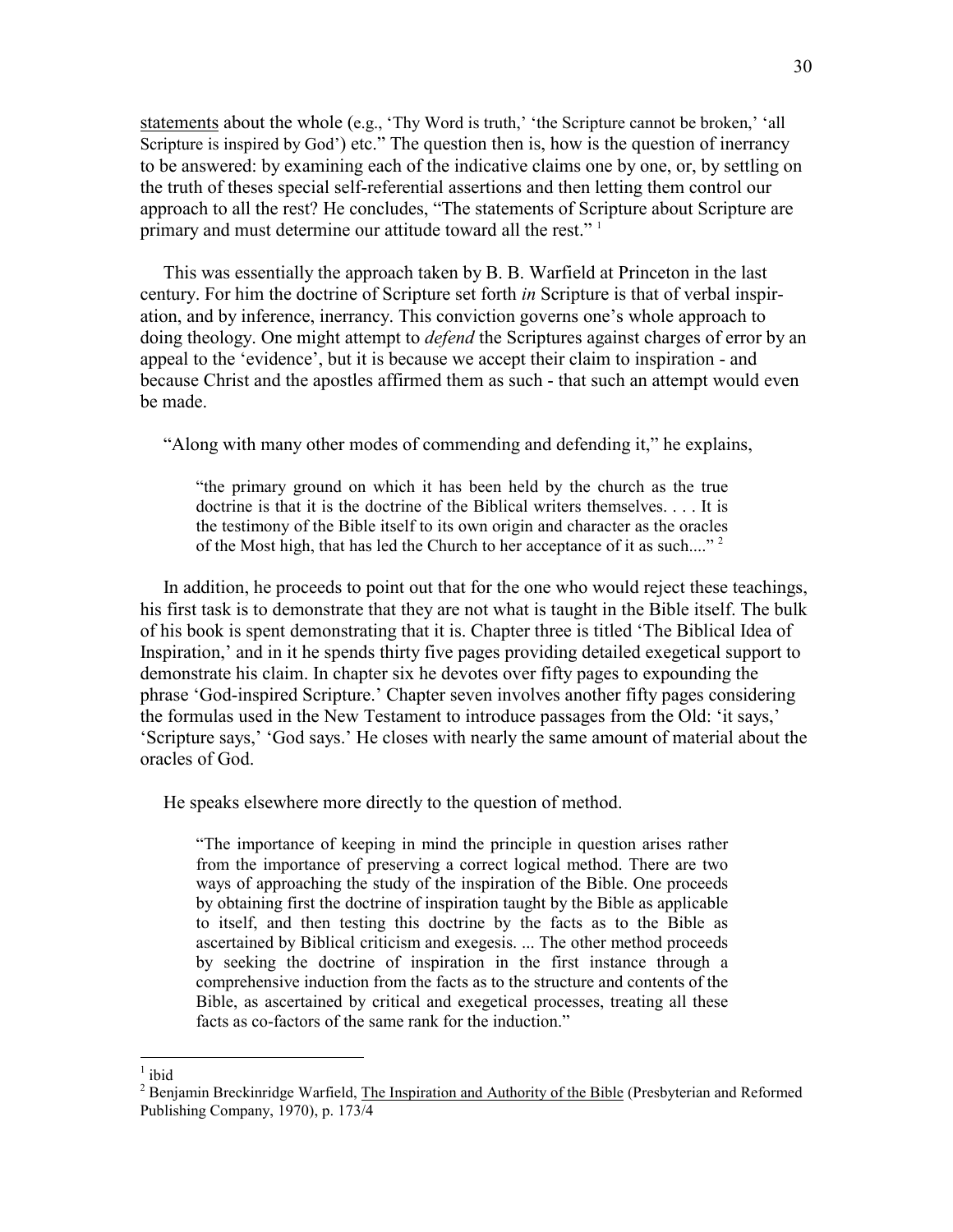His assessment is that the former is "a good logical procedure . . . the *only* logical and proper mode of approaching the question (emph. added)." If the other approach is taken, by which the 'phenomena' of Scripture alone are given priority, "it would be difficult to arrive at a precise doctrine of inspiration."

"The importance of proceeding according to the true logical method may be illustrated by the observation that the conclusions actually arrived at by students of the subject seem practically to depend on the logical method adopted. . . . If we start from the Scripture doctrine of inspiration, we approach the phenomena with the question whether they will negate this doctrine, and we find none able to stand against it . . . .But if we start simply with a collection of the phenomena, classifying and reasoning from them, it may easily happen with us, as it happened with certain of old, that meeting with some things hard to understand, we may . . . so approach the biblical doctrine of inspiration set upon explaining it away."  $1$ 

 He illustrates the problems inherent in the inductive method by the use of several analogies. Examining the 'phenomena' of Scripture for the purpose of arriving at a doctrine of Scripture is like attempting to arrive at a doctrine of creation, not from what the Bible itself says about creation, but "from the facts obtained through a scientific study of creation." He makes the same argument with the doctrine of man and of justification, and then . . .

"It is precisely similar to saying that Mr. Darwin's doctrine of natural selection is to be determined not solely by what Mr. Darwin says concerning it, but equally by what we, in our own independent study of nature, find to be true as to natural selection."<sup>2</sup>

\_\_\_\_\_\_\_\_\_\_\_\_\_\_\_\_\_\_\_\_\_\_\_\_\_\_\_\_\_\_\_\_\_\_\_

 Our method, then, is to begin with the Scriptures, and the claims they make for themselves. But what claims do they actually make?

 1 Warfield, Inspiration and Authority, p. 223/3

 $<sup>2</sup>$  ibid, p. 204f.</sup>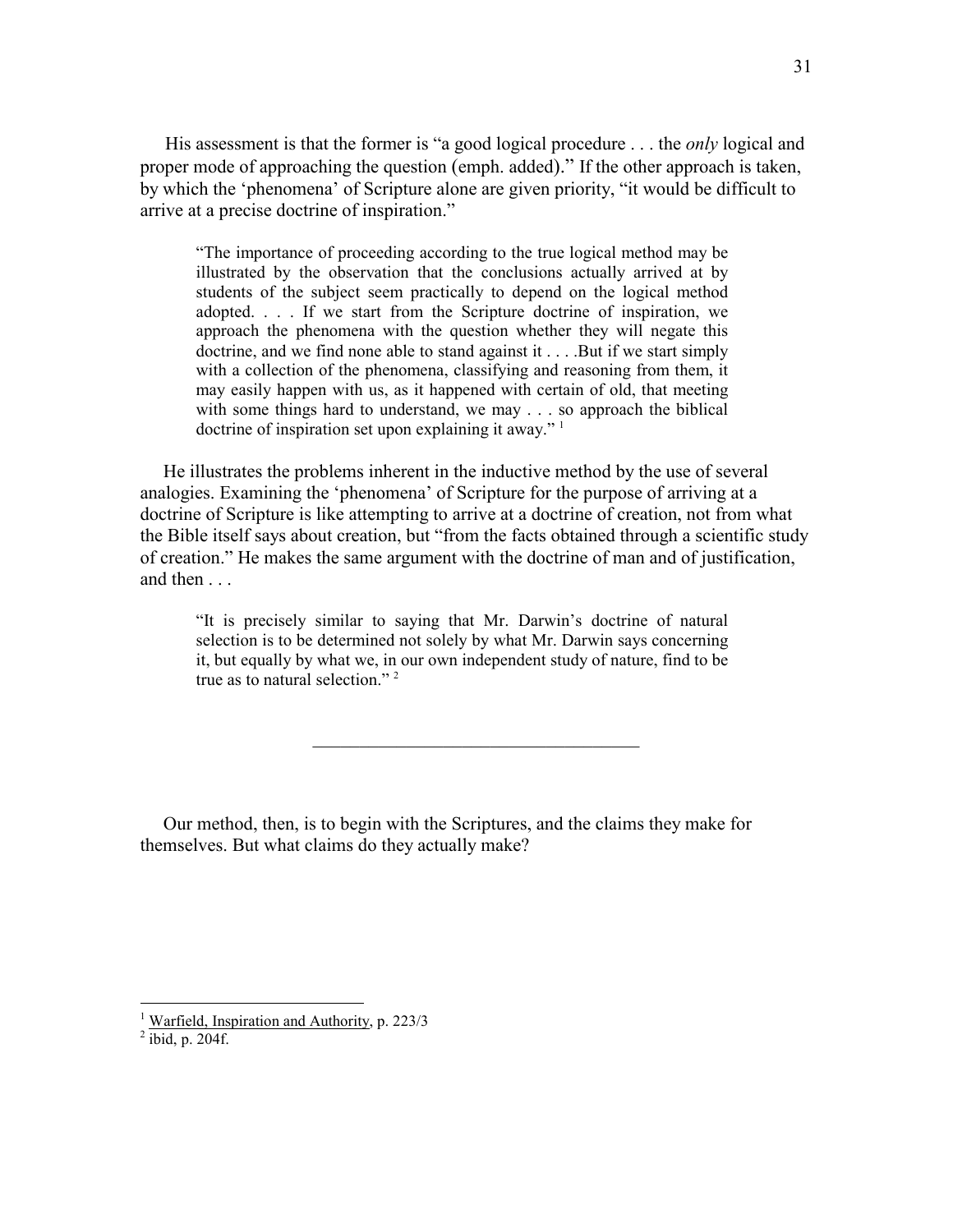#### **The Testimony of Scripture to Itself**

 It is our contention that the doctrine of inerrancy finds its genesis, not in the ivory tower of the theologian, but in the Bible itself. It is taught indirectly, by way of inference, but also through the direct statements of Jesus and the apostles.

#### **Jesus' Use of Scripture**

 With Jesus and the Apostles the Scriptures are held in the highest esteem. Jesus could say, "Thy Word is truth" (*Jn. 17:17*). That this would include the inscripturated Word can hardly be doubted. In another place he declares that the Scripture cannot be broken (*Jn. 10: 35*). Again, in the Sermon on the Mount, he said, "Till heaven and earth pass away, not one jot or title shall pass from the Law, till all be fulfilled" (*Mt. 5: 18, 19*).

 But apart from statements such as these *about* the Scriptures, it is instructive to note the use they made *of* them. One is struck first with the frequency of usage. Roger Nicole suggests that by a conservative count, at least 295 separate references to the Old Testament are to be found in the New, 224 of them being direct citations introduced by a definite formula. It is estimated that they make up 4.4 percent of the New Testament.<sup>1</sup> The mentality of the Biblical writers was a Bible mentality. They were men of the Book! Jesus decried the appeal to the authority of men and traditions; for him the Scriptures were normative (see *Mark 7: 8-13*).

 Another aspect of their use of Scripture was the manner in which they introduced passages from the Old Testament to which they made reference. Often a passage was introduced with simply, "God says." In some passages the Scriptures are spoken of as if they *were* God! In others God is spoken of as if He were the scriptures.<sup>2</sup> Examples include Romans 9:17; Galatians 3:8; Matthew 19:4,5; Hebrews 3:7; 1:6; and Acts 4:24,25; 13:34, 35.

 A third characteristic that distinguished their use of the Scriptures was the way they used them in argumentation.<sup>3</sup> In some cases, such as Matthew10:34, 35, or John 10:34-35, the whole argument rests on a single word. Roger Nicole provides some twenty four

 $\overline{\phantom{a}}$  , where  $\overline{\phantom{a}}$  , where  $\overline{\phantom{a}}$  , where  $\overline{\phantom{a}}$ 

<sup>&</sup>lt;sup>1</sup> Roger Nicole, "New Testament Use of the Old Testament", Revelation and the Bible, ed. Carl F.H. Henry, (Baker Book House, Grand Rapids, 1958), p. 137.

<sup>&</sup>lt;sup>2</sup> See B. B. Warfield 'It says,' 'Scripture says, 'God says' in The Inspiration and Authority of the Bible, p. 299<br><sup>3</sup> Paul D. Feinberg, "The Meaning of Inerrancy", <u>Inerrancy</u>, p. 286

examples of this.<sup>1</sup> In other cases the argument is based on the tense of a verb (*Mt.22: 32*).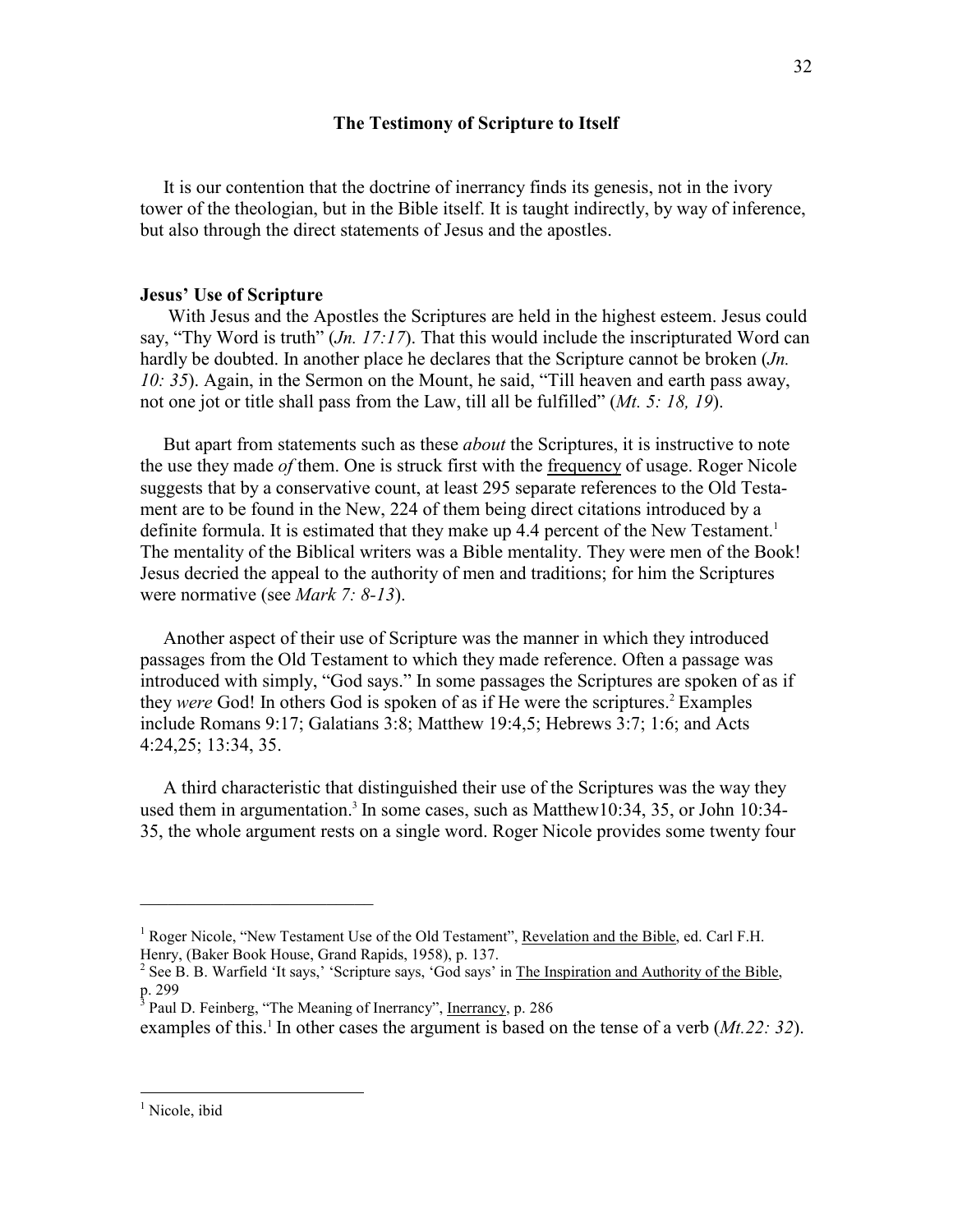In Galatians 3:16 it is number that Paul cites in order to make his point. It is inconceivable that such meticulous care would have been afforded the Scriptures had they not been conceived as the very Word of God, and as such a source of infallible truth.

 In addition to direct statements and the use made of the Scriptures by Jesus and the apostles, inerrancy is derived by inference from the doctrine of inspiration. The importance of this doctrine for inerrancy cannot be overstated. As we will see later on, it is precisely at this point that the real problem is often to be found. Ultimately the question is not whether one believes in inerrancy, but whether he believes in *inspiration* as it is taught in scripture!

#### **The Doctrine of Inspiration**

Let's begin with a definition, $2$  a statement of the doctrine. In the words of Benjamin Warfield: "the church has held from the beginning that the Bible is the Word of God in such a sense that its words, though written by men and bearing indelibly impressed upon them the marks of their human origin, were written, nevertheless, under such an influence of the Holy Ghost as to be also the words of God." Again,

"The Biblical books are called inspired as the Divinely determined products of inspired men; the Biblical writers are called inspired as breathed into by the Holy Spirit, so that the product of their activities transcends human powers and becomes Divinely authoritative. Inspiration is, therefore, usually defined as "a supernatural influence exerted on the sacred writers by the Spirit of God, by virtue of which their writings are given Divine trustworthiness." <sup>3</sup>

He elsewhere explains that inspiration involves an "extraordinary supernatural influence" exerted by the Spirit of God on the human authors. That it is 'extraordinary' distinguishes it from the ordinary work of the Spirit (though supernatural) in the conversion and sanctification of believers.<sup>4</sup>

 The Biblical doctrine depicts the writings of Scripture as 'God-breathed' - the product of the creative breath of God (*II Tim. 3:16*). This term gives expression to the source of Scripture, but also the intimate nature of the process by which they were delivered.

 Peter would write that "No prophecy of Scripture is a matter of private interpretation, for no prophecy ever came by the will of man, but, being carried along by the Holy Spirit, men spoke from God." The negative indicates what did *not* happen: the authors were not

<sup>&</sup>lt;sup>2</sup> Others have defined it as "the inward work of the Holy Spirit in the hearts and minds of chosen men who then wrote the Scriptures so that God got written what He wanted." Harold Lindsell Battle for the Bible p. 30; "that divine combination of prompting and control that secures precise communication of God's mind by God's messenger." J. I. Packer Inerrancy p. 199; "the influence of the Holy Spirit on the minds of selected men which rendered them organs of God for the infallible communication of (that) revelation." R. A. Finlayson in Revelation and the Bible.

<sup>3</sup> Warfield, p. 173, 131

 $4$  ibid, p. 420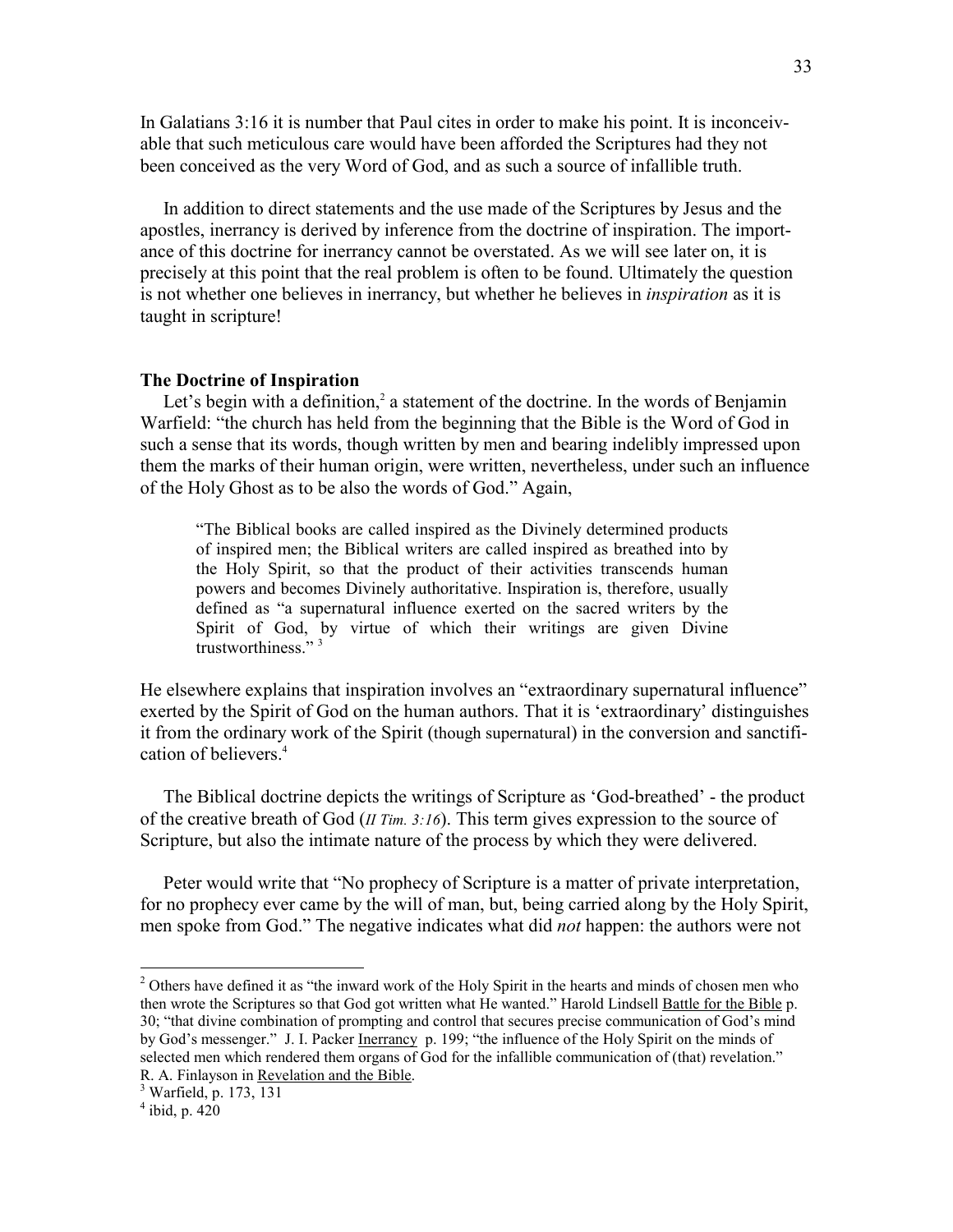expressing their own opinions when they wrote. Positively, men spoke from God (corresponding roughly to Paul's *God-breathed*) being 'carried along' by the Spirit. The phrase 'being carried along' is placed first in the sentence for emphasis: "being carried along, men spoke …." Adding to what Paul wrote, Peter indicates that the Holy Spirit was responsible for the Scriptures being God-breathed. He 'carried them along'. The word is *phero* (φερω) - to bear, carry, move, drive. It was used by Luke to describe the ship Paul was in as it was driven by the storm (*Acts 27:15, 17*).<sup>1</sup>

Again, Dr. Warfield's words are worth noting:

"We seem safe in inferring that the gift of Scripture through its human authors took place by a process much more intimate than can be expressed by the term 'dictation', and that it took place in a process in which the control of the Holy Spirit was too complete and pervasive to permit the human qualities of the secondary authors in any way to condition the purity of the product as the Word of God. . . . The Biblical writers do not conceive of the Scriptures as a human product breathed into by the Divine Spirit, and thus heightened in its qualities or endowed with new qualities; but as a Divine product produced through the instrumentality of men."<sup>2</sup>

 To what has been said must be added the insistence that the Spirit's superintendence extends to the whole of Scripture. This is sometimes referred to as plenary inspiration. To say this means that it extends to all sixty-six books. This stands in contrast with some who would suggest that certain books were inspired, while others were produced with only a natural providential and gracious assistance of God. In addition, it extends to every *aspect* of their writings - as opposed to the claim that a dichotomy exists within Scripture. It has been taught that some portions of the Bible are (for lack of better terms) 'secular' while others are 'sacred,' some spiritual and the rest natural. The one pertains to the moral and spiritual elements, i.e. doctrines that relate to the nature and purposes of God, the other to historical and biographical elements and those that are deemed 'scientific'. Lastly, it extends to the words themselves (verbal inspiration) - as opposed to the insistence that only the writers were inspired or that inspiration extends only to their thoughts. 1

 We should pause here for a moment because 'partial inspiration' is a virus that infects many within the church, some without even realizing it. Appeal is often made to a perceived purpose behind the Scriptures that renders parts authoritative and others not. "The Bible was given to make us wise unto salvation," it is said, "not to give us technical information about the universe." Its purpose is to make us saints, not scientists!

<sup>&</sup>lt;sup>1</sup> Even C. H. Dodd acknowledges that these words "seem to deny the human element in prophecy, and so perhaps by implication claims infallibility for it." The Authority of the Bible (Harper & Brothers, New York, 1929) p. 25 n.8

 $<sup>2</sup>$  Warfield, p. 152</sup>

<sup>&</sup>lt;sup>1</sup> Even James Orr, who, as we will see, rejected the doctrine of inerrancy, nevertheless insisted that "If there is inspiration at all, it must penetrate words as well as thought, must mould the expression, and make the language employed the living medium of the idea to be conveyed." From Revelation and Inspiration, cited in The Living God: Readings in Christian Theology (Baker Book House, Grand Rapids, 1973) p. 250.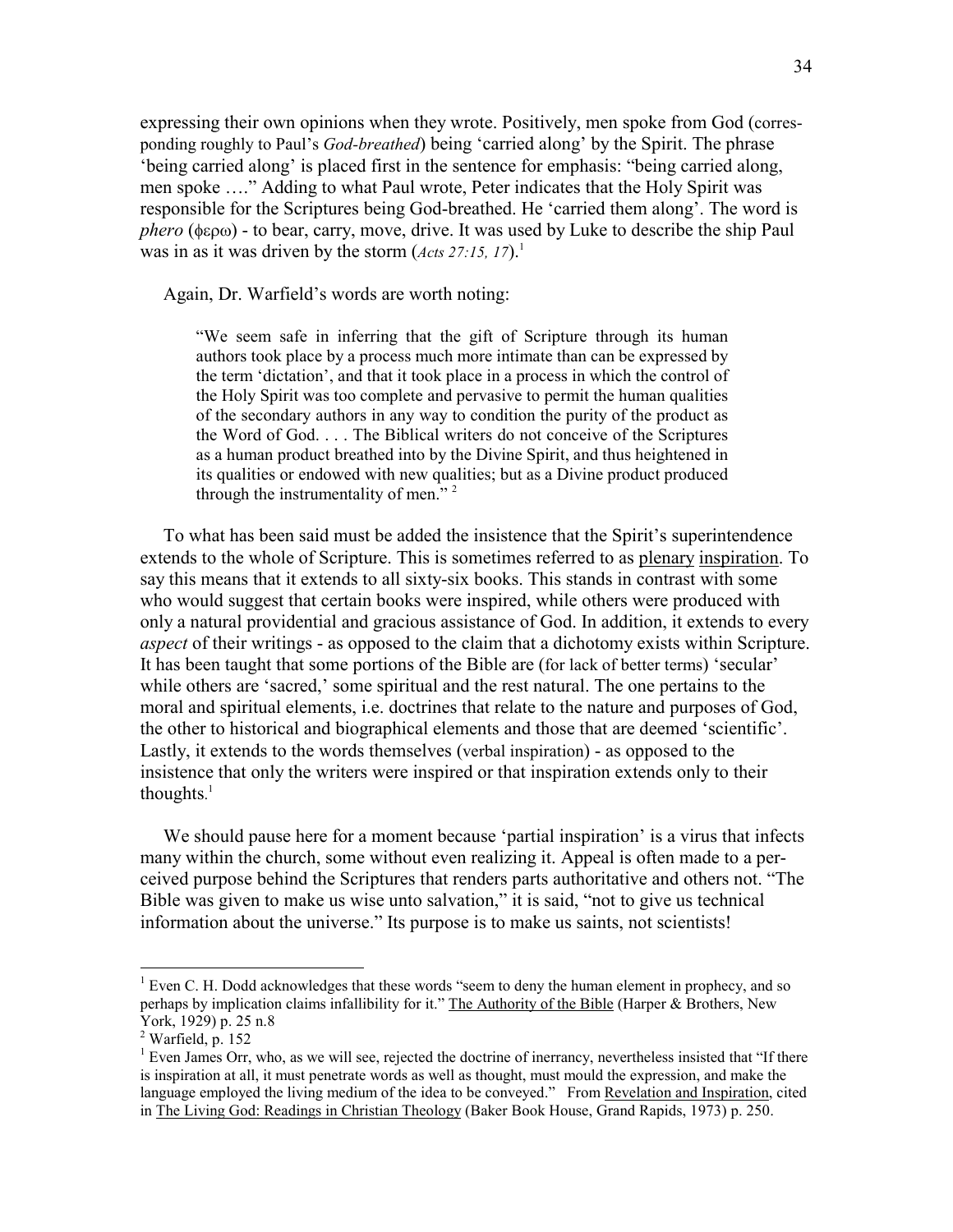While there is obviously an element of truth in this, it is only a half-truth. Not only do the Scriptures themselves not allow for such a distinction, but from a practical standpoint it becomes impossible to maintain. Where does one draw the line? If matters of science are not necessarily inspired, and therefore subject to error, how do we define science? Do we confine these restrictions to the 'hard' sciences, like biology or chemistry, or do they include the 'soft' sciences, like psychology? If the latter are included, what does that imply about the psychological teachings of the Bible, such as those concerning human depravity? With respect to historical information, it is important to remember that Redemption itself is couched in history, and cannot be separated from it. However, the distinctions themselves become moot when advocates of this view acknowledge that even the 'religious' elements are tainted. "We should also bear in mind that not only the historical and cultural perspectives of the Biblical writers was limited," acknowledges Donald Bloesch, "but also their theological and ethical ideas." <sup>2</sup>

 The bottom line is that once distinctions like this are introduced, man becomes the final arbiter of truth. When this comes to pass, either he arbitrarily (when expediency dictates) chooses what to accept or reject, or, admitting that he lacks omniscience, concludes that ultimate reality is unknowable. Montgomery is to the point when he writes:

"Precisely at this logical watershed the argument fails, and must always fail. From the incarnational perspective of the Bible itself, all dualisms of 'spiritual' and 'secular', however defined, are rejected. The epistemological theme of Scripture is not 'the Word disembodied' or 'the Word' (like Ivory soap?) 'floating spiritually', but 'the Word *made flesh*.' . . . Only the naïve specialist really believes that science is qualitatively different from geography,

or geography from history, or history from ethics, or ethics from theology. (Quoting Ernest Cushing) 'Sciences are not separate things, but only divisions in the sense that a man's hands, feet, eyes, etc., are parts of a whole. A distinction between hand and wrist is useful, but who shall say just where hand stops and wrist begins."<sup>1</sup>

 Apart from pragmatic considerations like these, we are reminded that the teaching of Scripture is that *all* Scripture is God-breathed (πασα γραφη θεοπνευστοs). Thus, the church defines its teaching in terms of 'verbal-plenary' inspiration.

<sup>&</sup>lt;sup>2</sup> Donald G. Bloesch, Essentials of Evangelical Theology, Vol I (Harper and Row, San Francisco, 1978), p. 68.

<sup>&</sup>lt;sup>1</sup> John Warwick Montgomery, God's Inerrant Word (Bethany Fellowship, Minneapolis, 1973) p. 25/6.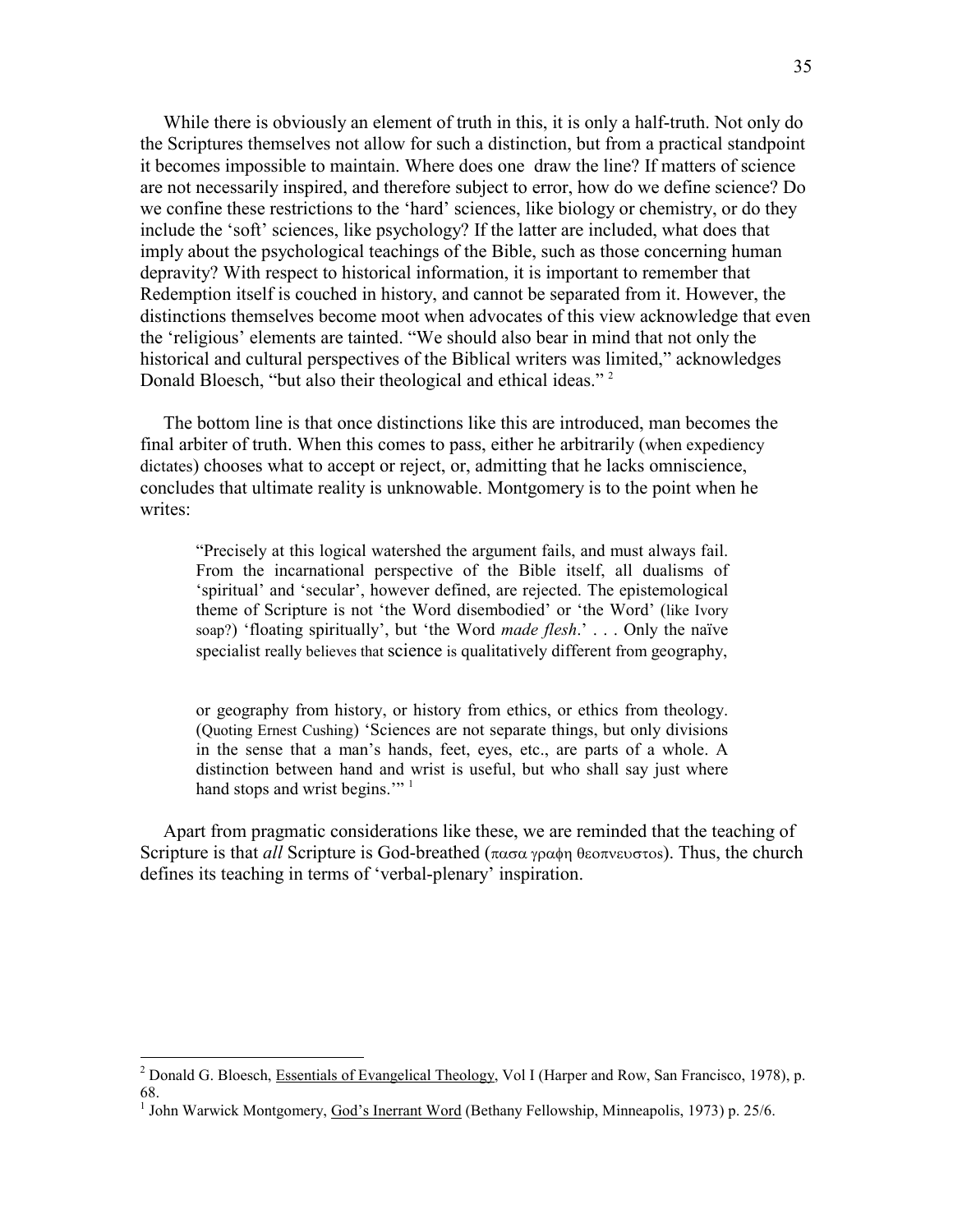#### **A Necessary Inference**

 At this point we are compelled to draw certain inferences. Because God is Truth and knows all truth, one would expect that what he would communicate would also be true! Further, because he is all-powerful, he is *able* to do so! In the words of Geerhardus Vos:

"If God be personal and conscious, then the inference is inevitable that in every mode of self disclosure He will make a faultless expression of His nature and purpose. He will communicate his thought to the world with the stamp of divinity upon it."<sup>2</sup>

Years earlier John Gill made a similar assertion. He argues that proof that the scriptures are a perfect and complete standard of faith and practice is to be ascertained, "First, from the author of them, who is God." He goes on: "Since God is the author of them, who is a perfect being, in whom is no darkness at all; not of ignorance, error, and imperfection; they coming from him, must be free from everything of that kind."<sup>3</sup> This line of reasoning is consistent among those advocating the doctrine of inerrancy. <sup>4</sup>

#### **Challenges to the Conclusion**

 This would seem to be an unassailable argument. But is it? Are we correct in making such an inference? It certainly has not gone unchallenged, and in at least a couple of ways.

 First of all, apart from the validity of the argument, there are those who would seemingly protest *any* attempt to establish a dogma by use of rational inferences.

 While adamantly rejecting the doctrine of inerrancy, William Hordern, president of the Lutheran Theological Seminary in Saskatoon, Canada, seems to actually accept the validity of the argument. He notes that for many centuries "it was taken for granted that what God reveals is information that can be put into rational propositions like any other knowledge." Having said this, he goes on to acknowledge that if God does reveal Himself in this manner, "we almost have to accept the view that the revelation is infallible." He goes on to summarize the argument of Victor White, a Roman Catholic theologian whose

<sup>&</sup>lt;sup>2</sup> Geerhardus Vos, <u>Biblical Theology</u> (Wm. B. Eerdmans Publishing Co., Grand Rapids, 1954), p. 20.

<sup>&</sup>lt;sup>3</sup> John Gill,  $\overline{A}$  Body of Practical and Doctrinal Divinity (first ed. 1769), p.

<sup>&</sup>lt;sup>4</sup> Clark Pinnock - "Inerrancy is a necessary, not merely an optional, inference from the Biblical teaching about inspiration. It is an intrinsic property and essential characteristic of the inspired text. This deduction from inspiration is proposed because it is one drawn by Jesus Christ and his apostles." A Defense of Biblical Infallibility (Presbyterian and Reformed Publishing Company, Philadelphia, 1973) p. 10. Norman Geisler - "The doctrine of inerrancy is the only valid conclusion from two clearly taught truths of Scripture: (1) the Bible is the very utterance of God; (2) whatever God affirms is completely true and without error. Anyone familiar with the basic laws of reasoning can readily see that one and only one conclusion follows from these two premises, namely, whatever the Bible affirms is completely true and without error." cited in **Inerrancy**, p. 310. These are reflective of countless others.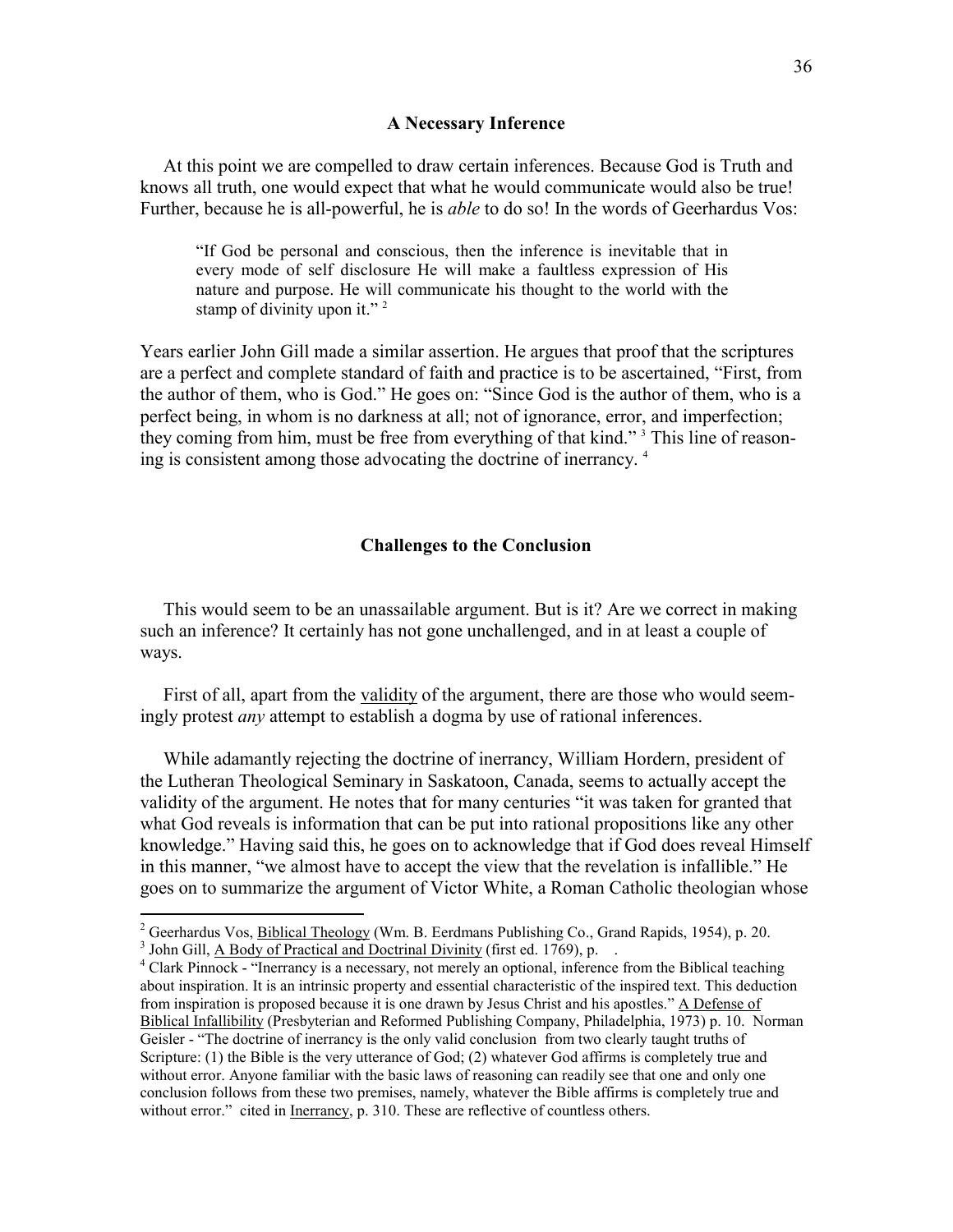argument stresses the necessity of *verbal* inspiration. His assessment: "This is a strong argument. If we grant the premise that God has imparted to man certain information that is necessary for salvation, the rest follows with stunning logic." How, then, can its conclusions be evaded? His answer: "The strongest answer is to challenge its basic premise - that what God reveals is information." <sup>1</sup>

 This is the approach typically taken by those in the Neo Orthodox camp, as well as some who, while not completely identifying themselves with it, are quite sympathetic. Several features of their position need elaboration.

 First of all, the place afforded logic in theological discussion is called into question. In an effort to discredit inerrancy, it is argued that it is the sterile fruit of the scholasticism that emerged in the second phase of the Reformation. According to Jack Rogers,

"The Old Princeton tradition has its roots in the scholasticism of Turretin and Thomas Aquinas. This tradition is a reactionary one developed to refute attacks on the Bible, especially by the science of biblical criticism. The demand for reason prior to faith in the authority of the Bible seems wedded to a prior commitment to Aristotelian philosophy."<sup>2</sup>

 While some saw this period as the golden age of Protestantism, others insist that it "ossified the vitality of the sixteenth century."<sup>1</sup> It 'scholasticized' Christianity, reducing it to a formal set of beliefs and divested the Word of God of its power by reducing it to the level of a written document, little more than a theological treatise. While some would conclude that the scholastics were simply 'more scholastic,' its critics charge that they virtually deified logic at the expense of experience and personal piety.

 Much of twentieth century theology, however, has been in reaction to this 'dependence' on human reason. In an article titled "Special Divine Revelation as Rational," Gordon Clark notes that "... the typical philosophic position of the twentieth century is not so much to be designated skepticism as outright irrationalism." He goes on to explain that this mind-set spilled over into the discipline of theology, coming through Soren Kierkegaard and being adopted by many (if not most or all) in the Neo Orthodox camp.<sup>2</sup>

 Most contemporary theology downplays formal logic, allowing little room for the fundamental principle of antithesis. Clark cites Kierkegaard, for example, as stating that it makes no difference whether a man prays to God or to an idol - providing he prays passionately. It doesn't matter what you believe, as long as you sincerely believe it! Kierkegaard is not alone. It is almost the exception rather than the rule to find post-

<sup>&</sup>lt;sup>1</sup> William Horden, The Case for a New Reformation Theology, cited in The Living God, p. 179/80. Note that part of White's argument is that in addition to an infallible Bible is the need for an infallible *interpretation*, as offered by the church.

<sup>&</sup>lt;sup>2</sup> jack Rogers, from <u>Biblical Authority</u> as cited by Norman Geisler in <u>Inerrancy</u>, p. 308<br><sup>1</sup> John Gerstner's descriptive summary of the opposition view in <u>Inerrancy</u>, p. 386

<sup>&</sup>lt;sup>2</sup> Gordon Clark, "Special Divine Revelation as Rational," in Revelation and the Bible, ed. Carl F.H. Henry (Baker Book House, Grand Rapids, 1958), p. 35f.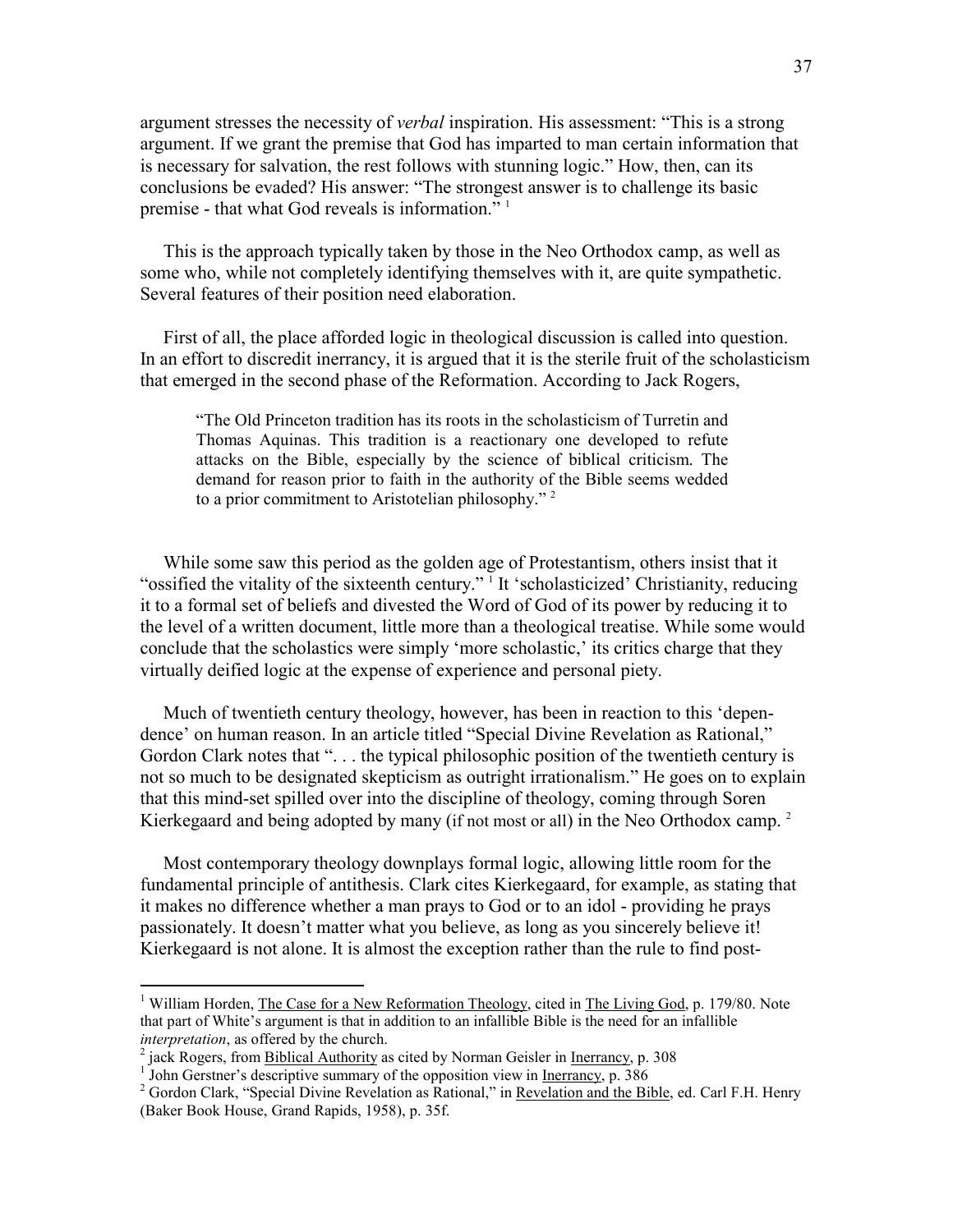moderns who would insist that Jesus is the only 'way' to God: other faiths are equally valid; all that matters is faith; ignore that contradictions that exist between them.

 In addition, in this scheme faith is often reduced to an subjective existential experience, divorced from objective facts. R. A. Finlayson calls attention to a remark made by Martin Heinecken to the effect that, "he who means to establish an objective certainty only confuses the issue," and a similar statement attributed to Kierkegaard that "only the truth that edifies is truth for thee."<sup>3</sup>

 As a fair representative of the Neo Orthodox school of thought, the views of Emil Brunner are instructive. Gordon Clark insists that he disregards the distinction between truth and falsity. For him, religious 'truth' is incomprehensible, and the language used to communicate it may or may not be true. <sup>4</sup> "Brunner argues that 'straight line inferences' must be curbed," he observes, "We dare not follow our principles to their logical conclusions." Citing Brunner himself, "It becomes unmistakably clear that what God wills to give us cannot be truly given in words, but only by way of a hint . . . . God can, if he wishes, speak his Word to man even through false doctrine."  $R$ . A. Finlayson points to a similar statement: "At some points, the variety of Apostolic doctrine, regarded purely from the theological and intellectual point of view, is an irreconcilable contradiction." $2$ 

 The view of revelation and the Bible that has emerged from this movement is, accordingly, problematic. Hordern offers the following summary of how contemporary theologians typically view them:

"Modern theologians have presented a new understanding of the nature of revelation. This view has been most adequately summarized by saying that what God reveals is not propositions or information -- what God reveals is God. In revelation we do not receive a doctrine or some esoteric piece of information that man's wisdom could not have discovered. In revelation we are brought into a living relationship with the person of God. *God's Word never consists of black marks on the pages of a book called the Bible*; God's Word is the living Word which he speaks through the Bible and to which man must respond.

"The Bible is the indispensable medium of God's revelation; it alone records the events through which God was revealed. . . . But *we may read the Bible from cover to cover and never hear the Word of God*. On the other hand, at any moment God may use a word of the Bible to speak His Word to our hearts." [emph. Added throughout]

<sup>&</sup>lt;sup>3</sup> R.A. Finlayson, "Contemporary ideas of Revelation" in <u>Revelation and the Bible</u>, p. 229.

<sup>&</sup>lt;sup>4</sup> As we noted earlier, human language is often deemed an inadequate medium of communication when it comes to 'religious' truth. Cf. our preliminary remarks at the beginning of this section.

<sup>&</sup>lt;sup>1</sup> Gordon Clark, God's Hammer: The Bible and its Critics, (The Trinity Foundation, Jefferson, Maryland, 1982), p. 37/82 Finlayson, ibid., p. 225.3 William Horden, The Case for a New Reformation Theology, cited in The Living God, p. 184, 187, 183

<sup>2</sup> Finlayson, ibid, p. 225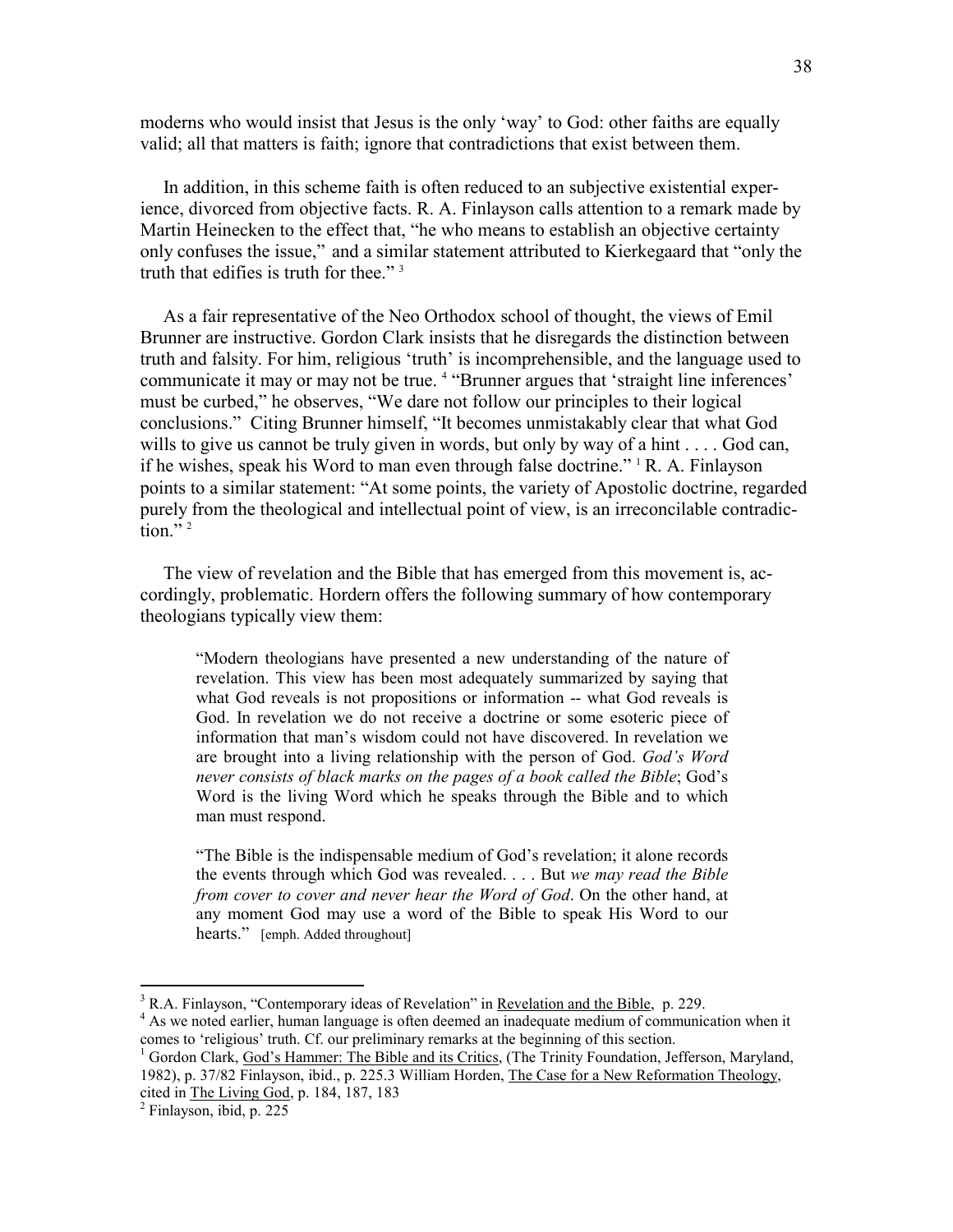"The Holy Spirit must illuminate the heart of the reader if he is to hear the Word of God in the Scriptures. . . . If the Word of God is heard only where and when the Holy Spirit illuminates the receiver of revelation, then it is not crucial whether or not the propositions involved are inerrant.  $\ldots$ <sup>3</sup>

It is with this in mind that, as we noted a moment ago, he would insist that the strongest answer to the logic of inerrancy is to challenge its basic premise - that what God reveals is information.

 As seen in these remarks, there is a sharp antithesis between the Word of God and the words of the Bible. This view is often expressed by saying that the Bible *contains* or *becomes* the Word of God. In the words of Karl Barth, "It is quite impossible that there

should be a direct identity between the human word of holy Scripture and the Word of God, and therefore between the creaturely reality in itself and as such and the reality of God the Creator."<sup>1</sup> Brunner expressed himself similarly when he wrote, "It is therefore impossible to equate any human words, any 'speech-about-Him', with the divine selfcommunication." <sup>2</sup> And John Baillie's remarks are expressive of so many within this movement: "In the last resort, it is not information about God that is revealed, but God Himself."<sup>3</sup>

 A couple of problems stand out here. The first is that revelation becomes non-rational and non-propositional. There is no real content to the 'Word of God'. J. I. Packer remarks that it creates a "false antithesis that makes God's method of self-disclosure analogous to the non-verbal communication of Harpo Marx." <sup>4</sup> The second problem is that in His revelation, we are confronted with an infallible disclosure of God to man, but that disclosure is preserved in the form of a fallible written record. (Of course it is moot whether the content is infallible if content doesn't matter in the first place!)

 In response, the doctrine of the Church is, and always has been, that the Bible *is* the Word of God. James Orr brought this out in 1910 in his work, Revelation and Inspiration. He begins with the proposition that if a revelation has been given, it is natural and reasonable to expect that a record will be preserved in some permanent and authoritative form. But he goes on . . .

"We have now found that the line between revelation and its record is becoming very thin, and that, in another true sense, *the record*, in the fulness of its contents, *is itself for us the revelation*. There are parts of the revelation . . . which never existed in any but written form. But the record as a whole is the revelation - God's complete word - for us." <sup>5</sup>

<sup>&</sup>lt;sup>3</sup> William Hordern, The Case for a New Reformation Theology, cited in The Living God, Pp. 184. 187, 183

<sup>&</sup>lt;sup>1</sup> Karl Barth, from Vol. II, Church Dogmatics, cited by John Frame, God's Inerrant Word, p. 194 2 Emil Brunner, ibid.

<sup>&</sup>lt;sup>3</sup> John Baillie, *The Idea of Revelation in Recent Thought*, cited by Finlayson p. 225.

<sup>&</sup>lt;sup>4</sup> J. I. Packer, p. 204 <u>Inerrancy</u>.

<sup>&</sup>lt;sup>5</sup> Orr, The Living God, p. 235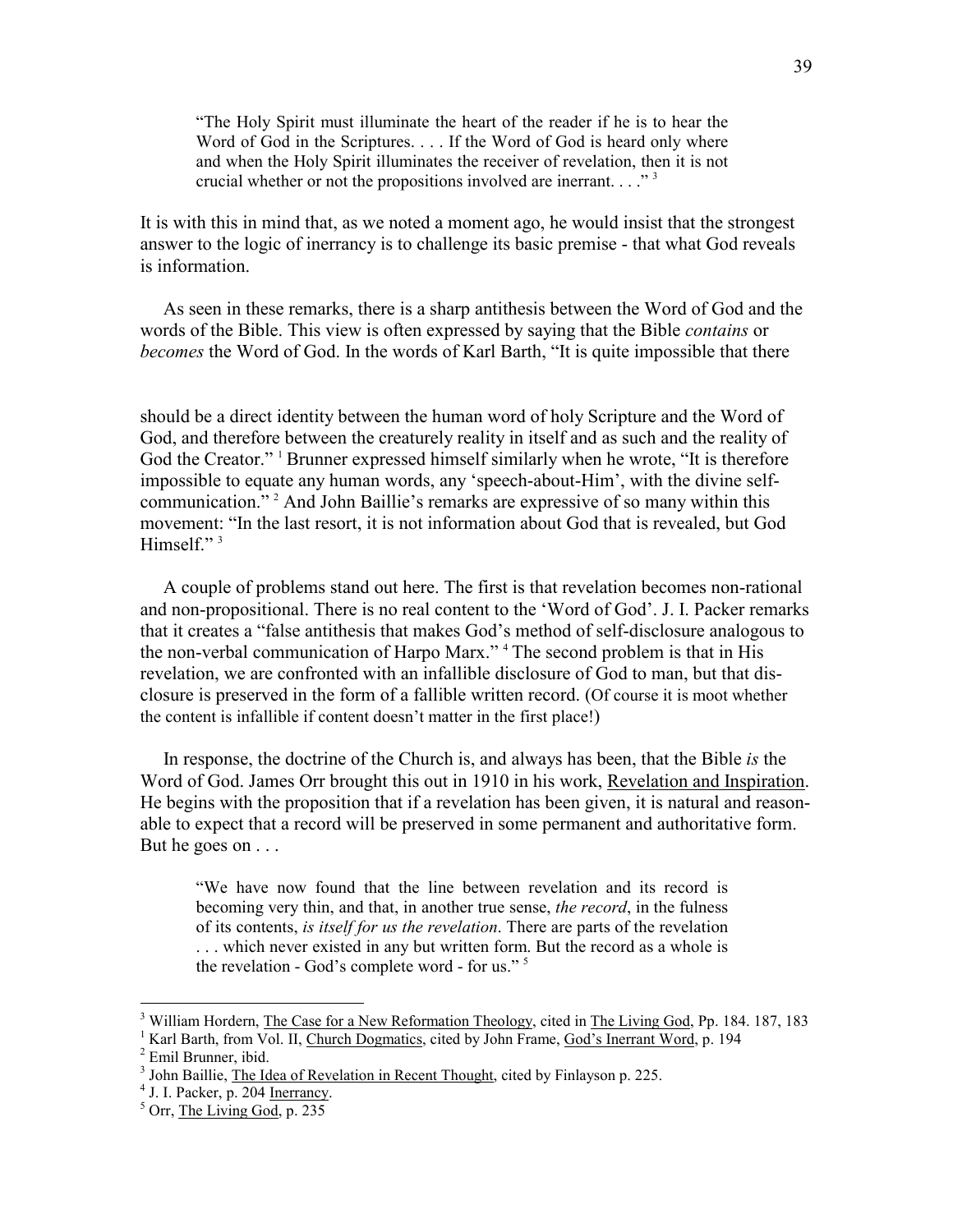The Bible does not *contain* the Word of God, the words contained therein *are* the Word of God. They are God-breathed, as is affirmed in the doctrine of verbal inspiration.

 Secondly, while not every aspect of our faith can presently be explained or fully comprehended (*Rom. 11:33 Isa. 55:8-9*), it is a rational faith, and logic is an appropriate and necessary tool for the theologian. As Dr. Van Til has pointed out, the law of contradiction as we know it, is simply the expression of the internal coherence of God's nature. It is an aspect of reality, and to suggest that it can be discarded in pursuit of the truth is absurd.

Paul warned Timothy to avoid "godless chatter and contradictions of what is falsely called knowledge" (*I Tim 6:20* RSV). The word translated 'contradictions' is antithesis (αντιθεσειs), and the principle of antithesis is an absolute necessity if we are to test the spirits to discern truth from error (*I Jn. 4:1-3*). It is not only legitimate, but necessary that we believe, not only the things expressly set forth in Scripture, but those that may be deduced by "good and necessary consequence."

 Thirdly, one can not know God without knowing *about* Him and specific details of His will for our lives. Thus the importance of the concept of 'propositional' revelation.

 The argument that challenges the concept of verbal-propositional revelation and the use of logic in understanding the true nature of the Word of God is wholly inadequate. But the question remains, is the inference we have drawn valid? To return to the statement of William Horden we cited at the beginning of this section, the argument which derives infallibility/inerrancy from inspiration involves 'stunning logic', which, as he suggests, can be avoided only by denying the basic premise: "that what God reveals is information."

 In spite of any comfort we may draw from an endorsement like this, the fact remains that the inference is challenged, and for a couple of reasons. First, most (if not *all*) who reject inerrancy insist that, rather than deductive arguments, our approach to the subject should be inductive (see discussion about method above). Never mind the validity or soundness of the argument. The point, they say, is that we are using the wrong *type* of argument.

 Secondly, although it is not always stated, there is at least an implicit challenge to the logic in our deductions. To be sure, most challengers do not deal with the mechanics of the argument itself, but the implication is that it is flawed. On the one hand, C. A. Briggs asserted that "this arbitrary claim for deductions and consequences is one that no true critic or historian ought to concede." <sup>1</sup> He does not challenge the validity of the argument, but its *soundness*, in that he does not accept the premise of verbal inspiration.

<sup>&</sup>lt;sup>1</sup> Briggs, ibid, p. 556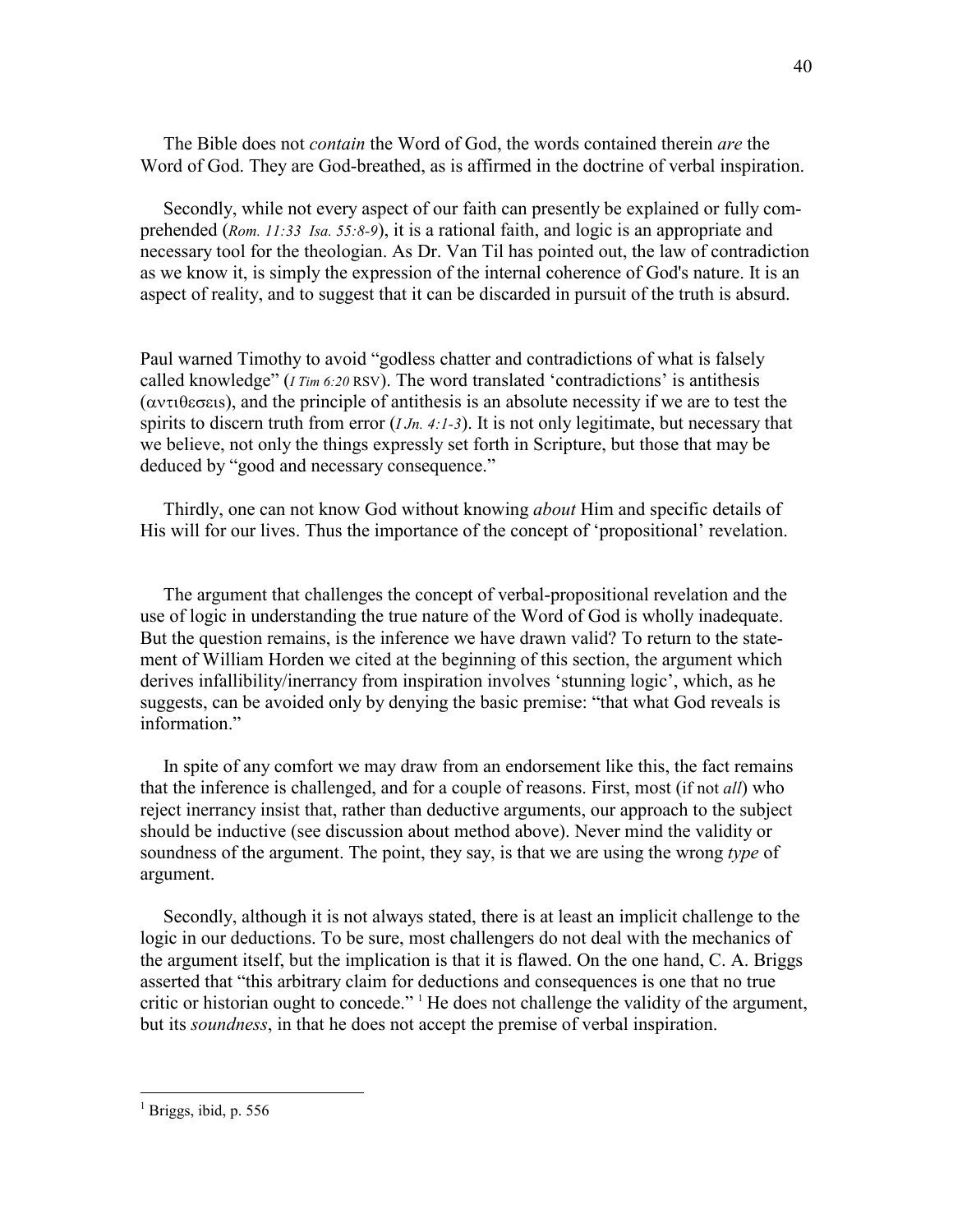Others, however, challenge the *validity* of the argument. The critique one usually encounters goes something like this:

God is utterly trustworthy, but the same need not be said of a book which comes through the instrumentality of fallen man. Since the argument for inerrancy is essentially one of cause and effect (a perfect cause necessitates a perfect effect), the objection seems to be that it amounts to a non sequitur: It does not follow that a book whose ultimate author is God is necessarily infallible. The fallacy is in assuming that since God is the ultimate cause, He is therefore the *only* cause. The result of doing so is that 'second causes' (which are fallible) are ignored or disregarded.

 The objection centers around the role of man in the process. God has chosen to employ fallible human beings to preserve His message for posterity. In so doing, He has left the door open to error. One has only to think of the 'gossip' game where someone whispers a secret in another's ear, and it is passed around a circle. By the time it gets to the end it is hardly recognizable! In principle, it is argued, this is the danger inherent in the process.

 Paul Feinberg cites Donald Bloesch from his work Essentials of Evangelical Theology to the effect that the Bible is not the *immediate* Word of God, but rather comes through the human medium.  ${}^{1}R$ . A. Finlayson similarly cites John Baillie as saying, "In what is given of God there can be no imperfection of any kind, but there is always imperfection in what we may be allowed to call the 'receiving apparatus'." <sup>2</sup> We will illustrate with several important examples.

 In his classic work Revelation and Inspiration, James Orr correctly notes that inerrancy is derived by means of deduction from the doctrine of inspiration. However, he insists that if it is to be retained, it must be taken on faith, because it can not be defended rationally. "At best," he asserts, "such inerrancy can never be demonstrated with a cogency which entitles it to rank as the foundation of a belief in inspiration." Later he poses the question: "Does the Bible itself claim, or inspiration necessitate, such an 'errorless' record in matters of minor detail?" <sup>3</sup>

"Very commonly it is argued by upholders of this doctrine that 'inerrancy' in every minute particular is involved *in the very idea* of a book given by inspiration of God. This might be held to be true on a theory of verbal dictation, but it can scarcely be maintained on a just view of the actual historical genesis of the Bible. One may plead, indeed, for a 'supernatural providential guidance' which has for its aim to exclude all, even the least, error or discrepancy in statement, even such as may inhere in the sources from which the information is obtained, or may arise from corruption of anterior documents. But this is a violent assumption which there is nothing in the Bible really to support."

<sup>1</sup> Inerrancy, p. 281

<sup>&</sup>lt;sup>2</sup> Revelation and the Bible p. 222

 $3$  The Living God, p. 245, 251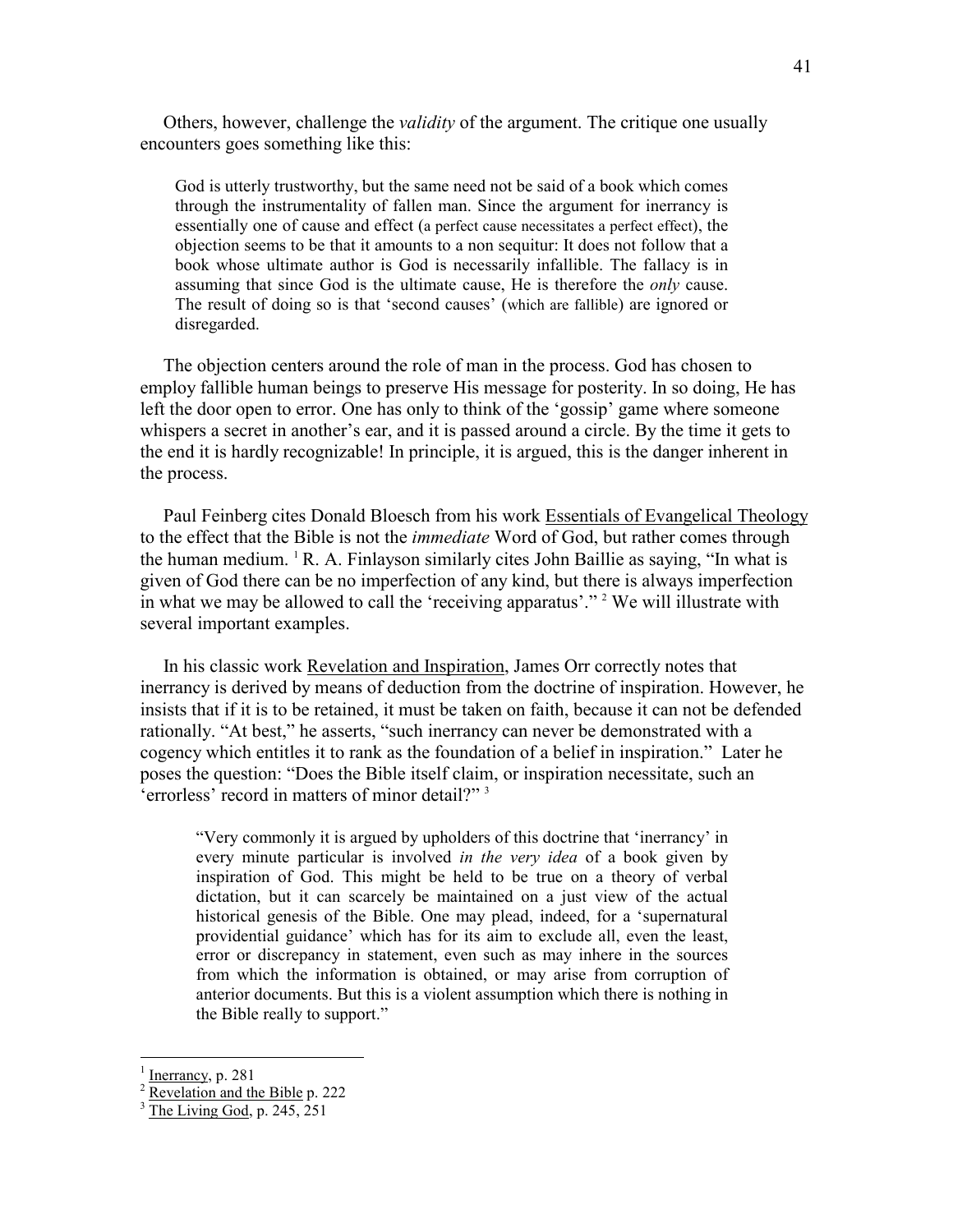He goes on to add that this view cannot be sustained "even on the assumption of a 'verbal' inspiration." In effect, it dies the death of a thousand qualifications: "The theory may be stretched by qualifications, admissions, and explanations till there is practically little difference between the opposite views."

 However, as he goes on to elaborate, the underlying assumptions that compel him to make these conclusions begin to surface. The Scriptures were ...

". . . written in human languages, whose words, inflections, constructions, and idioms bear everywhere indelible traces of human error. The record itself furnishes evidence that the writers were in large measure dependent for their knowledge upon sources and methods in themselves fallible, and that their personal knowledge and judgments were in many matters hesitating and defective, or even wrong."  $1$ 

 These words appeared in 1910. Nearly twenty years later C. H. Dodd echoed his sentiments with even greater clarity in The Authority of the Bible. After stating the traditional position with reasonable accuracy, he proceeds to develop the argument we have outlined above. In the expression "the Word of God," he insists, there "lurks an equivocation." What we really encounter in the Bible are the imperfect (i.e. *fallible*) words of men. "Not God," he insists, "but Paul is the author of the epistle to the Romans." "The importance of this fairly obvious and elementary distinction," he concludes,

"is that it exposes the fallacy of arguing from an admission that the Bible is 'the Word of God' to the conclusion that it must possess God's own infallibility. The words of a man, assuming that they are the deliberate expression of his meaning, command just that measure of authority which we recognize in the man himself."<sup>2</sup>

 At about the same time, Karl Barth went so far as to described the traditional view as a sort of Biblical docetism. Docetism was an ancient heresy that denied the full humanity of Christ. The term comes from the Greek, *dokeo*, which means 'to seem' or 'appear'. Christ only *appeared* to be human. When applied to the Bible, he was saying that those who adhere to the traditional understanding of the Bible make virtually no allowance for the human element: it only *appears* to be there. This, of course, is a caricature. The tradition-al doctrine insists on both the human and divine elements in balance, in much the same manner as found in Christ Himself. Nonetheless, he would write:

"The men whom we hear as witnesses speak as fallible, erring men like ourselves. What they say, and what we read as their word, can of itself lay claim to be the word of God, but never sustain that claim. . . . The prophets

 $\frac{1}{1}$ ibid, p. 252

 $2^{2}$  Dodd, ibid, p. 26/7 "My present purpose," he explained, "is simply to clear out of the way of the argument the chimerical idea that we may seek in the Bible, or indeed anywhere else, an expression of the mind of God so direct and so independent of human mediation that it could claim infallible authority over against all other means of apprehending truth."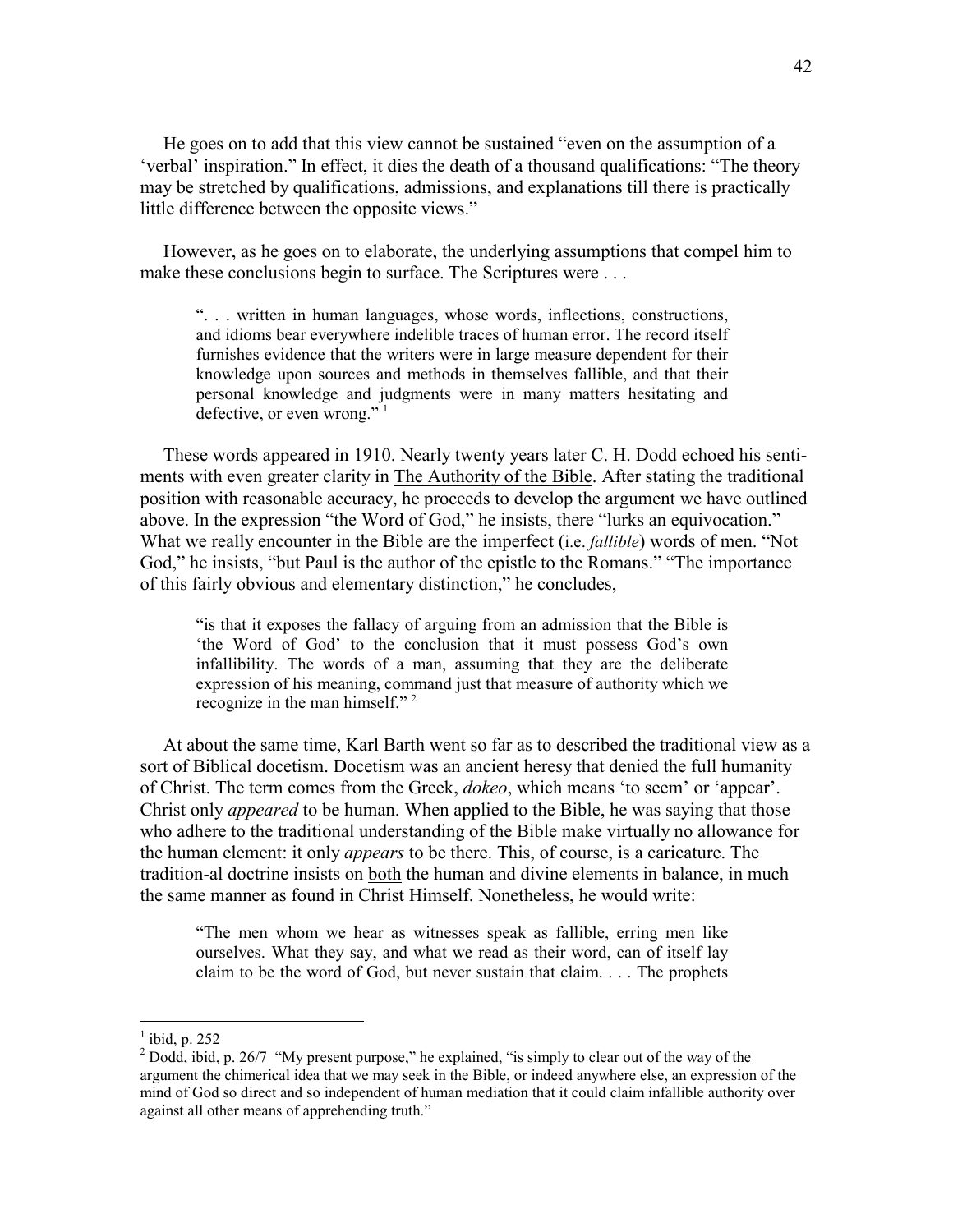and apostles as such, even in their office, even in their function as witnesses, even in the act of writing down their witness, were real, historical men as we are, and therefore sinful in their action, and capable and actually guilty of error in their spoken and written word."<sup>1</sup>

 E. J. Young recalls an illustration Emil Brunner used in pointing to the influence of the human element when he compared it to a record player: We hear the voice of the singer, but we also hear the scratching of the record.<sup>2</sup> If the 'scratching' is understood as nothing more than traces of his personality that are present in the text, the point is acceptable, but by it he had much more in mind. In fact, as we have already noted, in his thinking the words of the Bible are to be distinguished altogether from the Word of God! The equation of the two is "actually a breach of the second commandment: it is the deification of a creature, bibliolatry." <sup>3</sup>

#### **Response**

 First, we would challenge the logic employed in this argument. That the human element is prominent throughout the Scriptures is beyond dispute, and has been given due recognition by virtually everyone who has participated in the discussion. But the issue here is not the human element per se. It is the assumption that **the human element inevitably leads to error**. "To err is human," we are told, and as John Warwick Montgomery suggests, "The stark phrase 'to err is human' has been repeated so often and so uncritically through the centuries that . . . it has unjustifiably been raised to the level of a metaphysical principle."<sup>4</sup> He cites Catholic theologian Bruce Vawter to the effect that "A human literature containing no error would indeed be a contradiction in terms, since nothing is more human than to err."<sup>5</sup>

 In response, note that while men often err, they do not err *necessarily*. R. C. Sproul puts the question as follows: "Can we take the proverbial maxim, 'To err is human' and treat it as a tautology which can be reversed to say, 'to be human is to err?'" The answer is clearly *no*. Again, he explains that the term 'fallible' is descriptive of an *ability*, not an act, and while fallen men are certainly *prone* to err, "to say that men are fallible is to say that they are capable of error, not that they *must* err, or that they *always* err." <sup>6</sup>

 E. J. Young calls attention to the latter thought. Not only do men not err necessarily, they do not err perpetually. If so, it would follow that "not merely part of the Scripture

<sup>&</sup>lt;sup>1</sup> Barth, Church Dogmatics, cited by R.C. Sproul in God's Inerrant Word, p. 256.

 $2$  E.J. Young, Thy Word is Truth (Wm. B. Eerdmans Publishing Co., Grand Rapids, 1957), p. 231.

<sup>&</sup>lt;sup>3</sup> Robert Reymond, Brunner's Dialectical Encounter (Presbyterian and Reformed Publishing Company,

<sup>1967),</sup> p. 16.

<sup>&</sup>lt;sup>4</sup> Montgomery, God's Inerrant Word, p. 33

<sup>5</sup> ibid, p. 42, n. 36

<sup>6</sup> Sproul, ibid, p. 256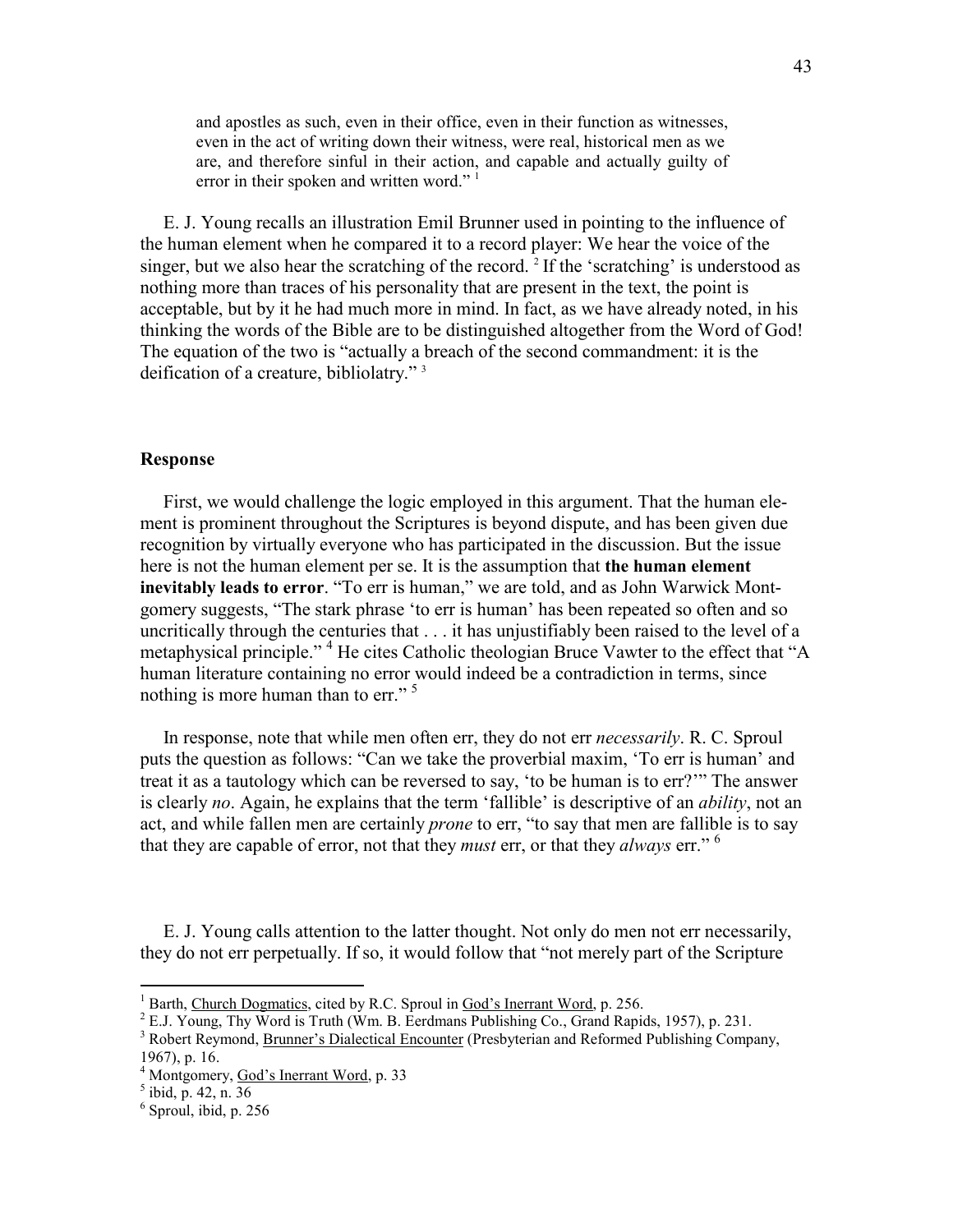would partake of fallibility, but all . . . Like a leech that cannot be removed, human fallibility attaches itself to all Scripture without exception."<sup>1</sup>

 Furthermore, the fallacy in Barth's accusation that conservatives are guilty of docetism has often been pointed out. He himself believed that Christ's humanity did not prevent Him from being sinless in spite of the fact that He was truly human! Having called attention to this, Dr. Sproul quips, "Christ's sinlessness no more cancels his humanity than does inerrancy cancel the Biblical writer's humanity."<sup>2</sup>

 Having responded to the logic of the argument from human fallibility, we must now speak to the theological error implied throughout. The error lies in mistaken notions about the nature of inspiration.

 If, as the Scriptures assert, the authors were 'moved along' by the Holy Spirit, if they themselves (*the writings*, not the authors) are God-breathed, then the words therein are nothing less than the Word of God; *God's words*. The real point of dispute is not with inerrancy per se, but with the doctrine of verbal inspiration. If, the human element notwithstanding, we allow that inspiration extends to the words themselves, that the Spirit of God mysteriously but directly superintended the process, then we must allow, and should expect, that the finished product would bear the stamp of divine authority.<sup>3</sup>

 Orr's remark to the effect that inerrancy could be accepted only if the theory of verbal dictation could be maintained is blatantly false. The Bible has dual authorship; the human and the divine. The one does not cancel out the other. While we may not comprehend *how* such a process could occur, we must allow that it *could* and *did*. There is an element of mystery in all of Gods dealings, and it is presumptuous for us to think that our ability to fully comprehend something is requisite to its truth. We allow for such a mystery in the person of Christ, the living Word, and should not deny as much to the Scriptures, the written Word.

 While Barth's accusation of Biblical Docetism lacks warrant, we would not be far from the truth in countering with the charge of Biblical Arianism! In fact, in the New Oxford Review, Edith Black, accuses those who reject inerrancy on the grounds of limitations in the human authors of holding a *Nestorian* view of Scripture. Nestorius, as she reminds us, could not imagine the divine and human natures (of Christ) "co- existing

<sup>&</sup>lt;sup>1</sup> Young, ibid, p. 74

 $2 \overline{\text{God's Insert}}$  Word, p. 256

<sup>&</sup>lt;sup>3</sup> The doctrine of verbal inspiration - that inspiration extends to the very words, and not merely the ideas, has been ably defended again and again and should need no proof from us. Note however that the term God-breathed suggests, not only God as the source - the Scriptures being the product of the breath of God, but the intimate nature of the process. God the Spirit was intimately involved throughout the process. Paul alluded to the things he spoke, "not in words taught by human wisdom, but in those taught by the Spirit," and the Spirit speaking in them directed both what was said and how it was said." I Cor. 2:13 / Mt. 10:19- 20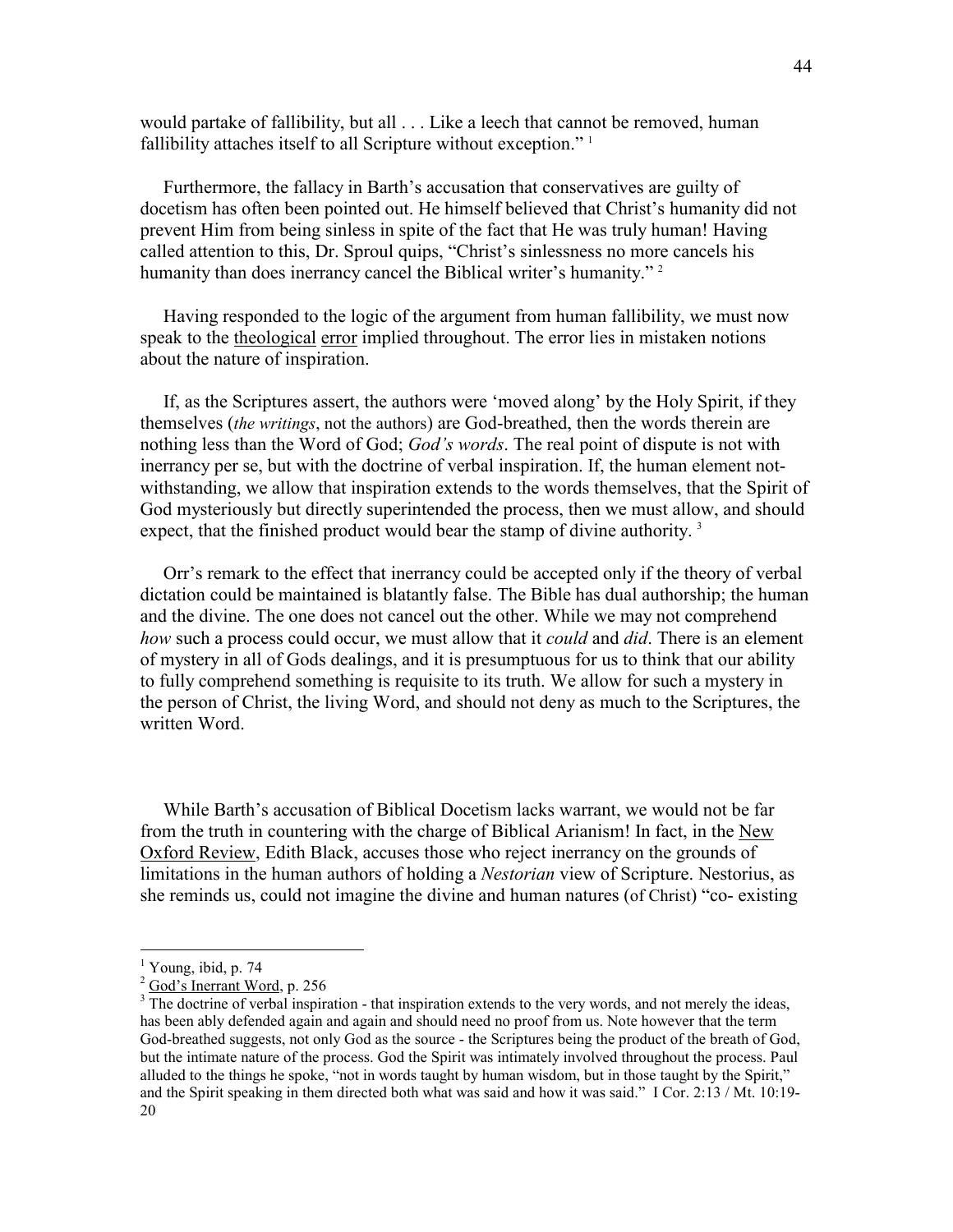in the same person in such a way that every thought and act of Jesus could be said to be divine and human at the same time." She goes on,

"The authors (Rogers and McKim) display the same Nestorian tendency in their treatment of the question of inerrancy. They do not view the Holy Spirit as working in confluence with the human intellect of the inspired author in such a way that the written product is both divine and human at the same time - divine in its inerrancy and human in its means of expression. They claim, instead, to be able to separate the infallible divine message from the fallible human words which convey it." $1$ 

 B. B. Warfield cites an analogy evidently used in his day to illustrate the corrupting influence of the human authors:

"As light that passes through the colored glass of a cathedral window, is light from heaven, but it is stained by the tints of the glass through which it passes, so any word of God which is passed through the mind and soul of a man must come out discolored by the personality through which it is given, and just to that degree ceases to be the pure word of God."

To this he responded:

"But what if this personality has itself been formed by God into precisely the personality it is, for the express purpose of communicating to the word given through it just the coloring which it gives it? What if the colors of the stained glass window have been designed by the architect for the express purpose of giving to the light that floods the cathedral precisely the tone and quality it receives from them? What if the word of God that comes to His people is framed by God into the word of God it is, precisely by means of the qualities of the men formed by Him for the purpose, through which it is given? When we think of God the Lord giving by His Spirit a body of authoritative Scriptures to His people, we must remember that He is the God of providence and of grace as well as of revelation and inspiration, and that He holds all the lines of preparation as fully under His direction as He does the specific operation which we call technically, in the narrow sense, by the name of 'inspiration."<sup>2</sup>

 It is imperative that the premises of the argument not be misstated. The truthfulness of Scripture does not come merely because God is the ultimate author of the Bible. Rather, since, not only is God the primary cause, but was directly and intimately, albeit mysteriously, involved in the actions of the second causes (fallible men), it must inevitably be true.

<sup>&</sup>lt;sup>1</sup> Edith Black, "Nestorian View of Scripture", in <u>New Oxford Review</u>, January/February, 1981.

 $2$  Inspiration and Authority, p. 155/6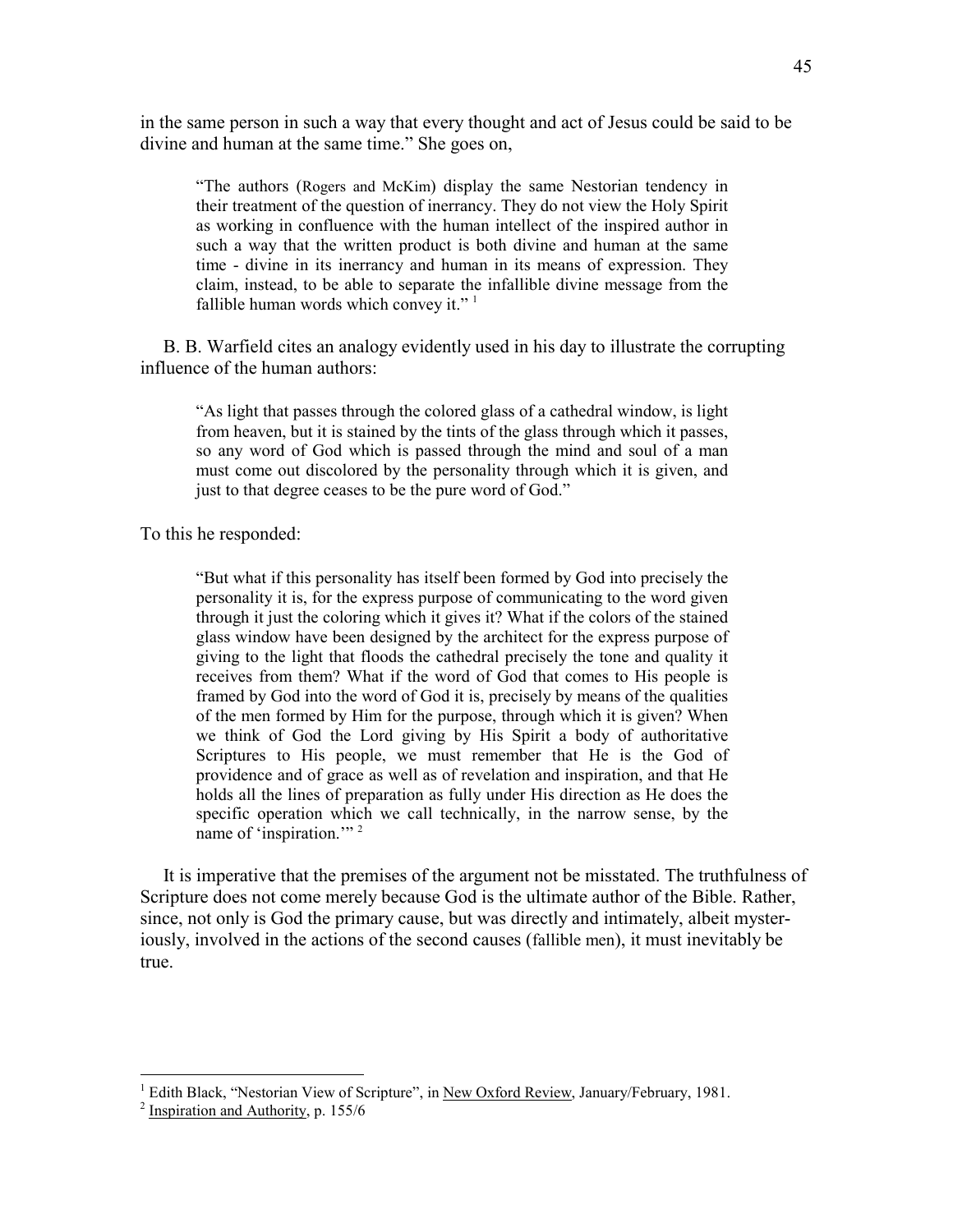To this we add one brief disclaimer. While we reject the fallacy that to be human necessitates error, we also reject the opposite extreme - that the human authors were in themselves infallible in their knowledge. 1

#### **The Definition of Inerrancy**

 There is, however, one important matter that, unless it receives at least some consideration, renders all that has just been said without much value. What exactly is inerrancy? What does the term mean, or imply?

 First of all it needs to be stated most emphatically that the controversy is not between those who hold to 'infallibility' and those who adhere to 'inerrancy'. This is discussed at length in an appendix that follows (see *Mere Semantics?*). Inerrancy simply means "with-out error," or, to put it positively, "Wholly true in all that it affirms." (Paul Feinberg) It is "in perfect accord with the truth." (E. J. Young) At the heart of the matter, however, is the problem of having to state what an error is, a task that is anything but simple. The tendency is to go to one extreme or the other.

 On the one hand, 'error' can be defined in too narrow a sense, with some scholars attempting to define it exclusively along moral and ethical lines. The authors of Scripture did not err in the sense that they did not engage in willful and deliberate deception, we are told. "Without error" means "being free from lying and fraud."

 In describing the position taken by G.C. Berkouwer, Donald Bloesch writes that inerrancy "connotes not impeccability, but indeceivability, which means being free from lying and fraud."<sup>1</sup> In like manner, David Hubbard says that error "theologically must mean that which leads us astray from the will of God or the knowledge of his truth."<sup>2</sup> In an interview in the Whittenburg Door, Jack Rogers also defined it in this manner: "The issue is did they deliberately lie to us? . . . the Biblical authors never intentionally told anybody a lie about a moral issue." (This remark led the one interviewing him to ask, "O.K. for willful mistakes, but what about mistake mistakes?") $3$ 

 $<sup>1</sup>$  E.J. Young was emphatic in making this point. "We are, of course, far from maintaining that the human</sup> writers of the Scriptures were of themselves infallible in their knowledge. . . . It may be that Moses, Isaiah, John and Paul were all men whose views of astronomy are today outmoded. Probably they held opinions on many other matters which would now be regarded as out of date. The Bible, however, is not simply the work of Moses and Isaiah, John and Paul. If it were, what a jumble of confusion and error it would be!" Thy Word is Truth, Pp. 80, 102-103

<sup>&</sup>lt;sup>1</sup> Donald G. Bloesch, Essentials of Evangelical Theology, Vol. I (Harper and Row, San Francisco, 1978), p. 67

<sup>&</sup>lt;sup>2</sup> Gordon Clark, The Concept of Biblical Authority (Presbyterian and Reformed Publishing Co., Phillipsburg, New Jersey, 1980) p. 21.

<sup>&</sup>lt;sup>3</sup> Jack Rogers, Whittenburg Door interview, Pp. 13, 21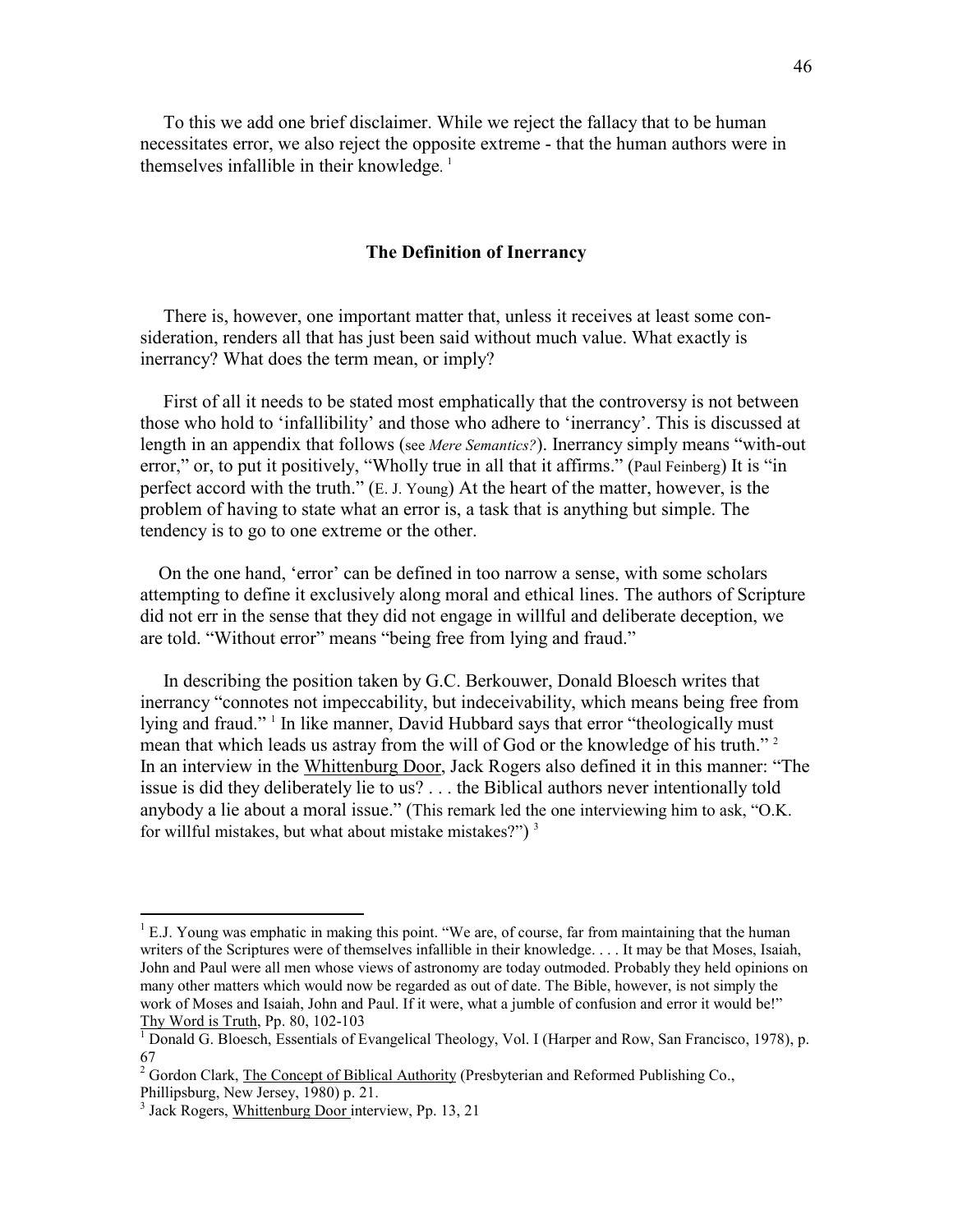Gordon Clark also challenges Hubbard's attempt to evade the obvious meaning of the term. Responding to his ridicule that appeal is often made to the dictionary for definition, Clark notes first that *Webster's* defines it as, "Belief in what is untrue … a moral offense, sin … an act involving a departure from truth or accuracy." "Hence," he observes, "people who use ordinary English, if they think that the Bible departs from the truth, say that it contains error." He goes on to drive the point home:

"Since the Bible is a book, we do not say that the Bible sins. If the term error … is restricted to overt sinful actions, obviously the Bible cannot be accused of error, because books do not sin. But if error includes any departure from truth, then a book can assert erroneous propositions." <sup>4</sup>

 The definitions mentioned above are too narrow, and evade the real issue of the truthfulness of Scripture. The other extreme is to define it too broadly, making it include more than is warranted.

 What about "mistake mistakes"? What exactly would constitute a mistake or error in the sense that would render the Bible 'errant'? Would spelling or grammatical errors? What about false statements or lies (i.e. Job's friends, Satan)? What of imprecision in recording historic events, or the use of phenomenological language ('the sun rose')? What of 'misdirected' quotations (i.e. *Mt. 27: 9*), or perhaps 'looseness' in quoting from another source, or the use of round numbers or figurative language? What of inexactness in multiple accounts when harmony is concerned? What of the incorporation of uninspired sources into the Biblical text? Would this not imply that the Bible contains a mixture of divinely inspired words with those of fallible human authors leaving 'pockets' of uninspired and fallible material within the text of the Bible? Or what of the many alleged contradictions in the Bible, either of a theological nature (e.g. "God is not a man that he should repent" / "God repented"), or others of an historical nature (i.e. numbers and chronology)?

 Often the issue is confused because of overstatement (deliberate or otherwise), sometimes almost to the point of caricature. When, for instance, Donald Bloesch makes the accusation that "a view of error is entertained that demands literal, exact, mechanical precision . . . the extra biblical criterion of scientific exactitude," or that it is demanded by proponents of inerrancy that the Scriptures be "factually accurate in the modern historical sense,"<sup>1</sup> he has engaged in misrepresentation.

 The concerns we have raised demand that any definition or 'error' or 'inerrant' be adequately qualified. The Chicago Statement on Biblical Inerrancy (Article XIII) is helpful at this point:

"We deny that it is proper to evaluate Scripture according to standards of truth and error that are alien to its usage or purpose. We further deny that inerrancy is negated by Biblical phenomena such as a lack of modern

 4 Clark,ibid.

 $<sup>1</sup>$  Bloesch, p. 66, 67 It is important to understand that, while we uphold the historical accuracy of the Bible,</sup> no one has suggested that its authors approached the subject as modern biographers or historians might.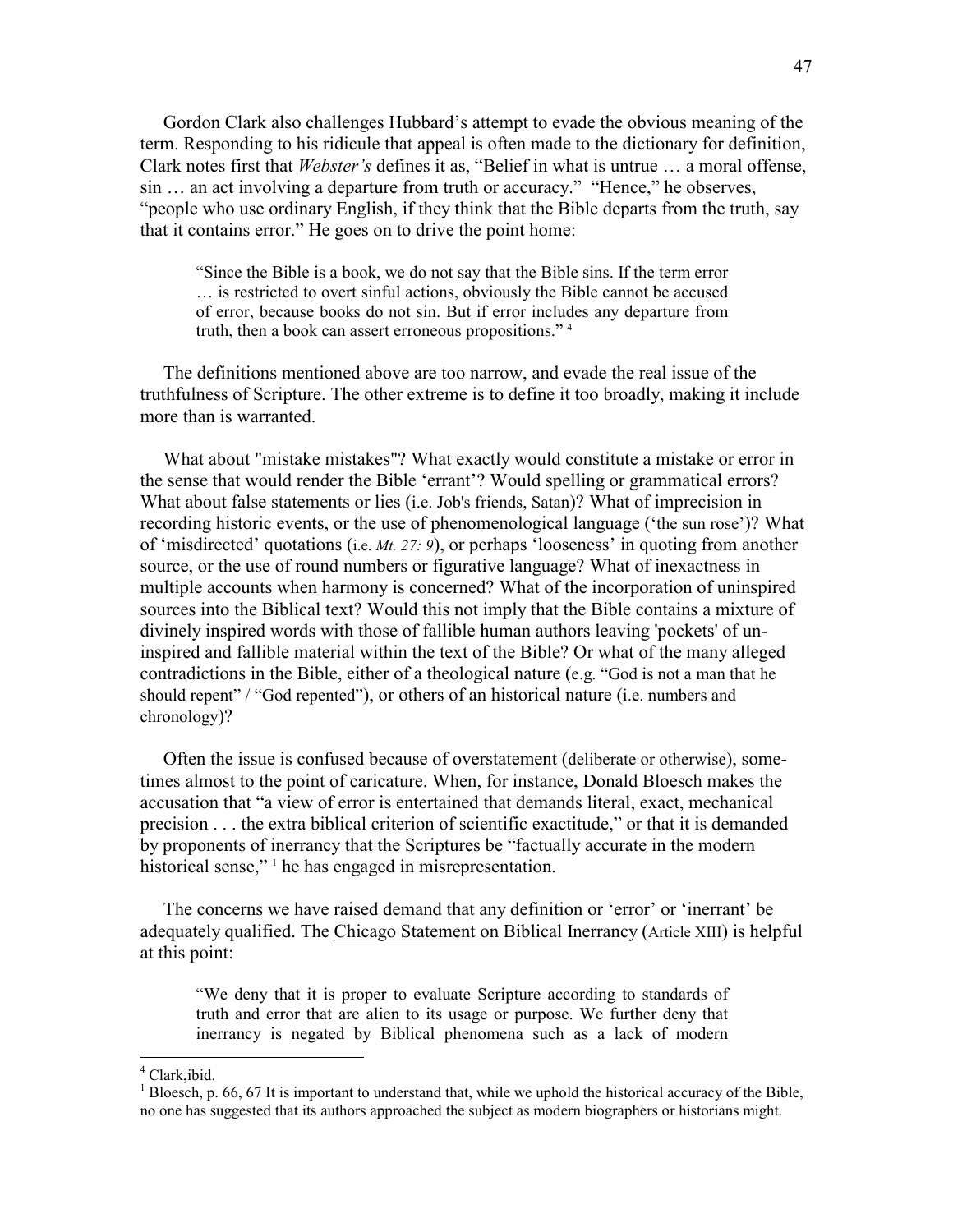technical precision, irregularities of grammar or spelling, observational descriptions of nature, the reporting of falsehoods, the use of hyperbole and round numbers, the topical arrangement of material, variant selections of material in parallel accounts, or the use of free citations."

This document, especially the 'Articles of Affirmation and Denial', is extremely helpful in attempting to clarify what is and is not intended when we speak of error.

 We might define 'error' as the "condition of being wrong, mistaken, or incorrect." An error is a "departure from truth," (G. Clark) and to say that the Bible is without error is to say that "it is not false, mistaken, or defective." (H. Lindsell) Having said this, we could probably not improve on the definition of 'inerrancy' as crafted by Paul Feinberg:

"Inerrancy means that when all facts are known, the Scriptures in their original autographs and when properly interpreted will be shown to be wholly true in everything that they affirm, whether that has to do with doctrine or morality or with the social, physical, or life sciences."<sup>2</sup>

#### **The Autographa**

 In addition to clarifying the meaning of our terminology, it is also necessary that we make an important qualification. In setting forth our doctrine of inerrancy, it is understood that inerrancy is restricted to the autographa; it was they that were immediately inspired. This is a necessary qualification because some have argued for the infallibility, not only of manuscripts in the original languages, but of translations as well. Philo said as much of the Septuagint, some Roman Catholics of the Vulgate, and some Protestants of the vowel points in the Tanach. In spite of noteworthy scholars who have advocated this (including Owen and Turretin), the majority view as reflected in church history is that infallibility is to be restricted to the originals.  $<sup>1</sup>$ </sup>

 The problem we face is that we do not possess the originals, and no one questions that errors have crept into the text through the process of copying. This is seen as a fatal weak-ness to the doctrine. As far back as 1881 C.A. Briggs drew attention to this:

"We will never be able to attain the sacred writings as they gladdened the eyes of those who first saw them, and rejoiced the hearts of those who first

 $\frac{1}{2}$  <u>Inerrancy</u>, p. 294

<sup>&</sup>lt;sup>1</sup> Greg Bahnsen points out that H. P. Smith and C. A. Briggs claimed that this idea was created by 'modern scholastics'. To the contrary, he provides considerable documentation that proves otherwise. In a letter to Jerome, Augustine said of perceived errors, "I decide that either the text is corrupt, or the translator did not follow what was really said, or that I failed to understand it." Similarly, Richard Baxter wrote: "No error or contradiction is in it (Scripture), but what is in some copies, by failure of preservers, transcribers, printers, and translators." See "The Inerrancy of the Autographa" in Inerrancy Pp. 151f., 156.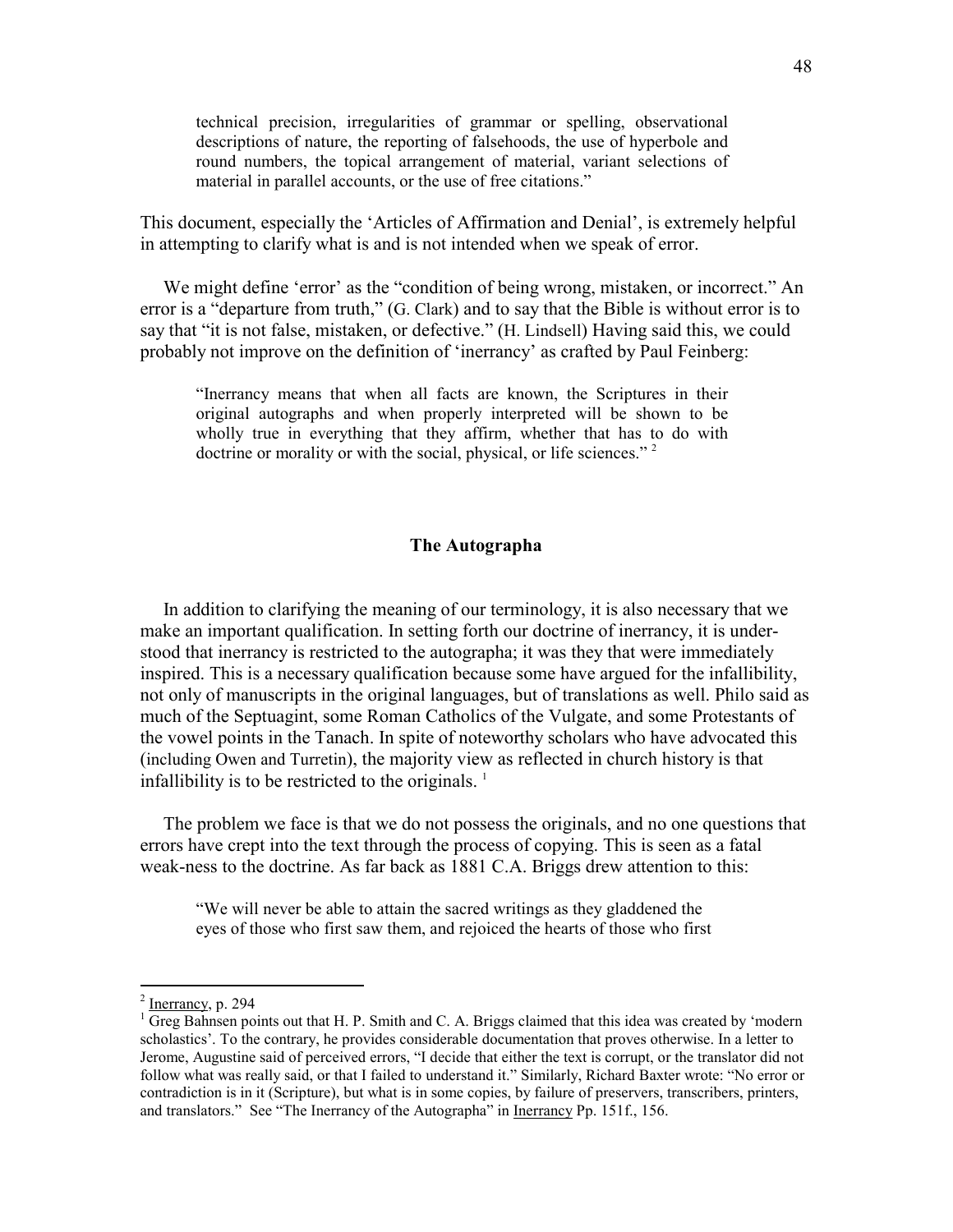heard them. If the external words of the original were inspired, it does not profit us. We are cut off from them forever."<sup>2</sup>

Countless others have joined him in attacking this provision. The absence of an original makes the doctrine irrelevant, we are told! It is depicted as being intellectually dishonest, and nothing less than an 'apologetical cop-out.' Bahnsen cites Brunner as saying that it is "useless, idolatrous, and untenable." Others suggest that by falling back on this 'exception' the doctrine dies the death of a thousand qualifications. In the words of James Orr, "The theory may be stretched by qualifications, admissions, and explanations till there is *practically* little difference between the opposite views."<sup>3</sup>

 "Amazing indeed is the cavalier manner in which modern theologians relegate this doctrine of an inerrant original Scripture to the limbo of the unimportant," lamented E. J. Young. Discovering that it is possible for men to be blessed of God without an errorless text, he went on, "men rush to the conclusion that therefore an infallible Bible is unnecessary and unimportant."<sup>4</sup>

 The issue, however, is not irrelevant. For one thing our present texts were not taken out of thin air; they are anchored in an original. Dr. Van Til illustrates this with the analogy of a bridge that crosses a river. The river may have risen to the point that the waters cover the bridge. In attempting to cross, one may not actually see the bridge, but its presence is what makes the crossing possible.  $<sup>1</sup>$ </sup>

 Furthermore, the 'original' is to an amazing degree accurately preserved in the Bible we possess today, and our 'copies' can be said to be 'inerrant' to the extent that they conform to them. Greg Bahnsen demonstrates that for Biblical personalities, including Christ and the apostles, who made use of previously given Scriptures, the copies they had in their possession were assumed to be adequate and authoritative (cf. our discussion about Jesus' use of Scripture).

"Because Christ raised no doubts about the adequacy of the Scriptures as His contemporaries knew them, we can safely assume that the first-century text of the Old Testament was a wholly adequate representation of the divine Word originally given.... The respect that Jesus and His apostles held for the extant Old Testament text is, at base, an expression of their confidence in God's providential preservation of the copies and translations as substantially identical with the inspired originals."<sup>2</sup>

Dr. Bahnsen would go on to assert that the doctrine of 'original inerrancy' "permits doubts only about the *identification* of the text - doubts that can be allayed by textual

 2 Briggs, Presbyterian Review, p. 573/4

<sup>3</sup> Orr, ibid, p. 252

<sup>4</sup> Young, ibid, p. 89

<sup>&</sup>lt;sup>1</sup> Cornelius Van Til, Introduction to Systematic Theology (Presbyterian and Reformed Publishing Co., 1976), p. 153

<sup>&</sup>lt;sup>2</sup> Bahnsen, ibid, Pp. 161 (159f.)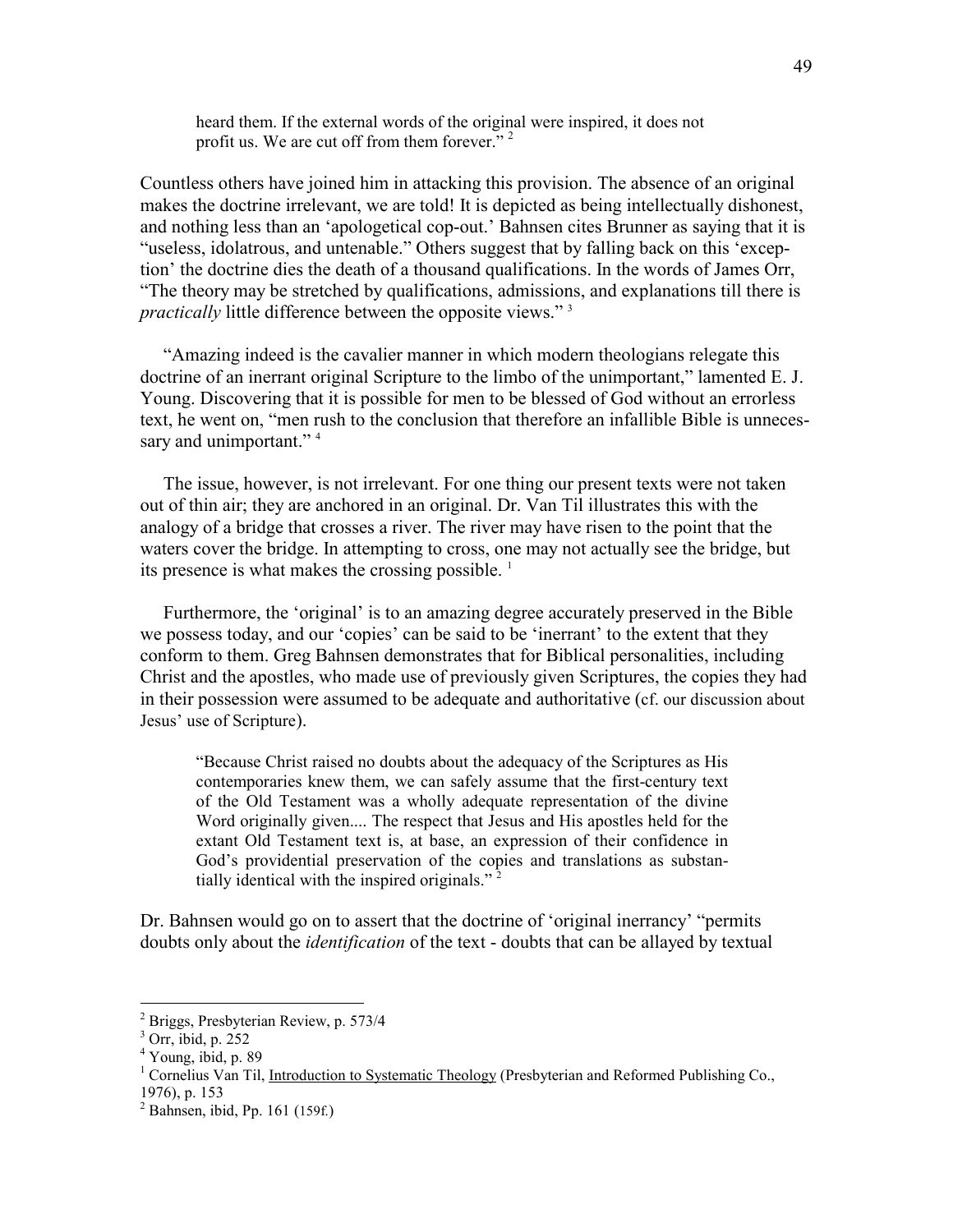critical methods. In this case God's Word remains innocent until proven guilty." <sup>3</sup> To this we would add that it is not irrelevant that those who ridicule the restriction of inerrancy to a lost autographa themselves devote considerable energy to textual criticism! If the autographa is irrelevant, why bother!

#### **Hermeneutics**

 One last concern that must be addressed in connection with the doctrinal portion of our study pertains to the interpretation of the Bible. Four years after the Chicago Statement on Biblical Inerrancy was drafted, a second meeting was convened in which its sequel, The Chicago Statement on Biblical Hermeneutics, was produced. "While we recognize that belief in the inerrancy of Scripture is basic to maintaining its authority," its authors affirmed, "the values of that commitment are only as real as one's understanding of the meaning of Scripture." <sup>4</sup> This is why Paul Feinberg included in his definition of inerrancy the phrase, "Scripture, *when properly interpreted* will be shown to be wholly true in everything that they affirm."

 Moises Silva speaks to the close connection between inerrancy and hermeneutics when he writes:

"…one can hardly speak of inerrancy without getting involved in hermeneutics. And yet, an exceedingly important caveat is necessary here, for while the two concepts are closely related or even inseparable, they are also distinct. For inerrancy to function properly in our use of Scripture, an adequate hermeneutics is a prerequisite. But that is a far cry from suggesting that the doctrine of inerrancy automatically provides us with the correct hermeneutics, except in the rather general sense that it precludes any interpretation that suggests that God lies or errs." $1$ 

The importance of hermeneutics is also recognized by the opponents of inerrancy. In fact, William Hordern perceives hermeneutics as something of an Achilles heel for the one holding inerrancy. At the least, it renders the issue moot, for ...

"An objective revelation is not inerrant until it is inerrantly received. The subjective receiver of revelation is an indispensable link in the chain. If there is to be inerrant revelation of propositions, the hearer would have to be as inerrant as the speaker.... The fact that they may have issued from the speaker 'infallibly' is irrelevant unless they come into the understanding of the hearer meaning precisely what the speaker meant by them."<sup>2</sup>

 3 ibid, p. 184

<sup>&</sup>lt;sup>4</sup> Preface to Chicago Statement on Biblical Hermeneutics.

<sup>&</sup>lt;sup>1</sup> Moises Silva "Old Princeton, Westminster, and Inerrancy" published in Inerrancy and Hermeneutics, ed. Harvie Conn (Baker Book House, 1989), p. 74, cited by Tony Stiff. 2 Hordern, p. 182/3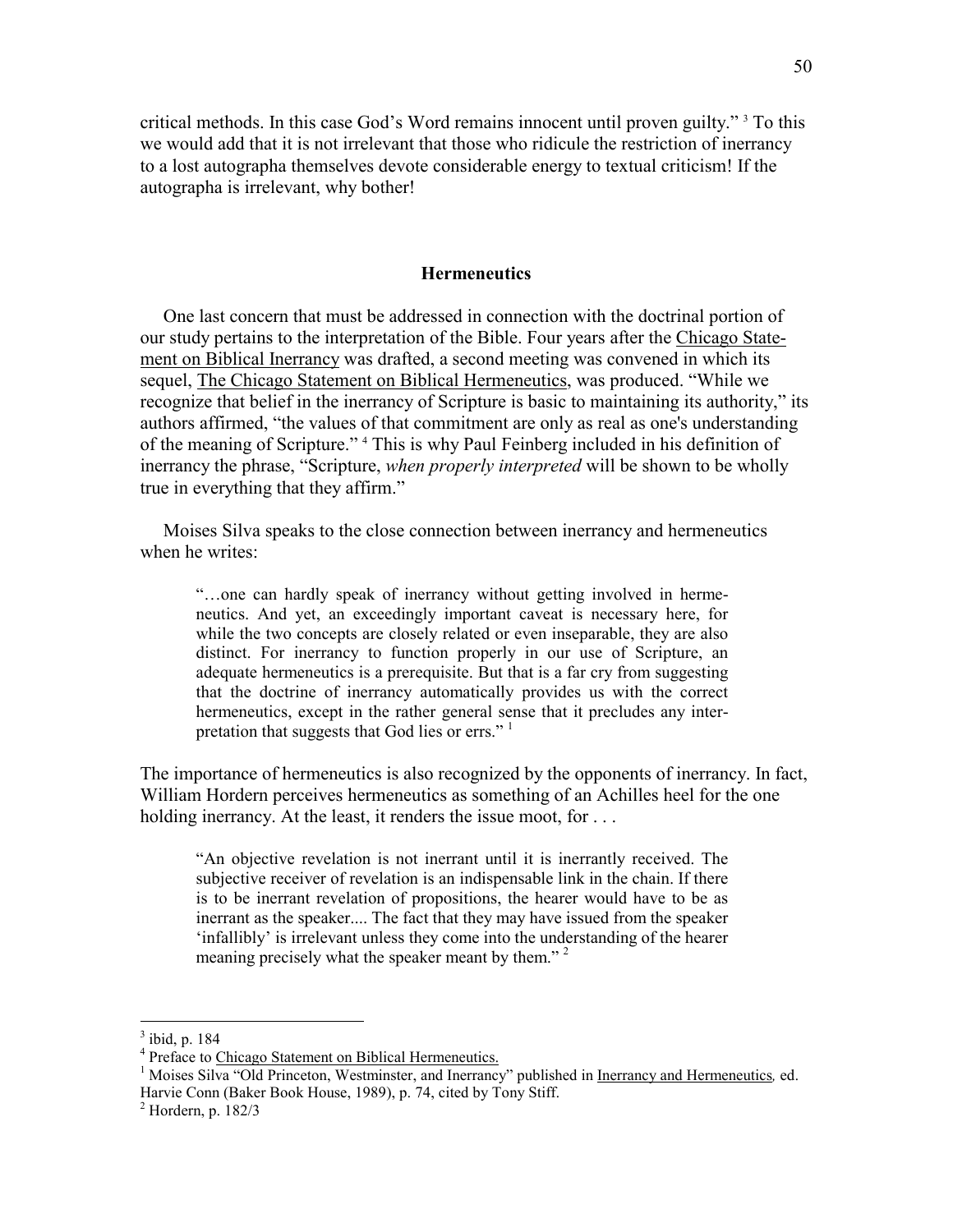He goes on to make note of the obvious, that the Bible is understood differently by different people, and then concludes, "Roman Catholicism does not solve this dilemma by its claim (of infallibility). It only shifts the problem from the Bible to the church."

 This claim merits little response. Poor eyesight may hinder one from effectively using a ruler, but it does not diminish the accuracy of the instrument itself. It is, however, possible that many of the problems encountered in the Scriptures are *imposed* on them by the interpreter. As Hordern correctly observes, those entrusted with the task of interpreting the Bible are fallible, with the result that there *are* differences of interpretation on significant points. But again, the limitations of the interpreter do not render the source itself errant.

 The interplay between hermeneutics and issues that arise in Biblical studies has led to a variety of responses. On the one hand, the attempt to harmonize Scripture with the 'realities' of life has, on occasions, led to faulty hermeneutics. As one example, the allegorical method was developed in an attempt to make the meaning of Scripture palatable to a more skeptical audience. On other hand, there are instances in which the 'realities' of life have acted as a *corrective* to a faulty hermeneutic. While insisting that science must not be permitted to fix the content of revelation, Carl Henry has suggested that "it is welcomed as a negative check against false exegesis." <sup>1</sup>

 In conclusion, we are reminded that, for all our limitations, hermeneutics is not a hit or miss approach to the sacred writings. While it is true that there are many interpretations of the Bible, there is but one *correct* understanding. We approach the Scriptures with the understanding that they *can* be understood, as is maintained in the doctrine of perspicuity. In addition to the anointing we receive of the Holy Spirit, there are fundamental principles which, when observed with due diligence (*I Tim. 2:15*), will generally lead to a correct understanding of the text. It simply does not follow that fallible interpreters imply a fallible text.

 $<sup>1</sup>$  cited by Hordern, p. 183. The controversy over the views of Galileo come to mind here.</sup>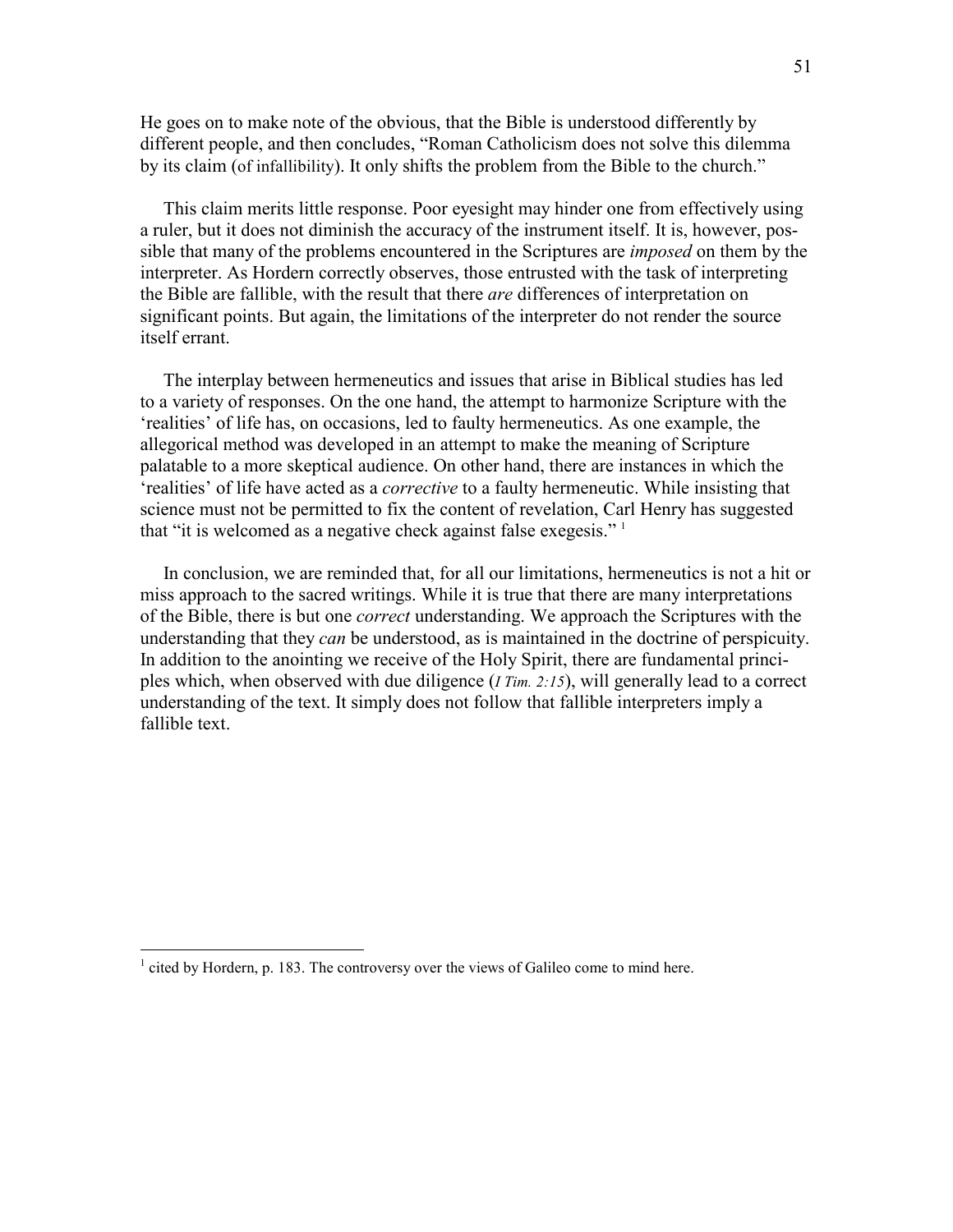# **CONCLUSION**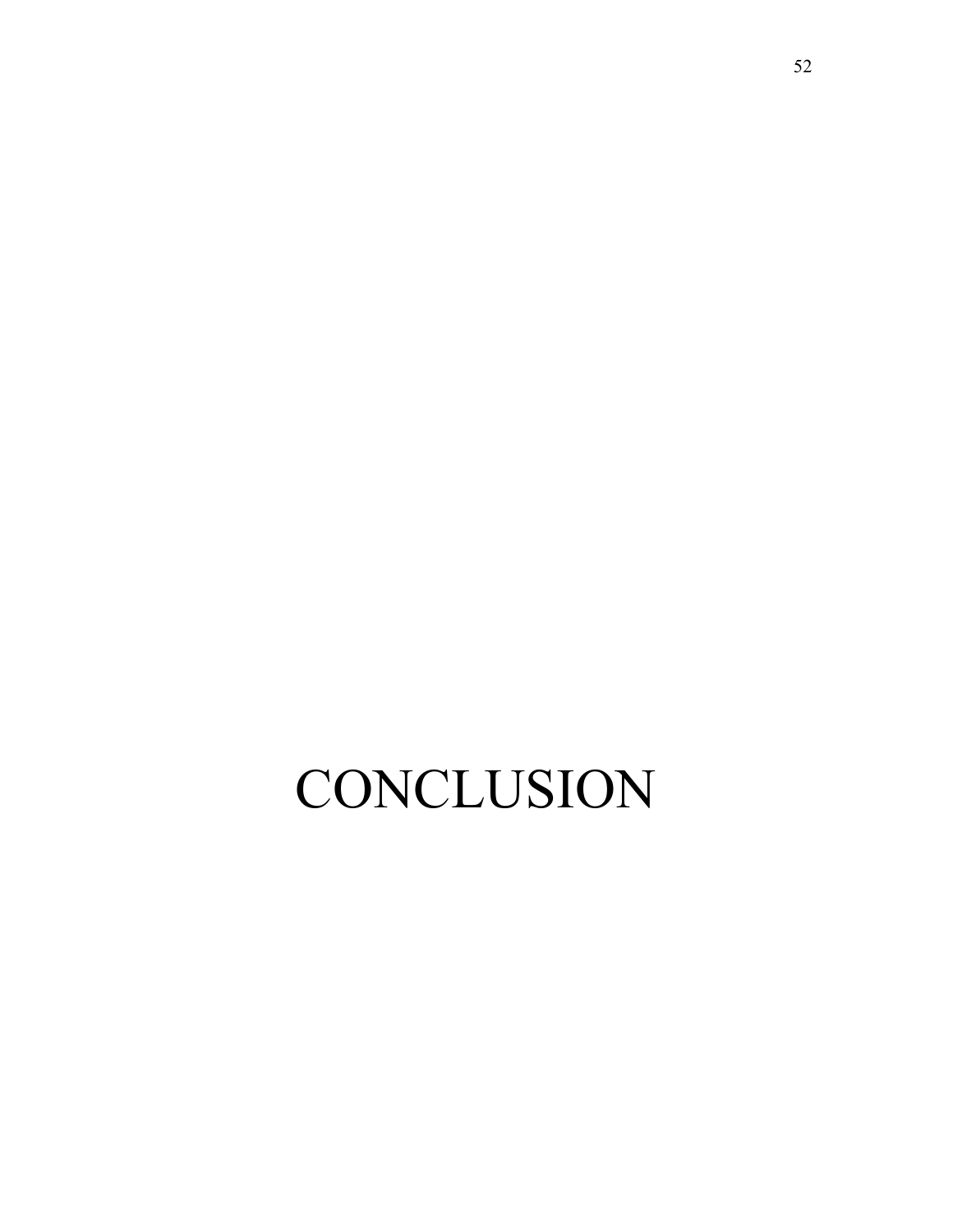I would like to close with two questions. The first is simply, *What should be done with the issue of inerrancy?* Certainly much of the effectiveness of the Church has been hampered by the amount of time and energy spent arguing over it. How the Church handles this matter is therefore of vital importance! But should we simply ignore it, hoping that it will eventually go away? Should we attempt to neutralize it in some fashion? Or, should we confront it - face it head on and stand on our convictions?

 The approach of the old PCUSA was essentially the first. In attempting to maintain unity within the denomination it has been said that they did so, "not by resolving their differences, but by ignoring and absorbing them."

"Between the years 1892 to 1926, the consensus of the Princeton Theology prevailed in the Presbyterian Church U.S.A. as the official interpretation of Scripture in the Westminster Confession. Since 1927 this interpretation has not been officially binding. Yet it has never been officially repudiated. Rather, it has been largely ignored."

 Dr. Loetscher goes on to reflect that "there was an increasing tendency to think of the Church as a kind of business corporation chartered to do the Lord's work." He further adds that the "subordination of questions of truth . . . to efficiency of operation carries a recognizable suggestion of pragmatism." <sup>1</sup> The results of following such an approach are all too obvious today!

 Others would attempt to *neutralize* the issue by insisting that it is merely a matter of semantics, calling perhaps for a moratorium of some sort with regard to the use of terminology that is thought to be divisive. The problem with this is that the issue is not (*primarily*) one of semantics. Consequently, it will do nothing toward resolving the problem by changing or redefining the terms we use.  $2$ 

 $1$  Loetscher, Pp. 8, 59.

<sup>&</sup>lt;sup>2</sup> Cf. Clark Pinnock, Inspiration and Authority: A Truce Proposal for the Evangelicals, Theological Student's Fellowship. His proposal: "It seems to me, in view of the serious disadvantages the term inerrancy presents, that we ought to suspend it from the list of preferred terminology for stating the evangelical doctrine of Scripture." Since the term 'inerrancy' has become divisive, let avoid it. (see appendix) "Brothers who draw the inference of inerrancy ought not condemn those who do not." But if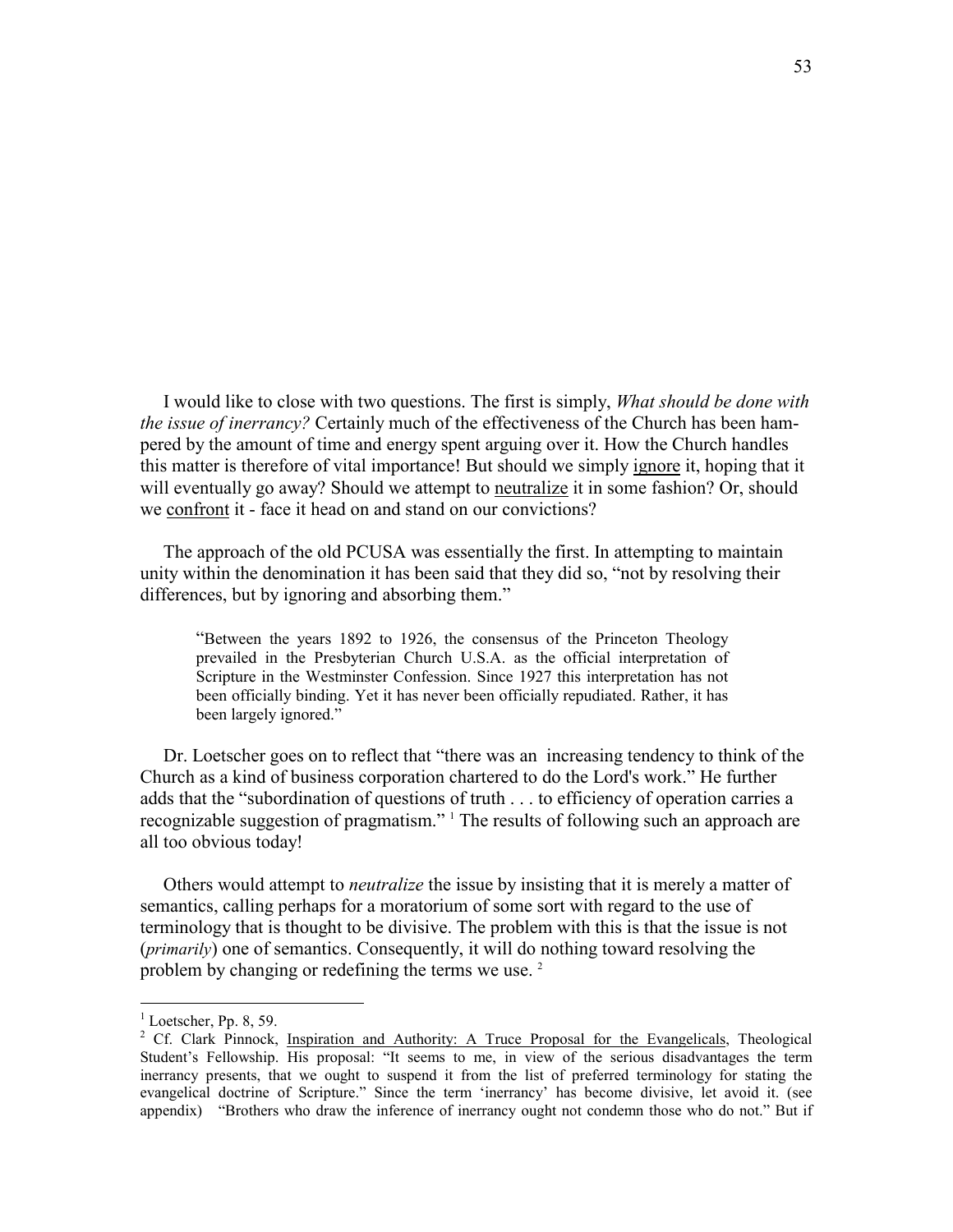As we have repeatedly said, the issue is of immense importance; much is at stake. It must be confronted and resolved, not by means of church politics, through resolutions or

memorials, but through study and understanding, and by acting with integrity. <sup>1</sup>

The second question is as inevitable as the first: *What difference does it make?* Or, to put it somewhat differently, *What is at stake?* Are we splitting hairs over matters of little importance? The answer: no, *much* (if not everything) is at stake!

 For starters, to say that the Word of God is fallible leaves a cloud hanging over God Himself. In their Judicial Testimony, the Seceders not only stated positively what they believed about the Scriptures, but expressed in negative terms the implications of its denial. To suppose that "they might err in matters of less importance, or to affirm that their reasonings are often inconclusive . . ." they insisted,

". . . is to undermine the authority of the Bible, as it throws a suspicion over the whole, by leaving the mind in an uncertainty what to admit as truth, and what to reject as error: That these suppositions throw an injurious reflection upon the wisdom of God; for though the avowed design of Scripture is to rescue men from error, yet, according to these sentiments, the means are not adequate to the ends . . . , they are injurious to His holiness . . . and they are not less injurious to His veracity, since they suppose that writings sanctioned by His authority, and claiming infallibility on that account, may, notwithstanding, be mingled with error and falsehood."

As noted, the veracity of God himself is called into question. If He is the ultimate author of Scripture, and they are found to be untrue, where does that leave him?

 Secondly, there is the question of authority. The foundation for Biblical authority is not only in the fact that God is its author, but that because He is its author, it speaks truth! As Gordon Clark has observed, "if the Bible is not inerrant, either it is not God's Word, or God has the authority to tell us what is not so." <sup>2</sup>

the inference is valid, can we avoid it? Are the laws of logic arbitrary, to be employed when convenient but avoided if perceived as divisive?

 $<sup>1</sup>$  It is unavoidable that the question of ethics comes into consideration as we discuss this issue. We are</sup> compelled to ask, how, for instance, the PCUSA (and its institutions) have gone from its heights to where it stands today? The answer, in part, is that men did not act with integrity – academically or morally. We find an example in C.A. Briggs, the great spokesman for the higher critical movement. In the book detailing his heresy trial, Carl Hatch informs us that at his inauguration and prior to his address, he was requested to submit to a pledge required of newly appointed teachers at all Presbyterian seminaries. "This involved," he noted, "making a public declaration of belief in the Holy Scriptures as the only infallible rule of faith and practice." But, he contniues, "Little did the unsuspecting assembly realize that in less than five minutes, all that had been professed would be repudiated." [The Charles A. Briggs Heresy Trial] Much the same could be said of other denominations and institutions – including the ARP Church!

<sup>&</sup>lt;sup>2</sup> Clark, The Concept of Biblical Authority, p. 2.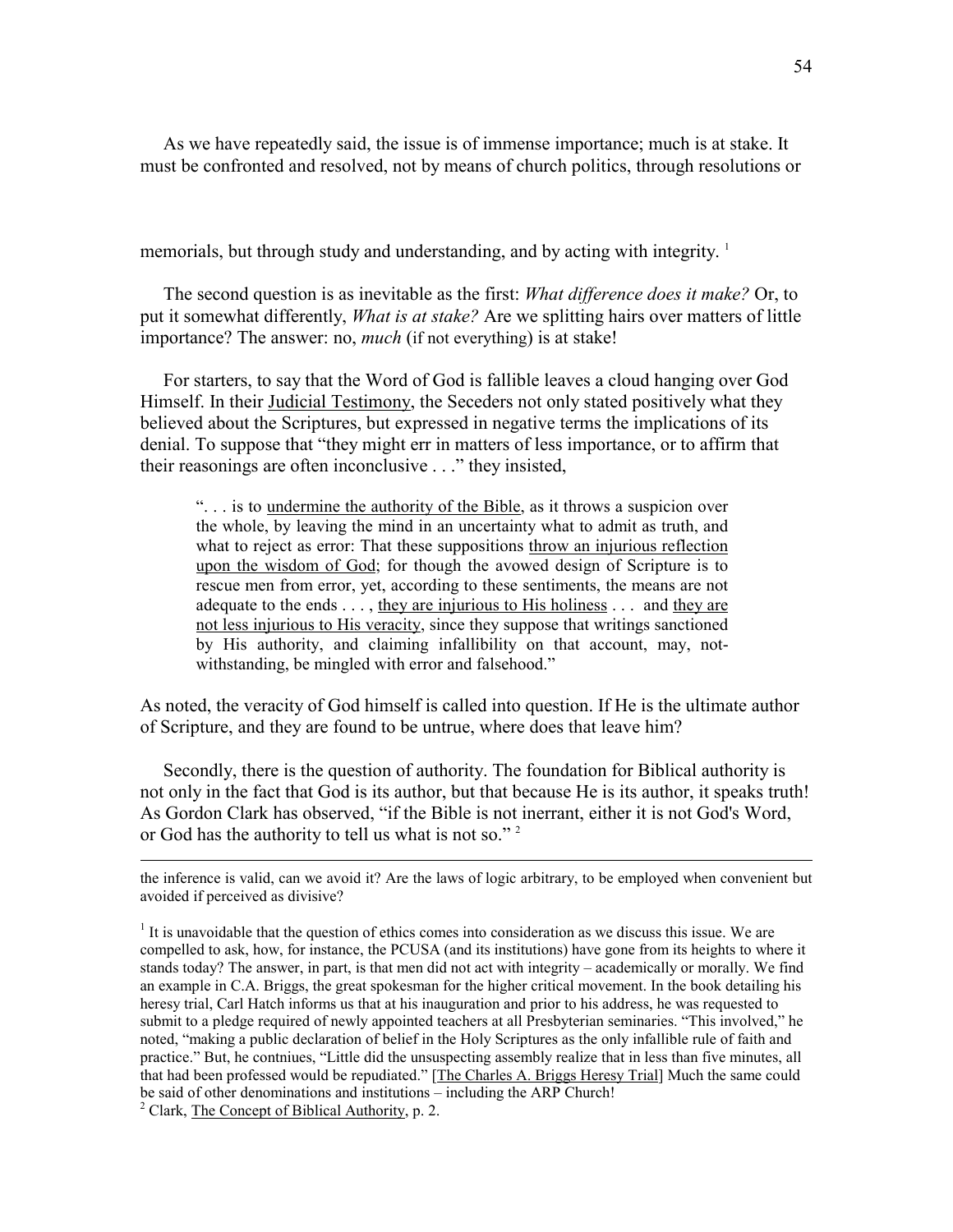Closely related to this is the manner in which that authority is applied. We often say that the Bible is the only infallible rule of faith and practice. Consider the implications for both of these. In matters of 'faith' (belief) we are confronted with the relationship of the doctrine of Scripture to other doctrines. Simply put, it is foundational! All of our beliefs are built upon the foundation of the Word of God. If its authority is brought into question (by allowing the possibility that it is a fallible and errant book) the entire edifice is in danger of collapsing.

 While there are individuals who do not profess belief in inerrancy who have remained orthodox in their faith, and while, on the other hand, there are some who are rigid in their advocacy of it and have embraced heresy (eg. Jehovah's Witnesses), there is a very real danger that abandonment of it will result in deviation from the truth. This was the thesis Harold Lindsell developed in the 1970s in his book The Battle For the Bible. Embracing a doctrine of an errant Bible, he argued, "will lead to disaster down the road." It will have the effect of "undermining belief in the full orbed truth of the Bible . . . and will lead finally to apostasy." His book provides substantial documentation of churches, individuals, and institutions that seemed to follow that pattern.<sup>1</sup>

 Such statements, often derided as the 'domino theory', may seem extreme on the surface, and have not gone unchallenged. They clearly need to be qualified. Orr insisted that it was "a most suicidal position for any defender of revelation to take up."<sup>2</sup> While not completely rejecting the idea, Kenneth Kantzer pointed out that "there is nothing of mechanical inevitability by which an individual or institution that moves to an errancy view of the Bible must necessarily reject all orthodox doctrines." <sup>3</sup> Carl F.H. Henry reinforces this contention, but makes an important addition:

"The claim by young evangelicals that to reject inerrancy does not automatically drive one to repudiate other evangelical doctrines is wholly right. The real question is whether, once Scriptural errancy is affirmed, a consistent Evangelical faith is maintained thereafter only by an act of will rather than by persuasive epistemological credentials." <sup>4</sup>

 Rejection of inerrancy does not *logically* imply that one will also waver at other points. The problem, however, is that there are no epistemological restraints to *prevent* him from doing so,<sup>5</sup> and given the propensity of human nature to seek the path of least resistance, the all too conspicuous pattern Lindsell documents compels us to approach

 1 Harold Lindsell, ibid. But the 'domino theory' has been advocated by others as well.

<sup>2</sup> Orr, ibid, p. 244.

<sup>&</sup>lt;sup>3</sup> Christianity Today, April 21, 1978, p. 21.

<sup>&</sup>lt;sup>4</sup> Christianity Today, May 7, 1976, p. 25. Dewey Beegle is a case in point. His book Scripture, Tradition, & Infallibility is a frontal attack on biblical infallibility. Infallibility, he argues, applies only to God and Christ "in all essential matters of faith and practice Scripture is authentic, accurate, and trustworthy." But he never identifies what this core of beliefs consists of, and at one point defended Willi Marxsen (professor of New Testament at the University of Munster), who was charged by the Evangelical Church of Westphalia with heresy because of his denial of the resurrection of Christ.

<sup>&</sup>lt;sup>5</sup> As Pinnock reminds us: "The central problem in contemporary theology is neither theism nor ecclesiology, but epistemology." Defense of Biblical Infallibility, p. 4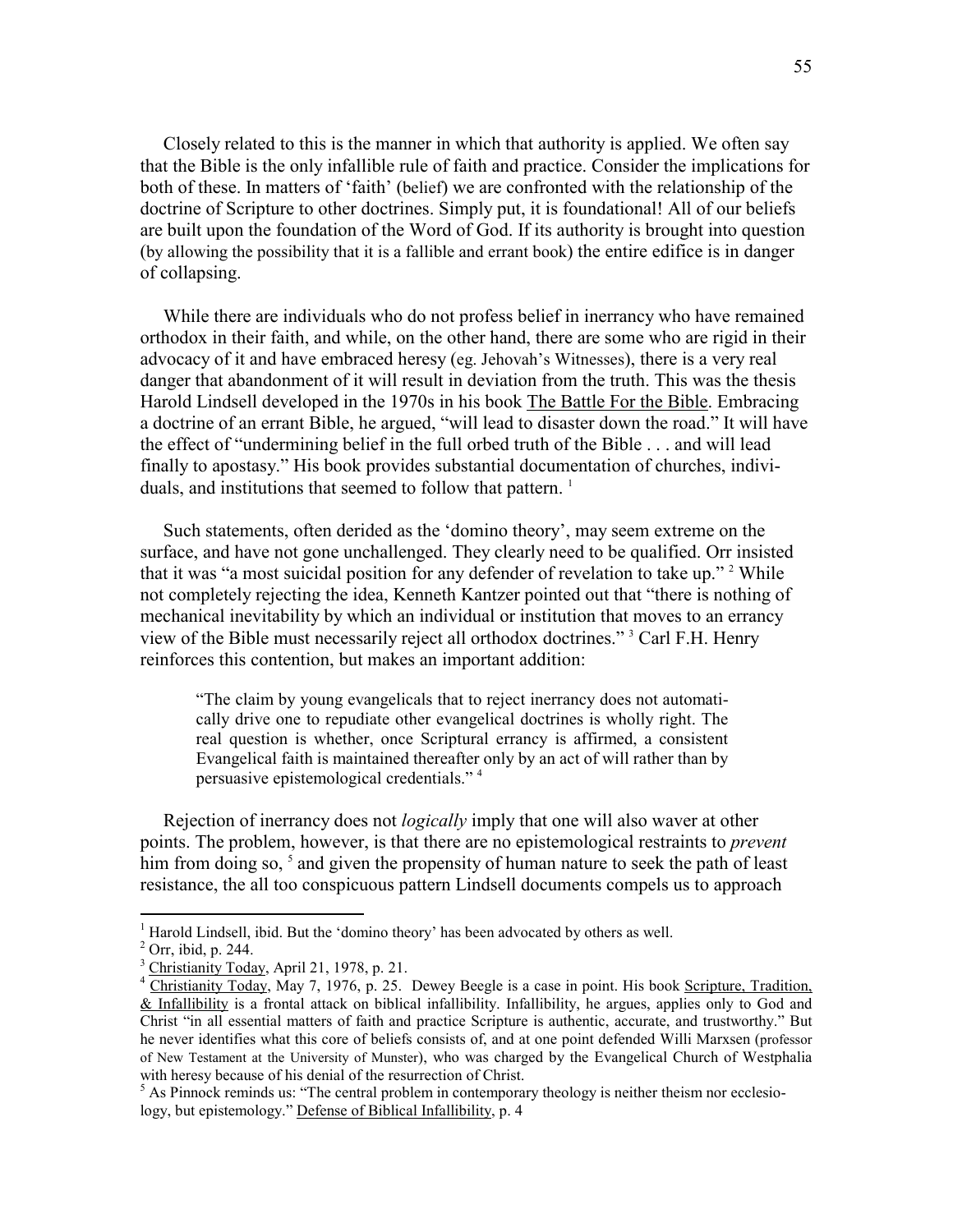the matter with utmost caution. Pinnock's remark ring especially true here: "Limited inerrancy is a halfway house on the road to unlimited errancy."

 In addition to matters of 'faith' we say that the Bible is our infallible rule of 'practice'. Here again our view of the trustworthiness of the Scriptures is often decisive. Much of the debate over the ordination of women, for instance, has come down to a question of its truthfulness. The writings of Paul K. Jewett are evidence of this. He has, on occasions, acknowledged that Scripture prohibits the practice, but when asked to reconcile his position with the teachings of Scripture simply replies that the Bible was in error. Paul was simply expressing *his* opinion, one that was shaped by his culture. In a panel discussion one evening during the meeting of Synod (around 1980) a woman making an appeal for women's ordination stated that the second chapter of Genesis was wrong, and that someone had to come along and write chapter one to correct it (the assumption being that the first chapter was more congenial to the cause of women!).

 The 'other' gender discussion that has forced its way into several mainline denominations (notably the PCUSA), namely same-sex marriage and the ordination of homosexuals, follows essentially the same path. Although some make a feigned appeal to Scripture, the issue ultimately comes down to a rejection of its authority. One thinks of Nancy Hardesty and Letha Scanzoni, whose 1974 work All We're Meant to Be: A biblical Approach to Women's Liberation, helped launch the evangelical feminist movement. In their defense of evangelical feminism the influence of Paul Jewett was evident when it came to Biblical authority. But in time they announced their lesbianism and were compelled to conclude that, because of his human limitations, Paul's writings were wrong about that as well.

 Robert A. J. Gagnon is Associate Professor of New Testament at Pittsburgh Theological Seminary. In a response to a book by David Myers and Letha Scanzoni in which they defend the homosexual cause he notes that at least on paper, most mainline denominations acknowledge some authority in the Bible. But in the discussion that has become so divisive in his denomination (PCUSA) it is, for all practical intents and purposes, given no voice.

 In his paper he offers two personal anecdotes to illustrate his point. The first involved published remarks from a book he co-authored with Dan O. Via. He writes,

"Via began his essay by asserting: "I take the Bible to be the highest authority for Christians in theological and ethical matters." However, later in his response, after he had read my essay, Via made no attempt to rebut what he referred to as my "accumulation of biblical texts condemning homosexual practice," even though at a number of points my arguments anticipated and refuted the exegetical results of his essay. He simply concluded: "I maintain, however, that the absolute prohibition can be overridden regardless of how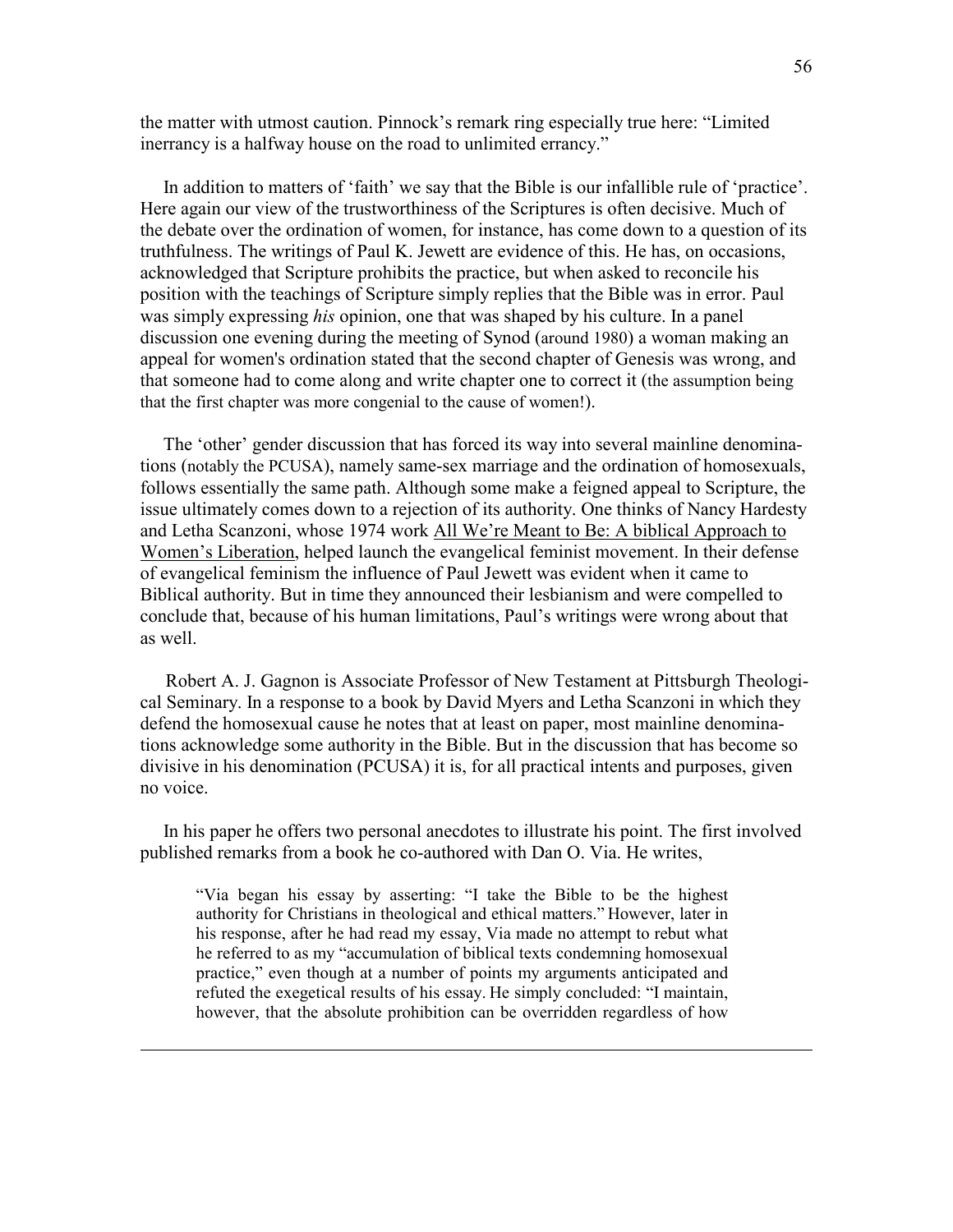many times it is stated. . . ." In the end, Via's initial acknowledgement that the Bible was the "highest authority" carried no decisive weight in his hermeneutical deliberations and created no special burden of proof on his part. The acknowledgement turned out to be mere window dressing."

 The other personal anecdote involved remarks that came at a debate at Erskine College in September of 2004. They came from David Bartlett, academic dean and professor of preaching at Yale Divinity School. Dr. Gagnon relates that Bartlett began with a half hour presentation that set forth the case that the Bible sanctions homosexual unions. He then followed with thirty minutes presenting the opposite view, and then explained:

"When Prof. Bartlett got up for a 15-minute rebuttal he conceded: "For me it is not about Scripture anyway." He sat down after using only a few minutes of his allotted time, making no attempt to rebut the case against his interpretation of Scripture that I had made."

His conclusion:

"What these anecdotes illustrate is that the mainline denominations that move to support committed homosexual unions will ultimately have to give up any pretense in their official statements to treating Scripture as the highest authority in matters of faith and practice. The highest authority will now be whatever is 'existentially engaging and compelling' to the individual interpreter; in other words, one's own subjective experience."<sup>1</sup>

 $\mathcal{L}_\text{max}$  , and the set of the set of the set of the set of the set of the set of the set of the set of the set of the set of the set of the set of the set of the set of the set of the set of the set of the set of the

 We have gone to great lengths to make the point that there are profound ramifications to the view one takes of the Bible. There is much at stake! The future direction we as a church will take will be determined largely by where we stand on this issue. Given the example of our 'big sister' (the PCUSA), we should proceed with utmost caution. After a lengthy discussion of the place historically afforded the Bible in the Church, Robert Preus concluded with the observation that the most important lesson we learn from history is that "the quality of theology in the church - and the church lives by its theology although it may descend below the level of its view of Scripture, will rarely rise *above*  it." $2$ 

 1 Robert A.J. Gagnon, "Why the disagreement Over the Biblical Witness on Homosexual Practice: A Response to Meyers and Scanzoni, *What God has Joined Together*" in Reformed Review Autumn, 2005, Pp. 19-130.

 $2$  Preus, Inerrancy, p. 382.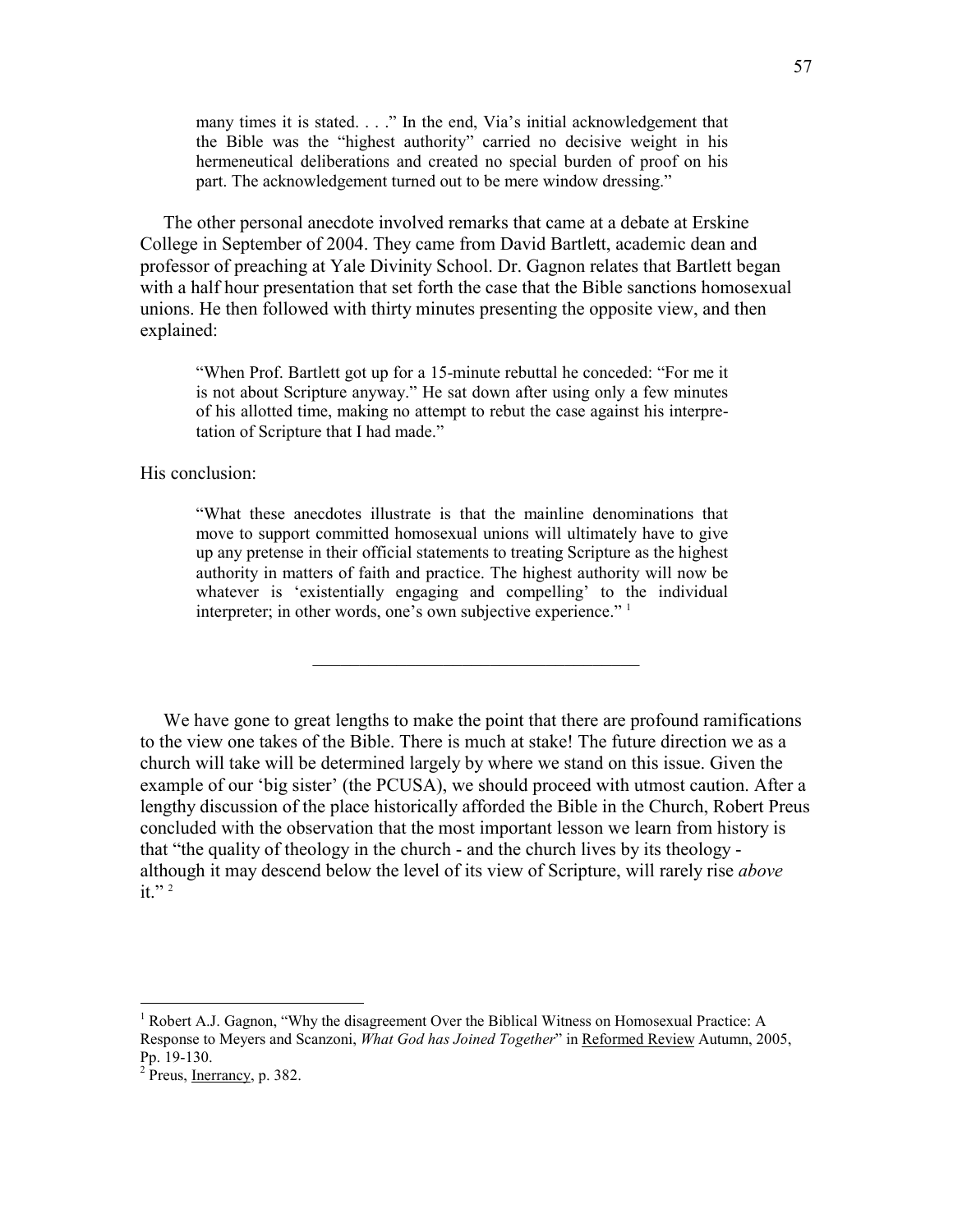# APPENDICES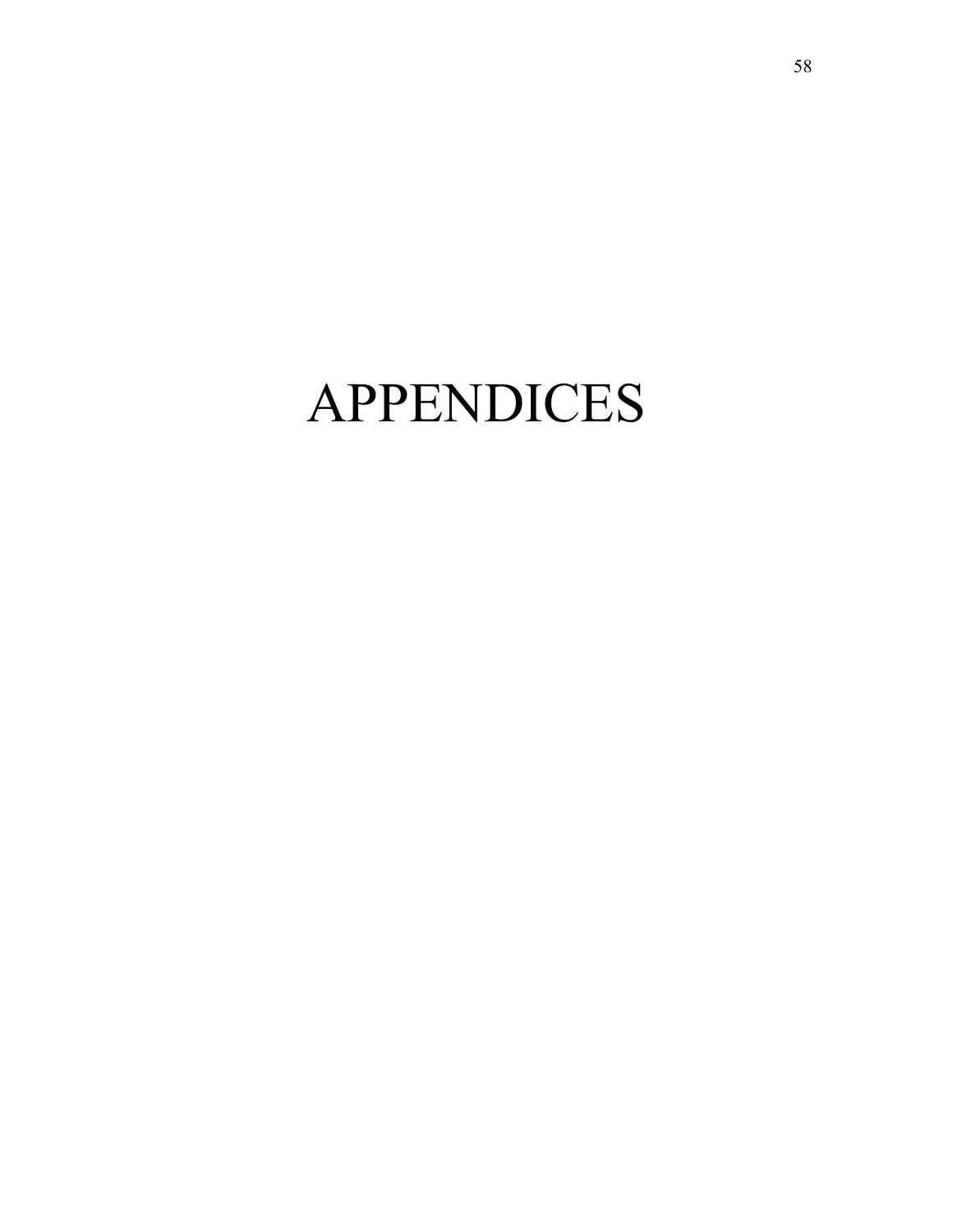### **Progress of Doctrine**

 From the very beginning the church has been challenged to contend earnestly for the faith once and for all delivered to her. However, 'the faith' - as a body of beliefs - while unchanging, is not a static entity. As Harold Brown explains, for many centuries the church held to a "naïve view of the fixity of doctrine." By this he means that it came as "a kind of fixed body of doctrine delivered in a single block." This was challenged, in part by the Reformation, but even more so in the nineteenth century. The notion of progress and change inherent in Darwin's theory was also applied to ideas in the philosophy of Hegel. While both of these worldviews are seriously flawed, the principle that life is dynamic and characterized by change is valid, and students of the Bible understand their task in this light.  $\frac{1}{1}$ 

 There is historical development in doctrine, somewhat analogous to that found in the Scriptures themselves. The difference is that it is the *revelation* of doctrine that is given progressively in Scripture, where it is *interpretation* that is of concern to us. The task of the church is, as Paul described it, to pursue "the unity of the faith, and the knowledge of the Son of God, to a mature man, to the measure of the stature which belongs to the fullness of Christ." This comes through the collective study of God's Word, which in turn produces the collective wisdom of the church. It is not enough that we possess an inerrant book; we must be faithful stewards of the treasure entrusted to us. It must be interpreted accurately. But we must also approach it with the understanding that, as expressing the wisdom of the eternal God, we will never plumb its depths to the fullest. The task will never be completed in the present age, but the history of the church is the history of God's people making progress in the direction of the 'mature man'.

 The challenge the church faces might be compared with someone looking at an object through a telescope, making constant adjustments, in an effort to sharpen the focus. And typically, focus comes by way of contrast. This is true of our physical vision, as well as what we see through the mind's eye. Unfortunately it has been largely through conflict that this has come about. Brown elaborates this point when he writes:

"It is a simple and undeniable historical fact that several major doctrines that now seem central to the Christian faith - such as the doctrine of the trinity and the deity of Christ - were not present in a full and well-defined form until the fourth or fifth centuries. . . . If they are true, then they must always have been true; they cannot have become true in the fourth or fifth century. But if they are both true and essential, how can it be that the early church took centuries to formulate them? The answer lies of course in the assertion that they were *implicit* in Christian faith from the beginning, even though they did not become *explicit* until considerably later."

<sup>&</sup>lt;sup>1</sup> Harold O.J. Brown, Heresies and Orthodoxy in the History of the Church (Hendrickson Publishers, Peabody, Mass. 1984), p. 24.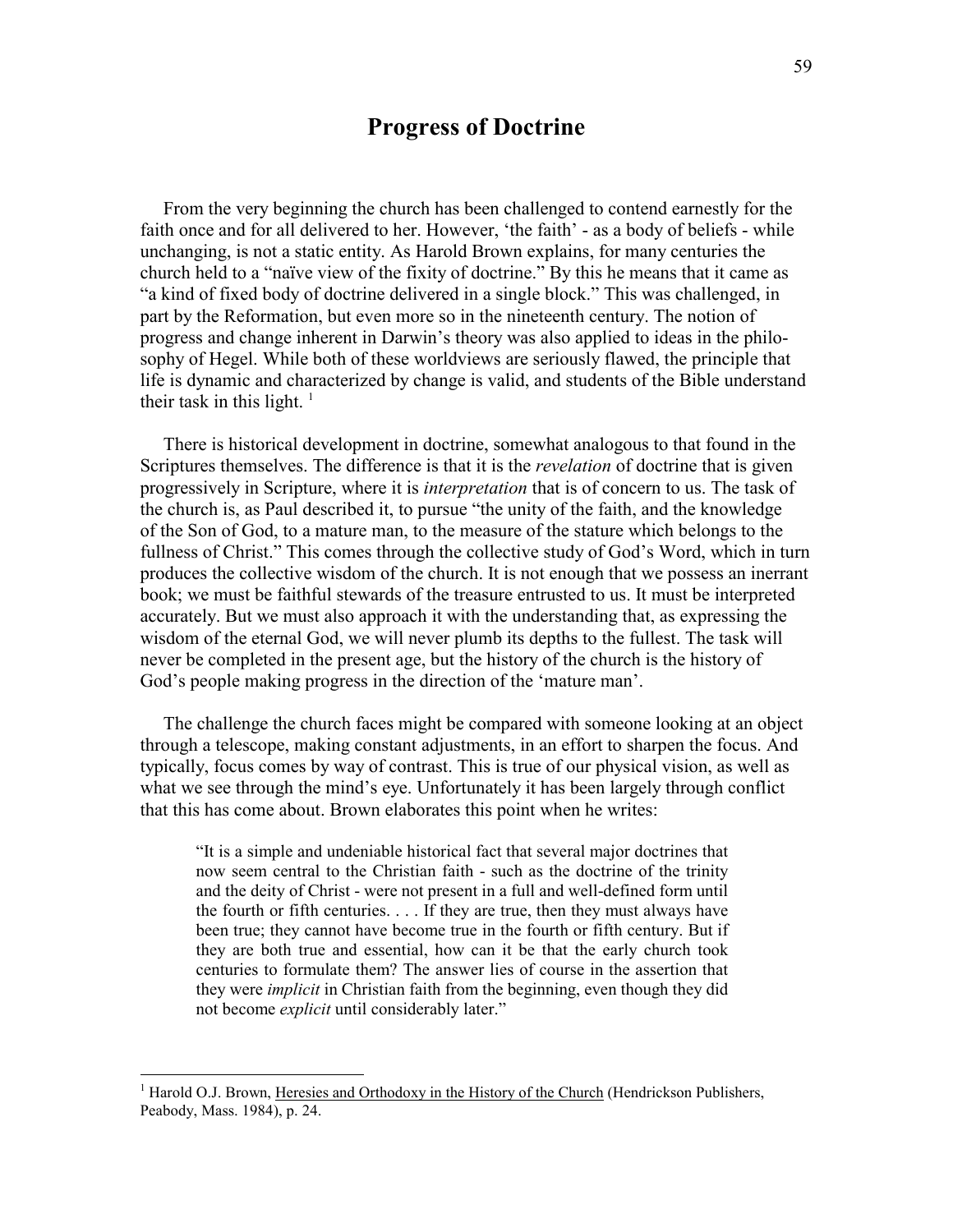He goes on to suggest that one of the values of heresy, which sometimes appears older than orthodoxy, is that it suggests that the orthodox doctrine, against which it reacts, was already present, though not expressly articulated.  $\frac{1}{1}$ 

 There is, then, progressive development in the understanding of the truths of God's Word. In his work, Studies in Theology, Benjamin Warfield treats this subject at length. It is worth a closer look, allowing, as much as possible, for him to speak for himself.  $2^{\circ}$ 

Dr. Warfield describes the theological task of the church as a 'progressive science.'

"We have heard much in these last days of the phrase *'*progressive orthodoxy,' and in somewhat strange connections. Nevertheless, the phrase itself is not an inapt description of the building of this theological house. Let us assert that the history of theology has been and ever must be a progressive orthodoxy."

But what does this mean?

"Progressive orthodoxy implies that first of all we are orthodox, and secondly that we are progressively orthodox, that is, that we are ever growing more and more orthodox as more and more truth is being established."

 He is careful to explain that the progress does not consist of the addition of new material with which the theologian is to work. The raw material with which the theologian works is God's self-disclosure to us in Scripture, and to it there is nothing to be added. All that is needed is in our possession, and has been from the beginning. It is merely a matter of interpreting the data before us.

In this it is analogous to other sciences.

"All the facts of psychology, for instance, have been in existence so long as mind itself has existed; and the progress of this science has been dependent on the progressive discovery, understanding, and systematization of these facts. All the facts of theology have, in like manner, been within the reach of man for nearly two millenniums; and the progress of theology is dependent on men's progress in gathering, defining, mentally assimilating, and organizing these facts into a correlated system. . . . Since the close of the canon of Scripture, the intellectual realization and definition of the doctrines revealed in it, in relation to one another, have been, as a mere matter of fact, a slow but ever advancing process."

 As to the nature of the work, it may be compared to the construction of a house or building, a figure employed by Paul in his description of the advancement of the church into the truth. Another metaphor is that of an artisan engaged in weaving a tapestry.

 $\frac{1}{1}$ ibid, p. 20

 $2^2$  Benjamin Warfield Studies in Theology ( ), Pp. 74-79.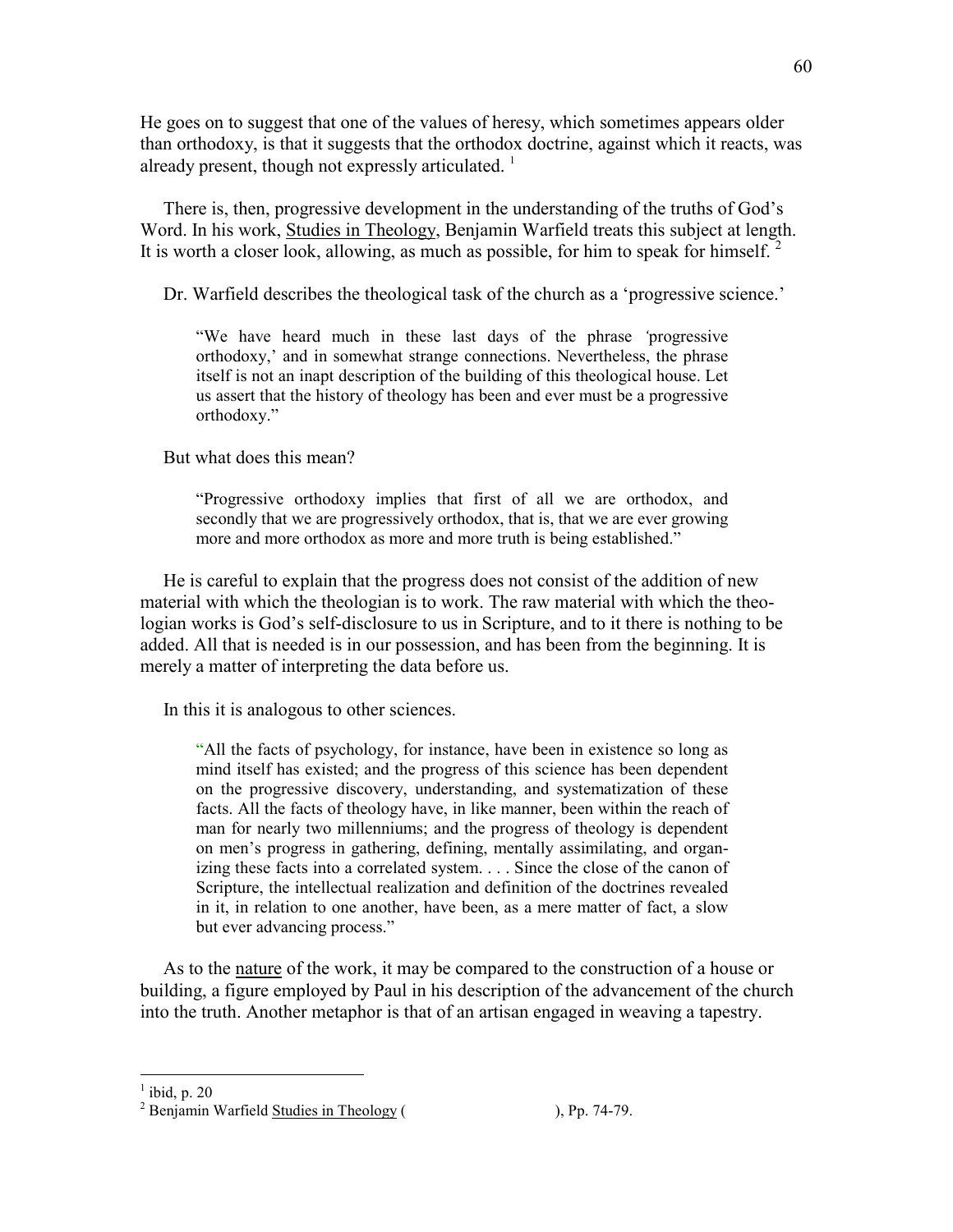"God gives us the truth in single threads which we must weave into the reticulated texture, all the threads are always within our reach, but the finished texture is ever and will ever continue to be before us until we dare affirm that there is no truth in the Word which we have not perfectly apprehended, and no relation of these truths as revealed which we have not perfectly understood, and no possibility in clearness of presentation which we have not attained."

 There are several features that characterize the work. First of all, progress is purposeful; it moves in the direction of a goal.

"When we speak of progress our eyes are set upon a goal. And in calling theology a progressive science we unavoidably raise the inquiry, what the end and purpose is towards an ever increasing fitness to secure which it is continually growing."

While the goal is knowledge of the truth of God, there are pragmatic concerns as well.

"The truths concerning God and His relations are, above all comparison, in themselves the most worthy of all truths of study and examination. Yet we must vindicate a further goal for the advance of theology and thus contend for it that it is an eminently practical science. The contemplation and exhibition of Christianity as truth, is far from the end of the matter. This truth is specially communicated by God for a purpose, for which it is admirably adapted. That purpose is to save and sanctify the soul."

 Another characteristic is advancement. Progress (*noun*) comes when we progress (*verb*) beyond previous accomplishments. In terms of the progress of doctrine, once a truth has come to light and is firmly established, once a foundation has been laid, we build on it. To use a current expression, we don't keep reinventing the wheel. "The progressive men in any science are the men who stand firmly on the basis of the already ascertained truth."

 In illustrating the point he says that engineers engaged in constructing a cathedral do not repeatedly go back and redo the work of their predecessors. "If the temple of God's truth is ever to be completely built, we must not spend our efforts in digging at the foundations which have been securely laid in the distant past, but must rather give our best efforts to rounding the arches, carving the capitals, and fitting in the fretted roof." He qualifies this by acknowledging that men are fallible, and mistakes are made on occasion.

"There are abuses no doubt to be reformed; errors to correct; falsehoods to cut away. But the history of progress in every science and no less in theology, is a story of impulses given, corrected, and assimilated. And when they have been once corrected and assimilated, these truths are to remain accepted."

Another characteristic of progress is limitation.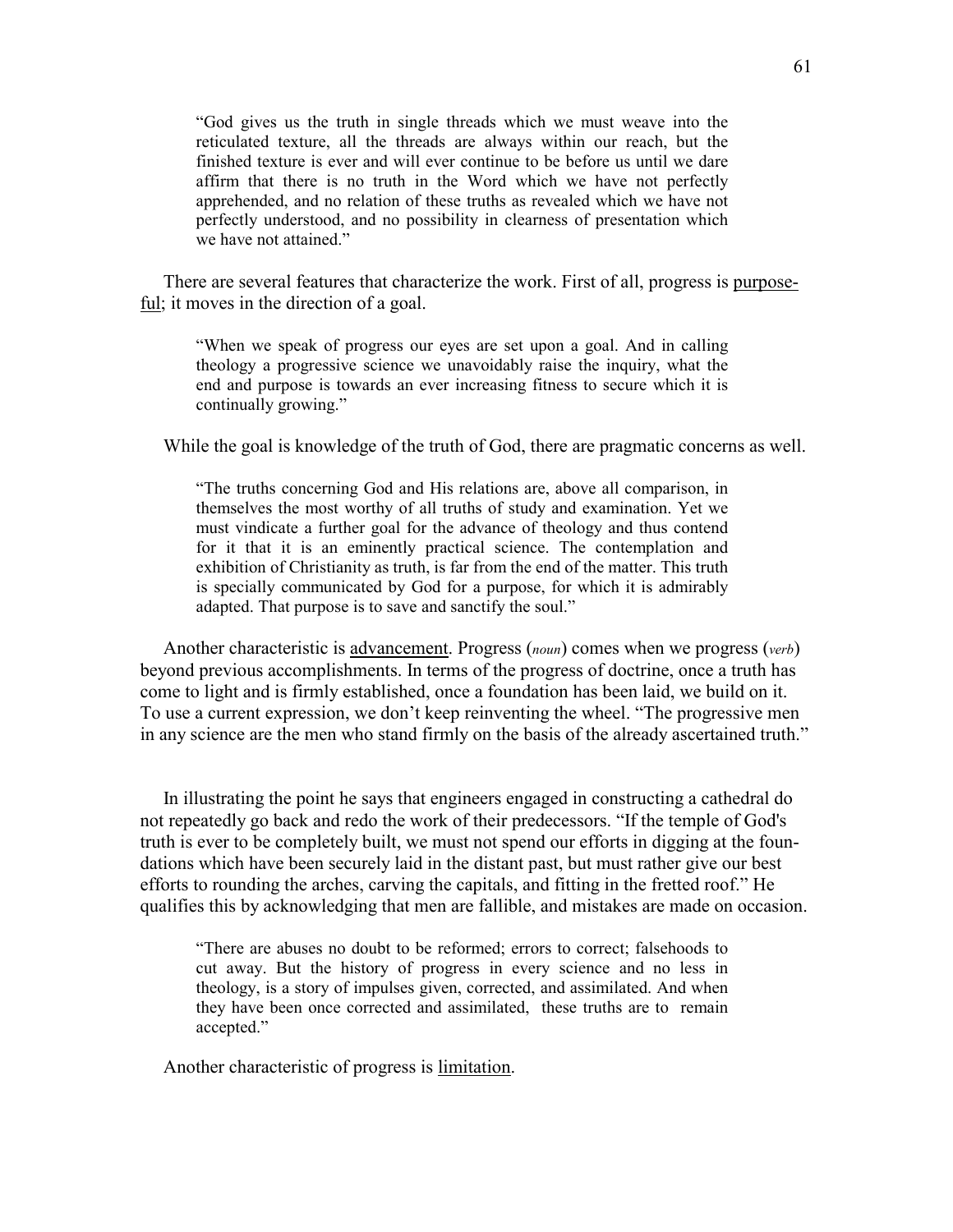"Progress brings increasing limitation, just because it brings increasing knowledge. And as the orthodox man is he that teaches no other doctrine than that which has been established as true, the progressively orthodox man is he who is quick to perceive, admit, and condition all his reasoning by all the truth down to the latest, which has been established as true."

 To advance in the sense of clarifying more and more of the truth necessarily involves the *exclusion* of ideas that have been proven false. Theological controversy in one sense involves a process of elimination. As we have already acknowledged, there are many interpretations of the Bible, but only one that is correct!

 He likens the cumulative effect of centuries of struggle over the truth to ripened fruit, but insists that the process is not yet complete . . .

"Thus the body of Christian truth has come down to us in the form of an organic growth; and we can conceive of the completed structure as the ripened fruit of the ages, as truly as we can think of it as the perfected result of the exegetical discipline. As it has come into our possession by this historic process, there is no reason that we can assign why it should not continue to make for itself a history."

\_\_\_\_\_\_\_\_\_\_\_\_\_\_\_\_\_\_\_\_\_\_\_\_\_\_\_\_\_\_\_\_\_\_\_\_\_\_

 Great progress has been made in unfolding the truths of God's Word; much gold extracted from the mine. In so doing, many crucial issues have been resolved. As our author himself observed, Augustine determined for all time the doctrine of grace, Anselm the doctrine of the atonement, Luther the doctrine of forensic justification. But as time goes on and as we probe deeper into the Word, new issues will surface that require attention, and new terminology will be introduced to articulate the convictions that emerge from the discussion. The question of the authority of the Bible is one of those, and one on which a clear consensus has emerged. With the coming of the Age of Reason and modern science, and the challenges they have posed to the church, the implicit testimony of the church in bygone days has become explicit in our day.

One is reminded of the lyrics of James Russell Lowell's great hymn,

"Once to every man and nation, comes the moment to decide; In the strife of truth with falsehood, for the good or evil side ...

New occasions teach new duties, time makes ancient good uncouth; they must upward still and onward, who would keep abreast of truth."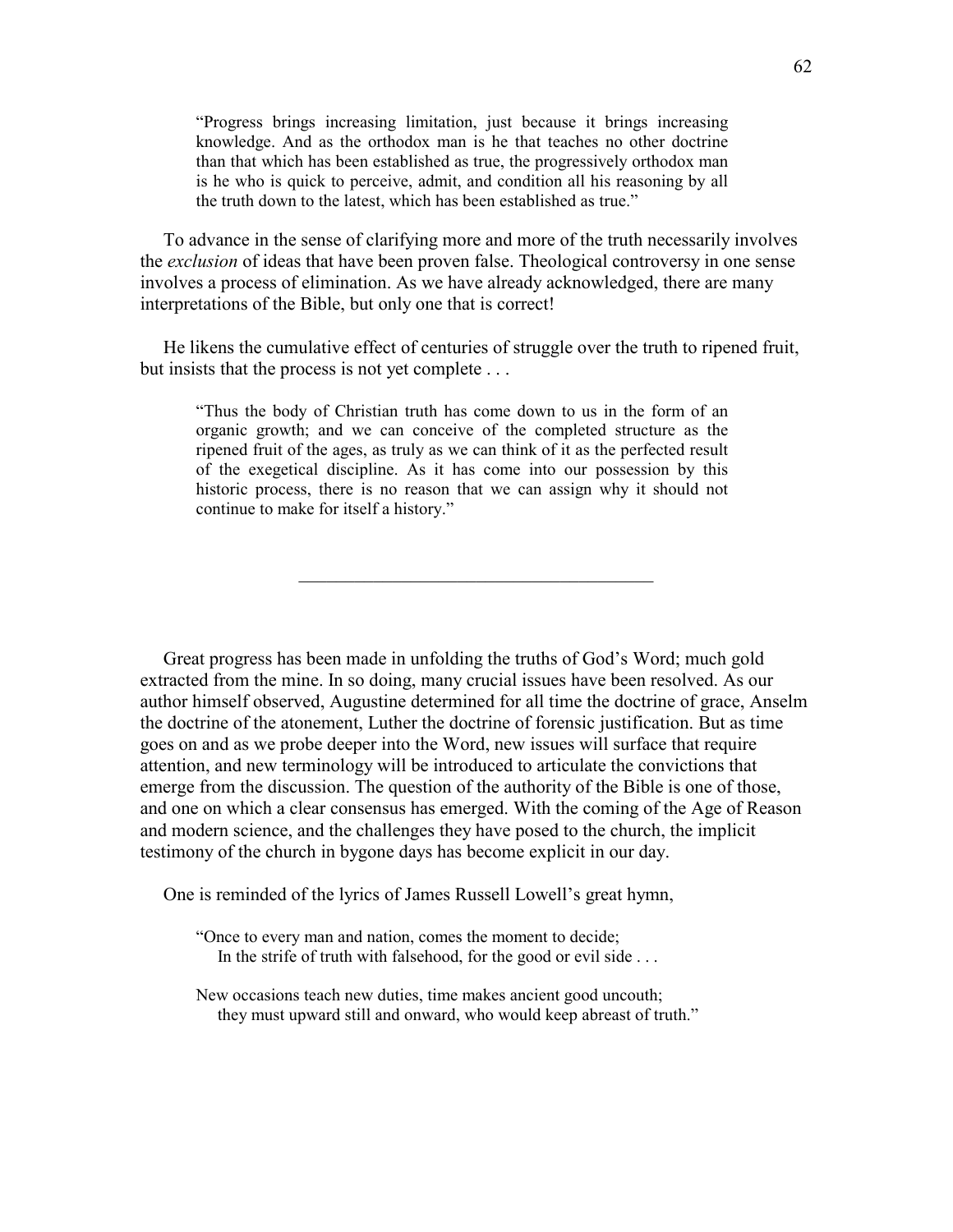## **Mere Semantics?**

A Case Study in Calvin's Use of Theological Jargon

**Introduction** One of the problems confronting us in the debate over Scripture is that of terminology. It is often said, "I do not object to the terms 'infallible' or 'infallibility' but I am uncomfortable with 'inerrant' or 'inerrancy.'"

 Given the integrity of many who have voiced such concerns, we are compelled to ask, Is it possible that much of the problem amounts to little more than semantics? Have we created a *shibboleth* of our own (Judges 12:6) that has become a stumbling block to Christian fellowship? Are we wasting time and creating division by insisting on one particular term when another would suffice?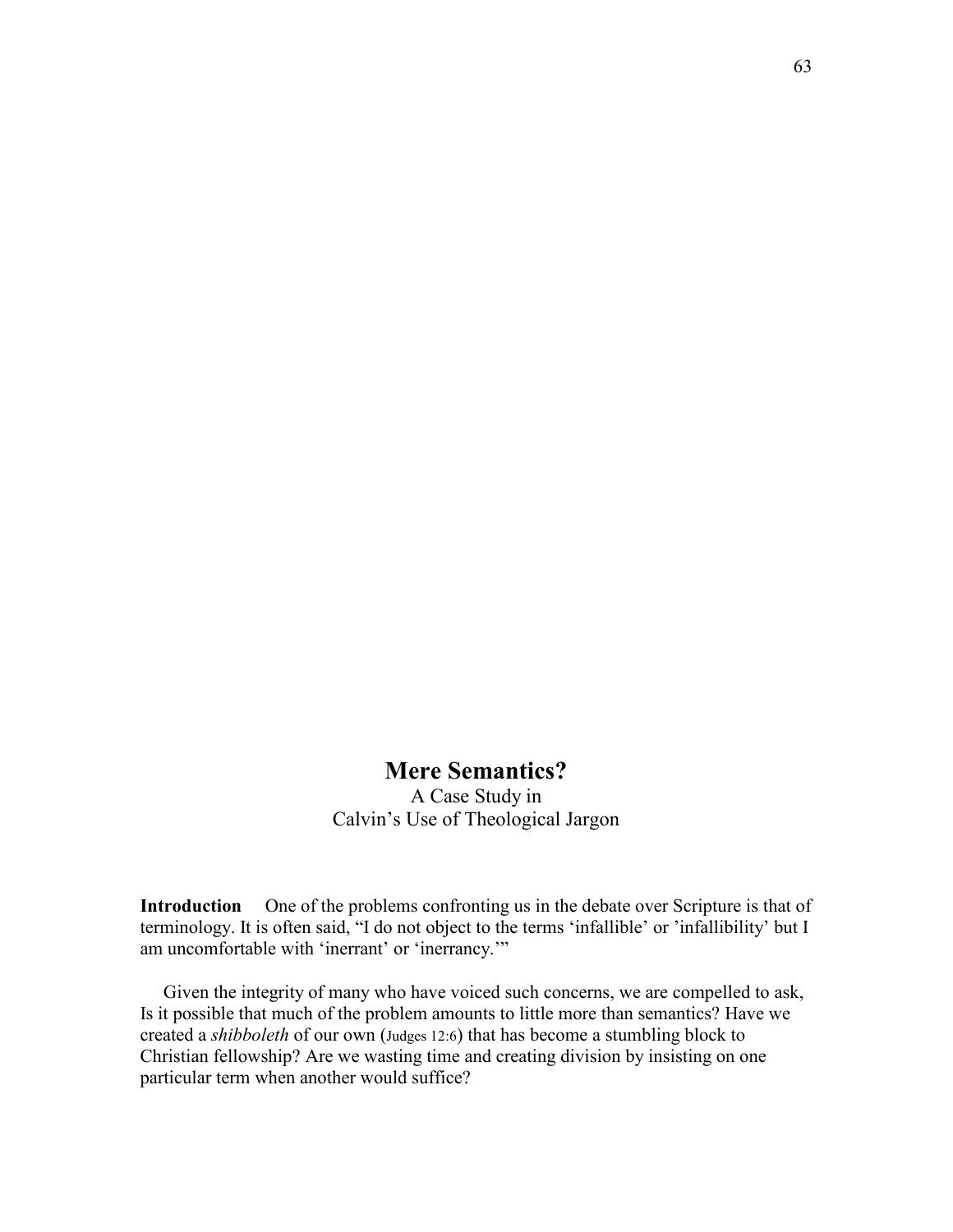First, there is nothing inherently sacred about the word 'inerrant'. Words are a means of communication. If this particular word is unnecessary or if a better can be found, there is no reason to insist upon its use.

 Secondly, it is the author's opinion that, ideally speaking, the word *infallible* is the better of the two, simply because it is the broader of the two. It is more comprehensive in meaning, embracing the concept of inerrancy. Regardless, however, of whether it is better, it clearly does not stand in opposition to those terms indicating inerrancy, as is often suggested.

 However, one of the reasons for insisting on the use of the term *inerrant* is that the term 'infallible' has been divested of much of its meaning. It is not uncommon for individuals to insist that they believe the Bible to be an infallible rule of faith and practice, but allowing at the same time for the possibility that it is errant, and in some cases actually providing examples of alleged mistakes. The debate, then, is not between those who hold to 'infallibility' and those who hold to 'inerrancy.' The terms are not antithetical. In fact, they are, for all practical purposes, virtually synonymous.

 Since we are debating the meaning of words, we might ask, how do the 'experts' define them? Answer: in their definition of the word 'infallible' virtually all dictionaries (I am aware of no exceptions) include the concept of inerrancy. In addition to occasional allusions to the Roman Catholic doctrine of papal infallibility, the word means 'unfailing' and 'unerring'. Consider, for example, the definition offered in the 1828 edition of Webster's Dictionary:

"Infallible: 1. Not fallible; not capable of erring; entirely exempt from liability to mistake; applied to persons. No man is infallible; to be infallible is the prerogative of God only. 2. Not liable to fail, or to deceive confidence; certain; as infallible evidence; infallible success."

Nearly a century earlier, in his classic Dictionary of the English Language (1755), Samuel Johnson defined the word as *"*Privileged from errour; incapable of mistake; not to be misled or deceived; certain."

 Webster's Third New International Dictionary (1964) is typical of lexicons that incorporate synonyms in their definition: "inerrable, inerrant, unerring: infallible describes that which is exempt from possibility of error or mistake or that which is errorless (*no mathematician is infallible: he may make mistakes*). Inerrable and inerrant are erudite synonyms for infallible sometimes used in its stead to escape connotations arising from the discussion of papal infallibility."

 More recent additions to the list of sources include works like the Wordsmith English Dictionary which gives as the meaning of infallible, "incapable of error, not liable to error or failure; extremely reliable." In addition, there are online resources like *Wiktionary*, to which the meaning "without fault or weakness; incapable of error or fallacy" is assigned.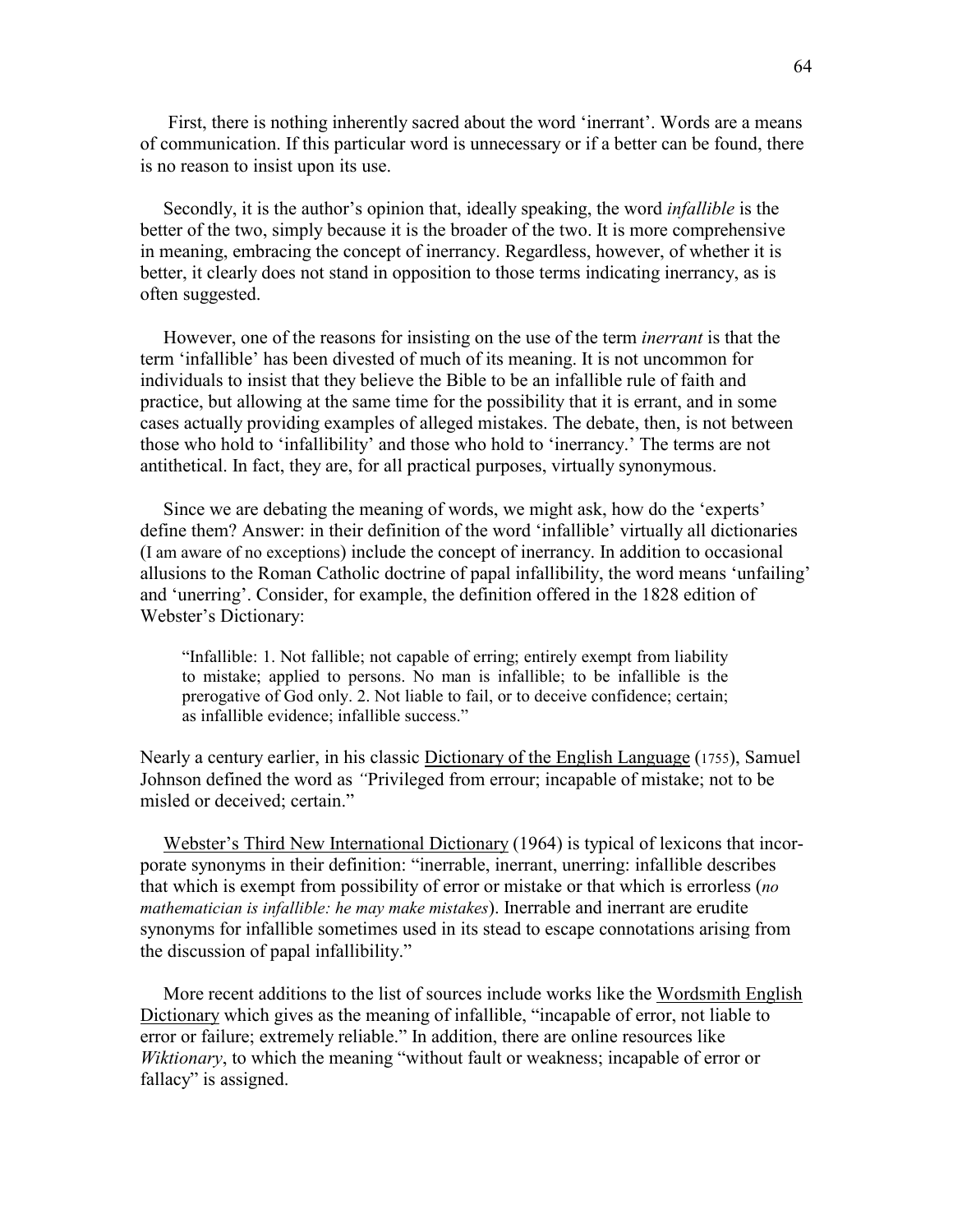As these sources bring out, the element of inerrancy is consistently included in the definition of 'infallible'. Consequently, it is difficult to understand why one would be willing to make use of one term but not the other.

 When applied to the Bible, *unfailing* refers more to the DYNAMIC aspect of the Scriptures - they will not fail to accomplish what was intended for them (*Isaiah 55*). We cling to this promise when we proclaim the Gospel to the nations: God's Word will not return void! *Unerring* refers to the more STATIC aspect - that of being the rule, the norm, the standard, the canon. In speaking of the Bible as the 'infallible rule of faith and practice' the emphasis is clearly on this aspect. In what sense can it be said, for instance, that a *rule* is unfailing. It does not seek to accomplish anything per se; it simply provides a standard by which something is judged. In that sense it cannot err.

 While the terms are very close, there are, however, different nuances of meaning. The Bible *cannot* err, and in that sense it is infallible. The Bible *does* not err, and in that sense it is inerrant.

 But again, does it matter? Are words really that important? The problem is not new. Calvin faced it in the  $16<sup>th</sup>$  century in discussions regarding the trinity and other technical terms associated with the nature of the godhead, one of the primary disputants being Michael Servetus. In Luther's Ghost in Spain (1517-1546), John E. Longhurst describes how the debate progressed:

"On the subject of the Trinity, the discussion almost immediately bogged down in a wrangle between Servetus and Calvin over authorities. Servetus maintained that the word 'Trinity' had never appeared in the writings of the Church fathers before the Council of Nicaea in the fourth century. If the early fathers had implicitly recognized any distinctions in the Divine Essence, they went no farther than to imply three special modifications in the same single Essence; they certainly did not recognize the existence of three equal and distinct Persons in the same single Being." <sup>1</sup>

This provides some of the backdrop for the material we find in the Institutes.<sup>2</sup> After identifying God as infinite and spiritual, Calvin goes on to discuss the Trinitarian nature of the godhead. At this point problems arose because some challenged the use of the terminology employed by the church - terms like 'person' and 'trinity'. He begins:

 Now, although the heretics rail at the word 'person,' or certain squeamish men cry out against admitting a term fashioned by the human mind, they cannot shake our conviction that three are spoken of, each of which is entirely God, yet that there is not more than one God. What wickedness, then, it is to disapprove of words that explain nothing else than what is attested and sealed by Scripture!

<sup>&</sup>lt;sup>1</sup> John E. Longhurst, <u>Luther's Ghost in Spain (1517-1546)</u> (Coronado Press, Lawrence, Kansas, 1969), p. 61. <sup>2</sup> John Calvin, Institutes of the Christian Religion, The Library of Christian Classics: Vol. XX, ed. John T. McNeil, translated by Ford Lewis Battles, (The Westminster Press, Philadelphia, 1977), Book one, chapter 13.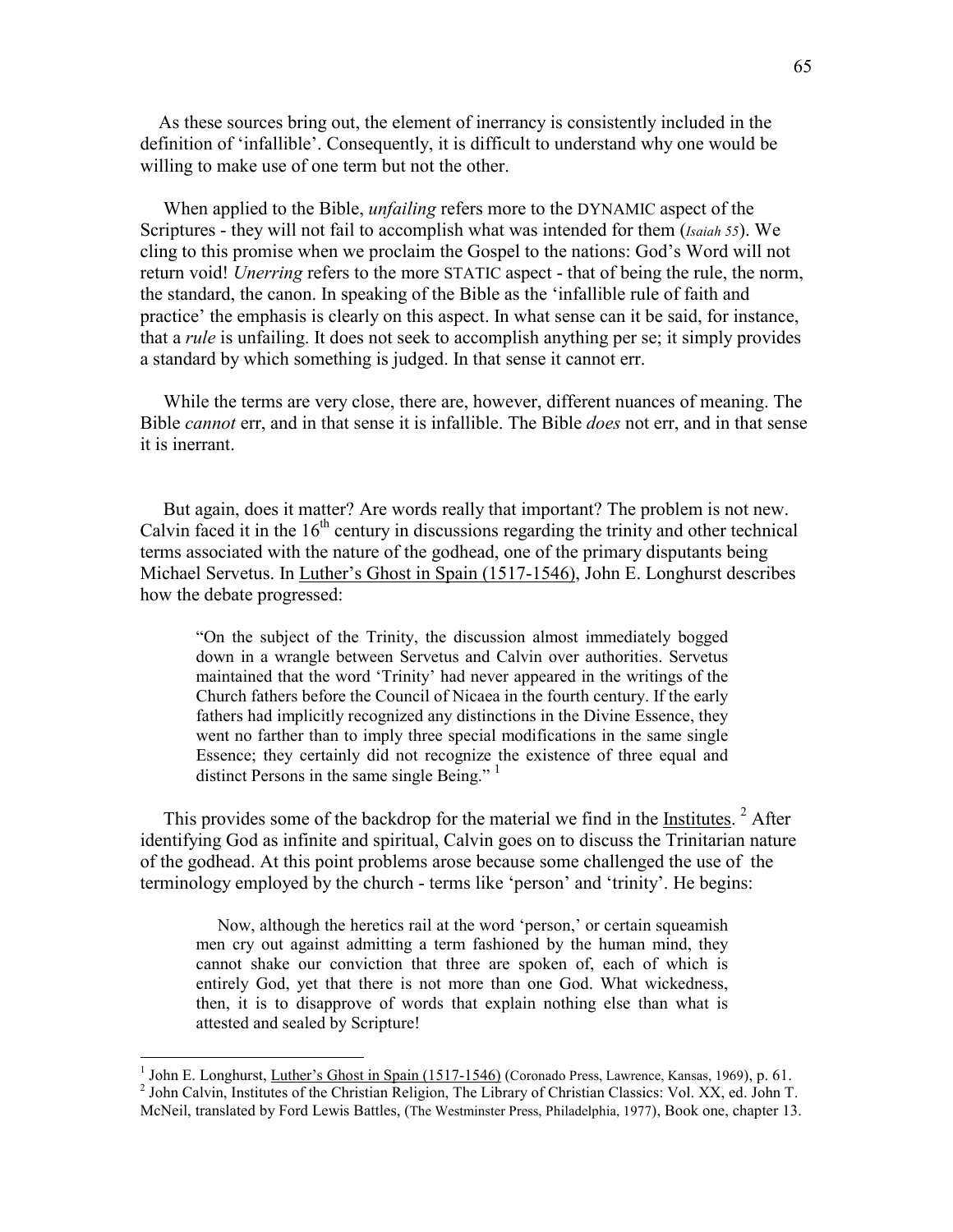It would be enough, they say, to confine within the limits of Scripture not only our thoughts but also our words, rather than scatter foreign terms about, which would become seedbeds of dissension and strife. For thus are we wearied with quarreling over words, thus by bickering do we lose the truth, thus by hateful wrangling do we destroy love."

 He continues by saying that to confine ourselves to words found only in the Bible to the exclusion of theological terms coined by scholars is unreasonable. But, he queries,

". . . what prevents us from explaining in clearer words those matters in Scripture which perplex and hinder our understanding, yet which conscientiously and faithfully serve the truth of Scripture itself, and are made use of sparingly and modestly and on due occasion?"

He goes on to note that there are numerous instances of this, insisting that there are times when the church is 'utterly compelled' to make use of terms like 'trinity' and 'person'.

"If anyone, then, finds fault with the novelty of the words, does he not deserve to be judged as bearing the light of truth unworthily, since he is finding fault only with what renders the truth plain and clear?"

Continuing . . .

"However, the novelty of words of this sort (if such it must be called) becomes especially useful when the truth is to be asserted against false accusers, who evade it by their shifts. . . . Thus men of old, stirred up by various struggles over depraved dogmas, were compelled to set forth with consummate clarity what they felt, lest they leave any devious shift to the impious, who cloaked their errors in layers of verbiage. Because he could not oppose manifest oracles, Arius confessed that Christ was God and the Son of God, and, as if he had done what was right, pretended some agreement with the other men. Yet in the meantime he did not cease to prate that Christ was created and had a beginning, as other creatures. The ancients, to drag the man's versatile craftiness out of its hiding p1aces, went farther, declaring Christ the eternal Son of the Father, consubstantial with the Father. Here impiety boiled over when the Arians began most wickedly to hate and curse the word *homoousios. . . .* Who would dare inveigh against those upright men as wranglers and contentious persons because they became aroused to such heated discussion through one little word, and disturbed the peace of the church? Yet that mere word marked the distinction between Christians of pure faith and sacrilegious Arians."

He then cites similar concerns that arose with Sabellius, and reiterates that it was out of necessity that 'the upright doctors' developed the terminology that came to be part of the church's vocabulary.

"If, therefore, these terms were not rashly invented, we ought to beware lest by repudiating them we be accused of overweening rashness. Indeed, I could wish they were buried, if only among all men this faith were agreed on: that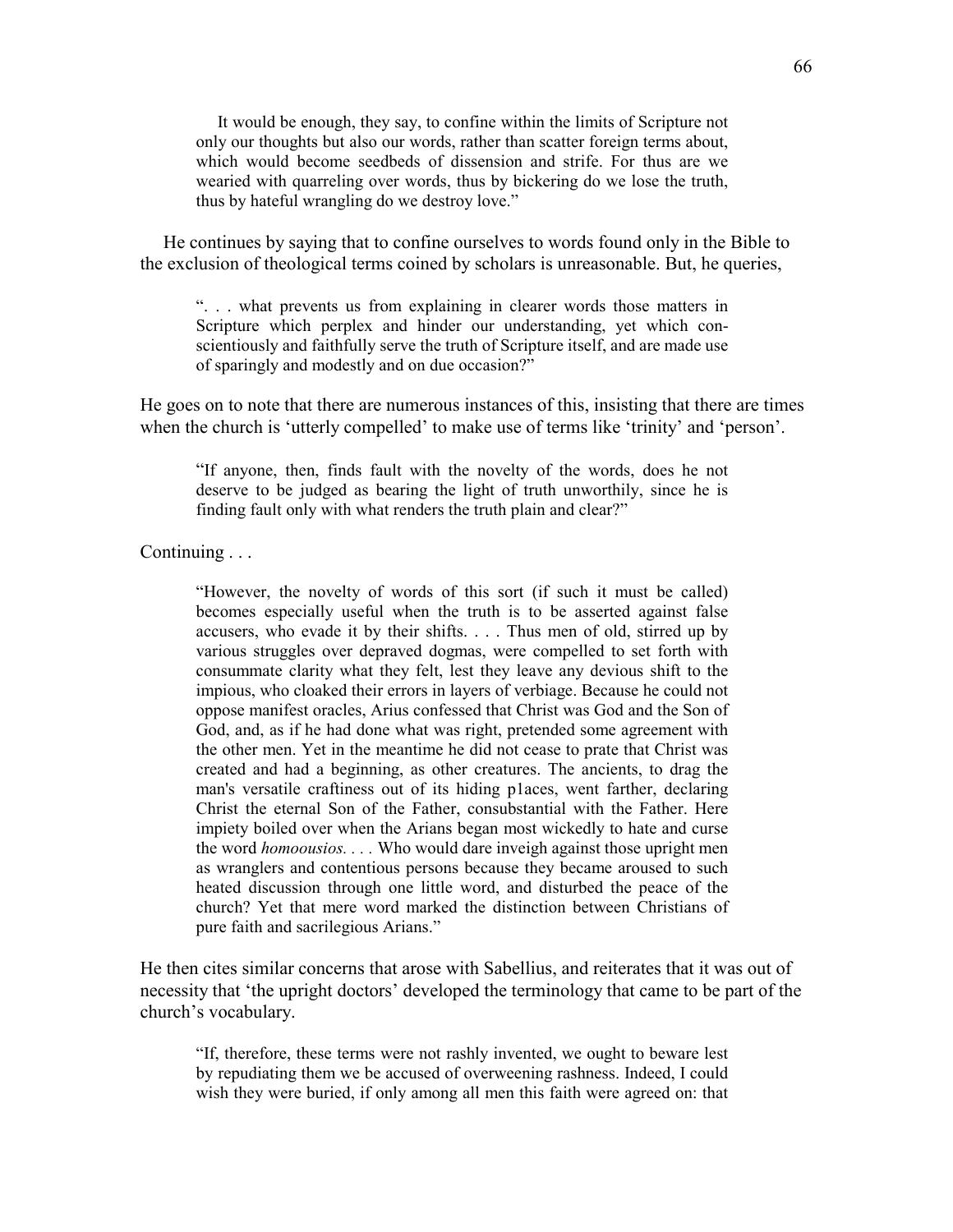Father and Son and Spirit are one God, yet the Son is not the Father, nor the Spirit the Son, but that they are differentiated by a peculiar quality."

 He will go on to point out that we should exercise caution and grace in the demands we place on others when it comes to insisting on the use of certain terms.

"Really, I am not, indeed, such a stickler as to battle doggedly over mere words. . . . And this modesty of saintly men [he has just provided examples of tolerance exercised by some of the fathers] ought to warn us against forthwith so severely taking to task, like censors, those who do not wish to swear to the words conceived by us, provided they are not doing it out of either arrogance or frowardness or malicious craft."

But, he cautions . . .

". . . let these very persons, in turn, weigh the necessity that compels us to speak thus, that gradually they may at length become accustomed to a useful manner of speaking. Also let them learn to beware, lest, when they have to resist Arians on the one hand and Sabellians on the other, while indignant that the opportunity to evade the issue is cut off, they arouse some suspicion that they are disciples either of Arius or of Sabellius.

He concludes the section with these words:

"Indeed, if anxious superstition so constrains anyone that he cannot bear these terms, yet no one could now deny, even if he were to burst, that when we hear 'one' we ought to understand 'unity of substance'; when we hear 'three in one essence,' the persons in this trinity are meant. When this is confessed without guile, we need not dally over words. But I have long since and repeatedly been experiencing that all who persistently quarrel over words nurse a secret poison. As a consequence, it is more expedient to challenge them deliberately than speak more obscurely to please them."

 The last two sentences pose a challenge to us. We have every right to be suspicious of those who avoid the vocabulary that the church has developed in its effort to articulate the truth with clarity and precision. Is there a 'secret poison' they harbor? If one believes the *substance* of a teaching, why hesitate to affirm it with the terms that most precisely characterize it? The last line challenges us to use, and insist on the use of, the least ambiguous terms available to us. If we believe the Bible to be the Word of God, absolutely true, without error, let's affirm it in the clearest possible manner.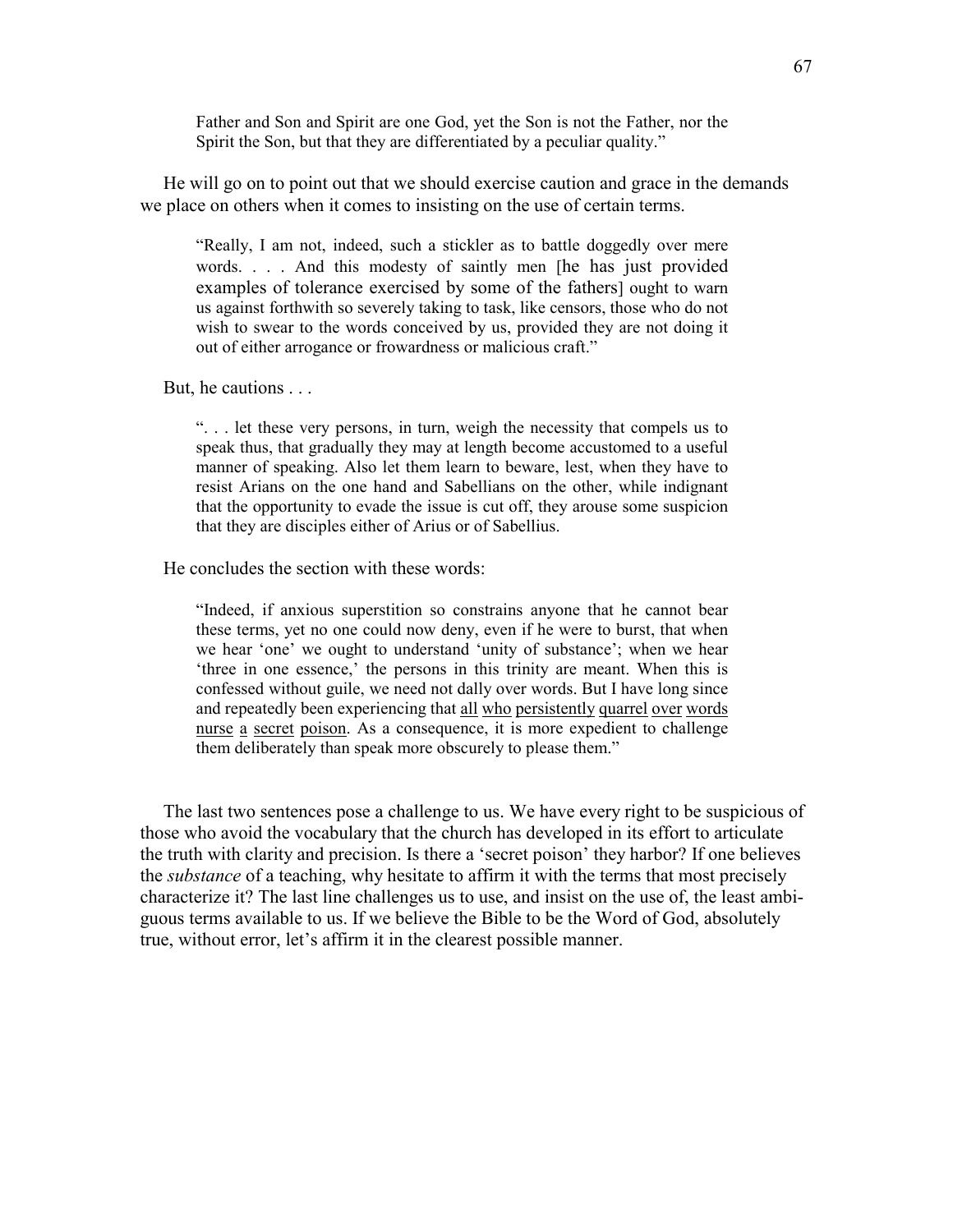# A Sampling of Definitions

The Wordsmyth English Dictionary

1. incapable of error. 2. not liable to error or failure; extremely reliable. 3. of the pope, incapable of fallacy or error in expounding Roman Catholic doctrine on faith or morals.

Wiktionary Without fault or weakness; incapable of error or fallacy *He knows about many things, but even he is not infallible. The pope is infallible.*

Webster's Revised Unabridged Dictionary (1913 ed.)

1. Not fallible; not capable of erring; entirely exempt from liability to mistake; unerring; inerrable. *Dryden.*

2. Not liable to fail, deceive, or disappoint; indubitable; sure; certain; as, infallible evidence; infallible success; an infallible remedy.

3. (R. C. Ch.) Incapable of error in defining doctrines touching faith or morals.

The Encyclopaedic Dictionary, revised edition of 1897: Infallible - a. (Fr.) 1. Not fallible; free or exempt from liability to erring; unerring. 2. Affording certainty or assurance; indubitable; incontrovertible.

Funk and Wagnalls New Standard Dictionary of the English Language (1934) 1. Exempt from error of judgment, as in opinion or statement. 2. Exempt from uncertainty or liability to failure; conclusive.

Thorndike - Barnhart High School Dictionary 1. Free from error; that cannot be mistaken; 2. absolutely reliable; sure

Standard College Dictionary (1968) *adj.* 1. Exempt from fallacy or error of judgment, as in opinion or statement. 2. Not liable to fail; unfailing; sure: an infallible remedy. 3. In Roman Catholic doctrine . . . . *n.* One who or that which is infallible.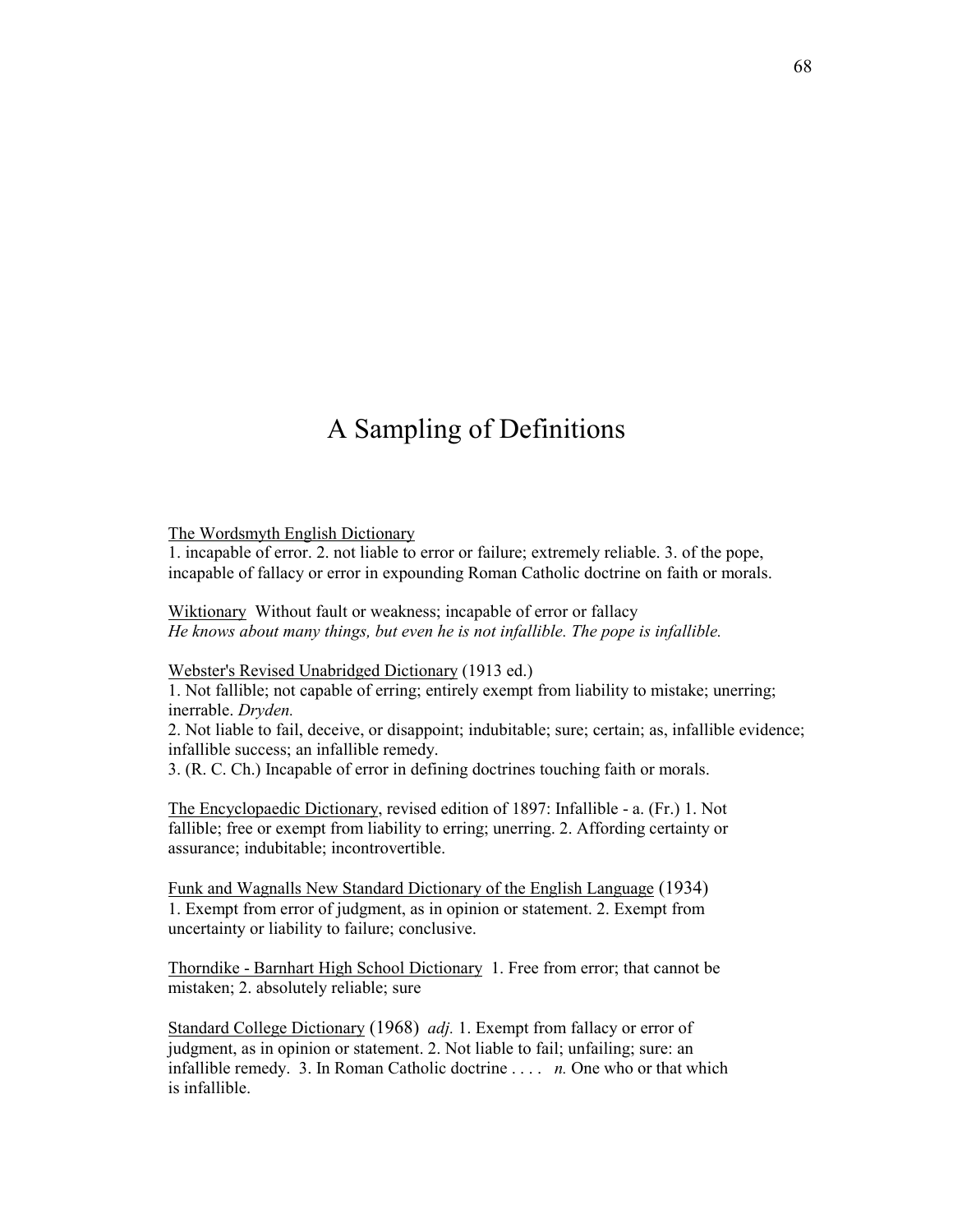The New Century Dictionary (1927) I. not fallible, exempt from liability to error, as persons, the judgments, pronouncements, etc. II. Absolutely trustworthy or sure, unfailing in operation, certain or indubitable

The American Heritage College Dictionary (1993) *adj.* incapable of erring; incapable of failing; certain

Websters New Encyclopedic Dictionary (2002) *adj*. 1. incapable of erring, not liable to be misled, deceive, or disappoint 2. Certain 3. Incapable of error in defining doctrine and touching faith and morals

Webster's Third New International Dictionary (unabr.) (1964) *adj.* 1. Not fallible; incapable of error; unerring 2. Not liable to mislead, deceive, or disappoint: sure, certain, indubitable 3. Incapable of error in defining doctrines touching faith or morals. Syn - inerrable, inerrant, unerring: infallible describes that which is exempt from possibility of error or mistake or that which is errorless (no mathematician is infallible: he may make mistakes). . . . Inerrable and inerrant are erudite synonyms for infallible sometimes used in its stead to escape connotations arising from the discussion of papal infallibility. Etc.

New Webster's Dictionary (1992) *adj*. incapable of error | never failing

The Oxford English Dictionary (1933) 1. Not liable to be deceived or mistaken, incapable of erring. 2. Not liable to fail. a. not liable to prove false, erroneous or mistaken b. not likely to fail in actions or operations

The Oxford Universal English Dictionary (1937) Infallible - not fallible 1. Not liable to be deceived or mistaken, incapable of erring. 2. Not liable to fail; unfailing; sure; certain. 3. One who or that which is infallible.

Shorter Oxford Dictionary (1933) same as above

The Random House Dictionary of the English Language *adj.* 1. Not fallible; exempt from liability to error, as persons, their judgment, pronouncements, etc. 2. Absolutely trustworthy or sure: an infallible rule. 3. Unfailing in effectiveness or operation; certain: an infallible remedy. 4. Roman Catholic Church: immune from fallacy or liability to error in expounding matters of faith or morals by virtue of the promise made by Christ to the church. *- n.* 5. An infallible person or thing.

The Compact Oxford English Dictionary of Current English *adj.* 1 incapable of making mistakes or being wrong. 2 never failing; always effective.

Cambridge International Dictionary of English (Advanced Learner's Dictionary) *adj.* never wrong, failing or making a mistake: Even the experts are not infallible.

The American Heritage Dictionary of the English Language (Fourth Edition. 2000)